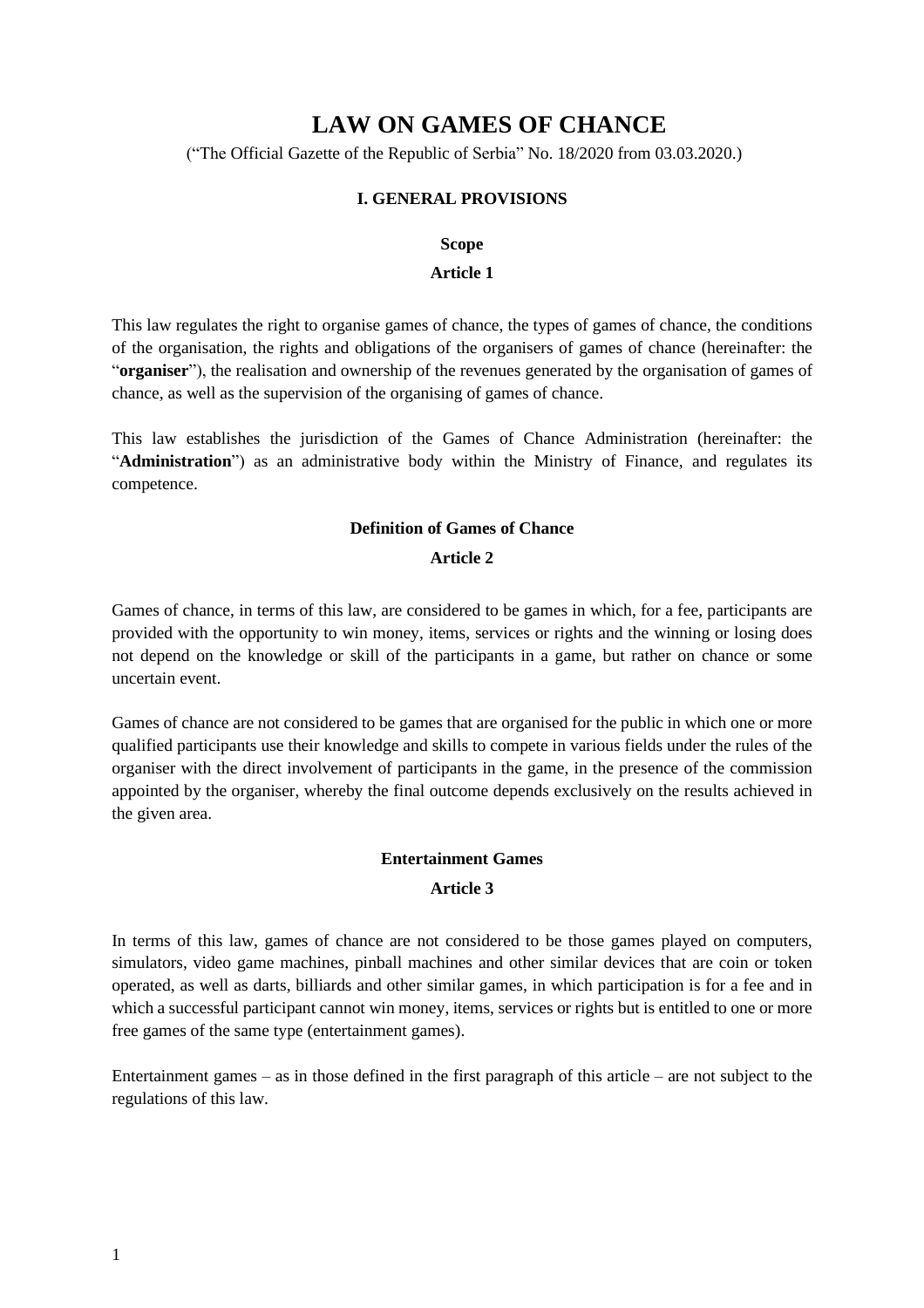# **Features of a Game of Chance**

## **Article 4**

In accordance with this law, only registered games of chance that follow the rules that have been approved by the minister responsible for finance (hereinafter: the "**minister of finance**") can be organised.

The ministry in charge of finance (hereinafter: the "**ministry**") shall decide whether any particular game will, pursuant to this law, be considered to be a game of chance.

# **Aim of Organising a Game of Chance and Distribution of Funds Article 5**

Games of chance are organised in order to entertain participants, award winnings of money, items, betting services or rights, and create revenue for the Republic of Serbia's budget.

The part of the funds allocated for the revenue of the Republic of Serbia's budget to the amount of 40% (hereinafter: "**earmarked budget revenues**") is used for financing the Red Cross of Serbia, persons with disabilities, organisations and other associations aimed at improving the socio-economic and social status of persons with disabilities and other persons in need of social assistance, social welfare institutions, sports and youth, local self-government, and the treatment of rare diseases.

A total of 19% of the earmarked budget revenues referred to in the second paragraph of this article is distributed to each of the following:

- 1) the Red Cross of Serbia;
- 2) persons with disabilities and organisations and other associations aimed at improving the socioeconomic and social status of persons with disabilities;
- 3) social welfare institutions and other associations whose aim is the improvement of the socioeconomic and social status of individuals in need of social assistance;
- 4) sports and youth;
- 5) local self-government.

A total of 5% of the earmarked budget revenues referred to in the second paragraph of this article shall be distributed to finance the treatment of rare diseases.

The method and criteria for the distribution of funds intended for the financing of entities and purposes listed in the third and fourth paragraphs of this article shall be determined by the appropriate ministers.

# **Social Responsibility**

#### **Article 6**

The organising of games of chance has to be carried out in a socially responsible way, and directed towards the protection of minors, the prevention of addictive disorders in those participating in games of chance and the protection of the personal data of participants in games of chance.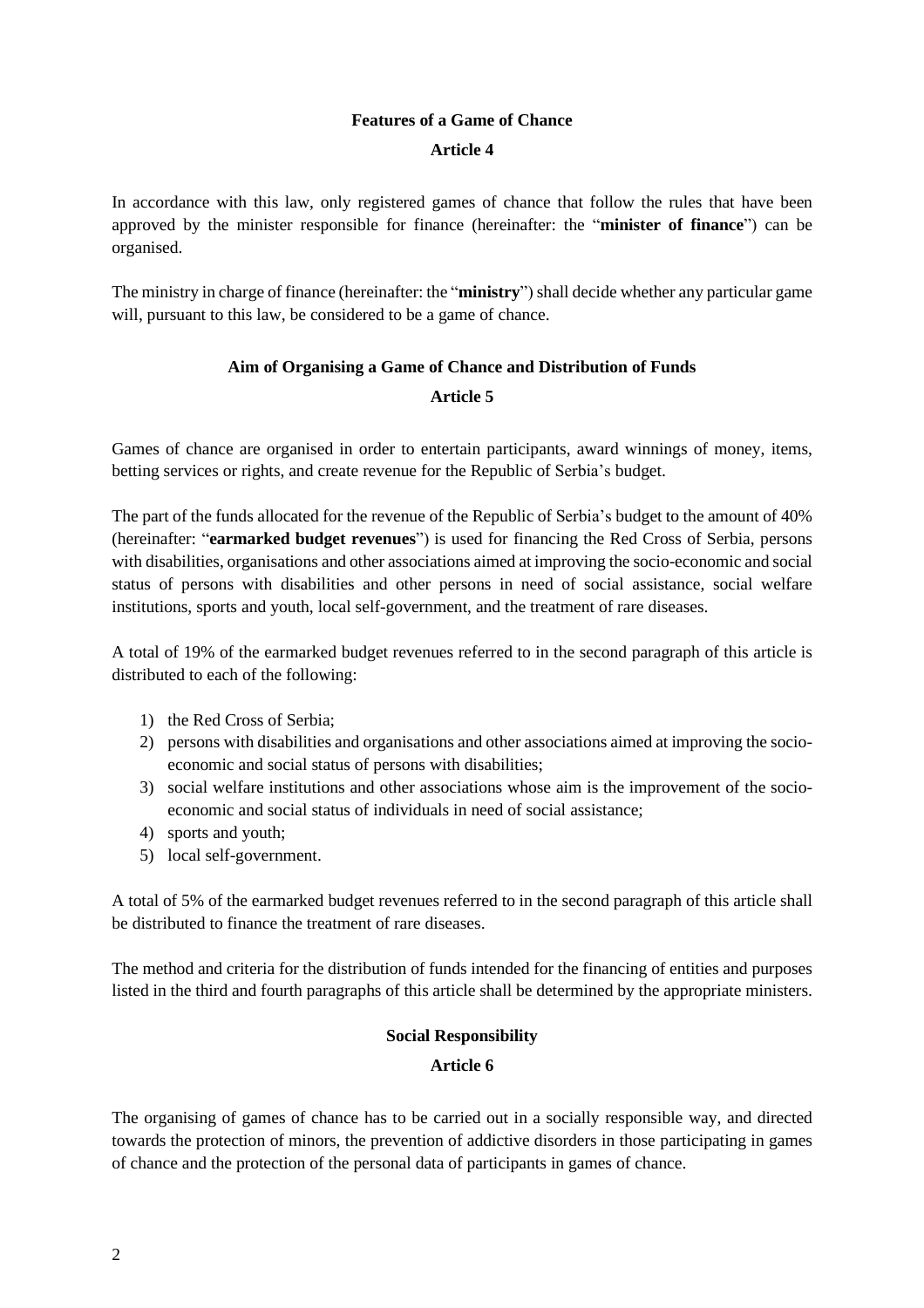Organisers are obliged to apply the prohibition of the participation of minors in games of chance in the most effective ways.

Prior to starting work, all employees of organisers that will have direct contact with participants in games of chance have to be trained for preventive action against addictive disorders in those participating in games of chance.

In the case of organising games of chance by means of electrical communication, employees of organisers are considered to have contact with participants (e.g. customer service) and thus the third paragraph of this article applies to them as well.

The organisers are obliged to display a poster  $-100 \text{cm}$  by  $80 \text{cm} - \text{in}$  the direct vicinity of the entrance door of the facility where games of chance are organised, on which is written appropriate text on the prevention of addictive disorders, as well as the contact information of the institution certified by the ministry in charge of health for the treatment of addiction to games of chance.

On every desk or counter used for registering participation in games of chance, there has to be a leaflet with the information defined in the fifth paragraph of this article.

Marketing and advertising of classic and special games of chance, including indirect mention of them, must include notification of the ban on the participation of minors in games of chance, alongside the appropriate text on the prevention of addictive disorders.

The provisions of the seventh paragraph of this article are not applied to the logo, stamp, trademark and mark of the organiser

Organisers are obliged to protect the personal data of participants in games of chance in the most effective way and in accordance with the applicable legal regulations.

The minister in charge of health prescribes the look and content of the notice referred to in the fifth paragraph of this article, as well as the notifications or warnings referred to in paragraph 7 of this article.

# **General Interest**

## **Article 7**

The organisation of games of chance is the exclusive right of the Republic of Serbia, unless otherwise stipulated by this law.

The Republic of Serbia does not guarantee the winnings of the participants in games of chance.

## **Transfer of Right to Organise Games of Chance**

## **Article 8**

The Republic of Serbia may, in accordance with this law, transfer its right to organise games of chance to legal entities or entrepreneurs with a registered address within the territory of the Republic of Serbia.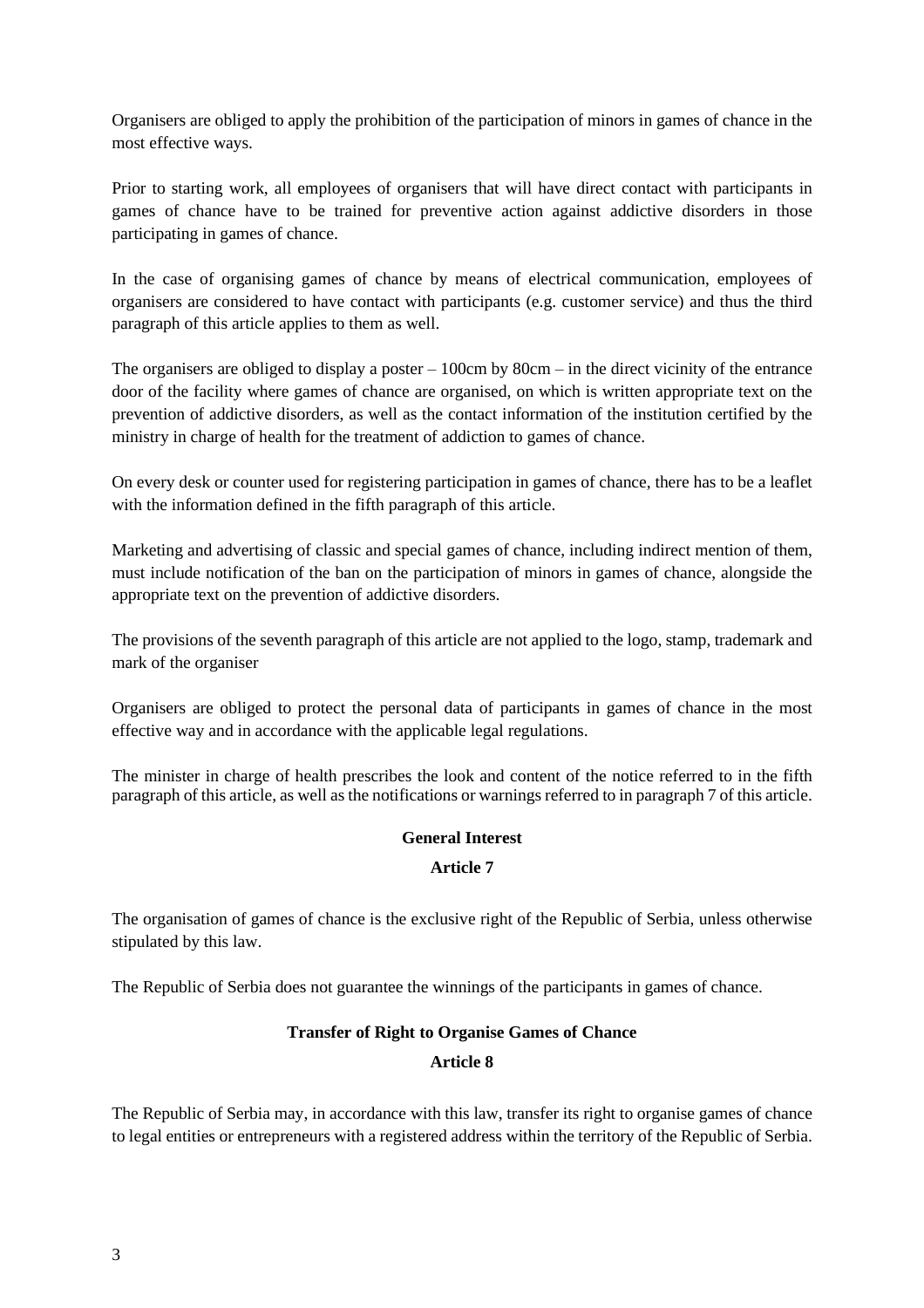This right to organise games of chance – referred to in the first paragraph of this article – is, in accordance with this law, transferred by way of:

- 1) a licence;
- 2) an approval;
- 3) consent.

Any right transferred by way of a licence, an approval or consent cannot be subject to disposal, either partially or in its entirety, unless otherwise stated in this law.

Legal action, i.e. any other action transferring the right to organise games of chance contrary to the third paragraph of this article is null and void.

#### **Definitions**

#### **Article 9**

Certain terms used in this law have the following meaning:

- 1) the organiser is a legal entity or an entrepreneur who, in accordance with this law, has the right to organise games of chance based on a licence from the Government or the approval or consent of the Administration;
- 2) An appointed person is a legal representative of the company or the member of the managing body of the company in accordance to the provisions on companies;
- 3) An associate is any natural person who:
	- 1) is a member of the managing body or another responsible person in a legal entity in which an appointed person is in an executive position or is a beneficial owner of that entity;
	- 2) is the beneficial owner of the legal entity in which an appointed person is in an executive position;
	- 3) has beneficial ownership over the same legal entity with an appointed person;
- 4) the beneficial owner of the legal entity is defined by the provisions of the Central Record of Beneficial Owners;
- 5) classic games of chance are games involving a larger number of participants, all of whom are intent on being the sole or joint winners of a pre-defined fund of winnings;
- 6) special games of chance are games in which participants play against each other, or against the organiser, in order to win a prize dependent on the stakes;
- 7) a casino is a furnished space for organising special games of chance at tables and on automatic equipment;
- 8) games of chance in casinos are games that players play against the house or against one another on gaming tables with small balls, small dice, cards or other similar props, and which are organised exclusively in the area of the casino;
- 9) a contract for the transfer of the right to organise special games of chance in casinosis a contract signed by the minister of finance – with prior consent from the Government – and the legal entity that has been granted licence to organise special games of chance in casinos, and which contains provisions on the mutual rights and obligations in relation to using the transferred right;
- 10)slot machine club is a furnished space for organising special games of chance on automatic equipment;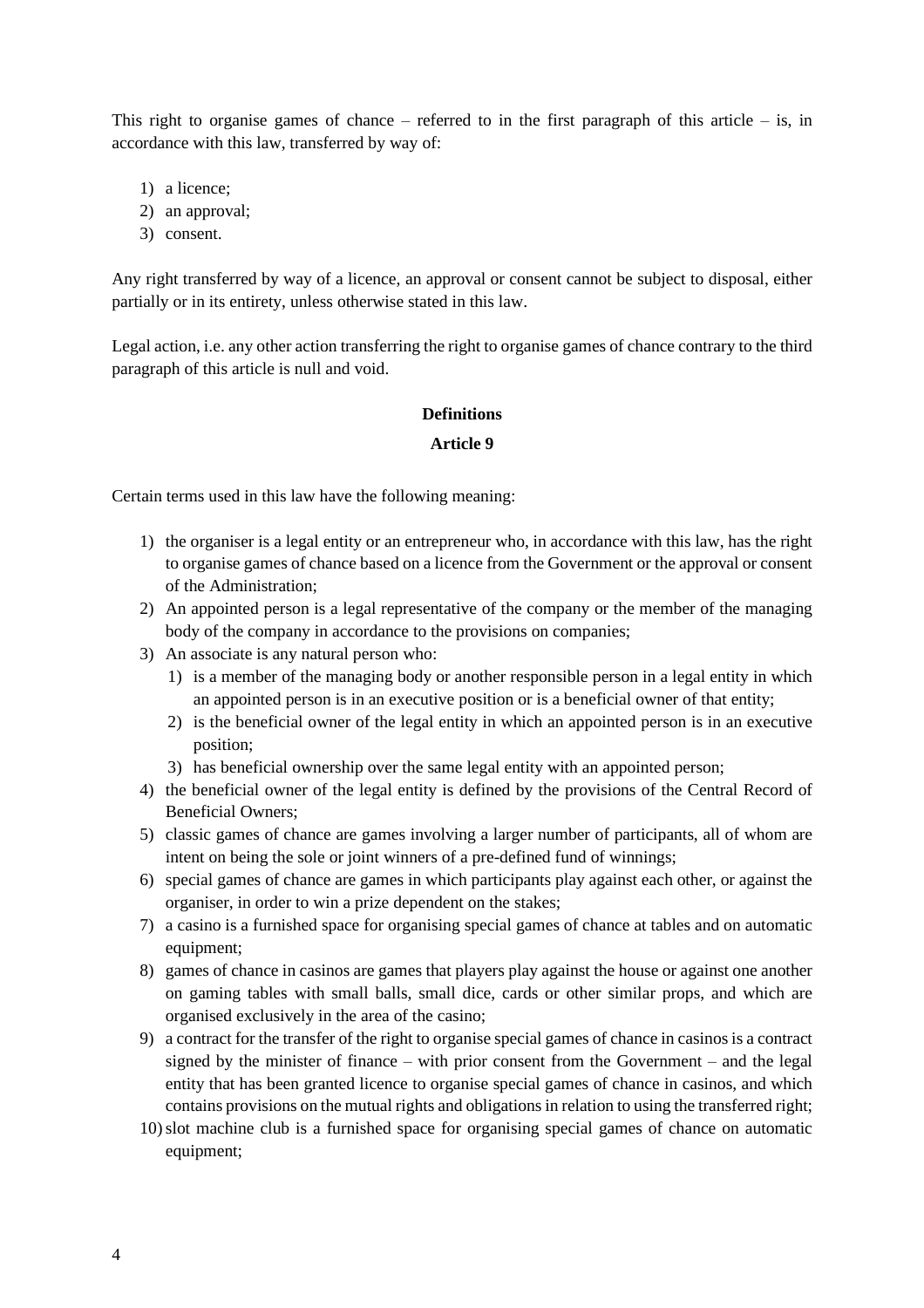- 11) automatic equipment is considered electromechanical, electronic and similar devices that work based on an algorithm of random events, on which special games of chance are organised;
- 12) games of chance on automatic equipment are games played on the devices mentioned above, in which players paying a certain amount acquire the ability to obtain wins dependent on the game rules;
- 13) a betting shop is a furnished space for organising special betting games of chance where there is one or more pay-in-pay-out desk;
- 14) a pay-in-pay-out desk is a desk in a betting shop that is numerically labelled for pay-in-pay-out and taking bets, at which is the equipment that fulfils the conditions in accordance with this law;
- 15) betting games of chance are games of chance in which the participant bets on the outcome of a sports event (the results of matches, betting on horse and dog races, etc.), other real events (dance, singing, musical and similar events) or virtual events proposed by the organiser, in all of which the circumstances determining the outcome may not be known in advance to anyone, the execution has to be done in such a way that neither the organiser nor the players can have any influence over it and the amount of winning is determined at the time of paying for the stake and cannot be modified later;
- 16) games of chance by means of electronic communication, for the purpose of this law, are all games of chance organised by means of electronic communication, such as: the internet, telephone, television, radio, SMS and any other form of electronic communication;
- 17) a virtual event (virtual football, virtual betting on numbers, virtual horse and dog races, etc.) is a computer generated event or other uncertain event with an outcome determined by the generation of random numbers, and that has to be described and justified in every single case in the game rules.

#### **Prohibitions**

#### **Article 10**

It is forbidden to organise games of chance contrary to the provisions of this law, as well as:

- 1) disposing of the right transferred by a licence, approval or consent, either partially or in its entirety, unless otherwise stated in this law;
- 2) organising games of chance based on the right transferred contrary to the third paragraph of Article 8 of this law;
- 3) participating in games of chance organised abroad, for which the stakes were placed within the territory of the Republic of Serbia;
- 4) enabling the paying of stakes within the Republic of Serbia for the participation in games of chance that are organised abroad;
- 5) changing the amount of winnings and quotas determined at the time the bet was placed;
- 6) allowing for receipts of betsfor games of chance in the name and for the benefit of the organiser, unless explicitly allowed by the law;
- 7) marketing and advertising classic and special games of chance without notification of the ban on the participation of the minors;
- 8) marketing and advertising classic and special games of chance without a licence, approval or consent for organising;
- 9) marketing and advertising classic and special games of chance, contrary to the seventh paragraph of Article 6 of this law;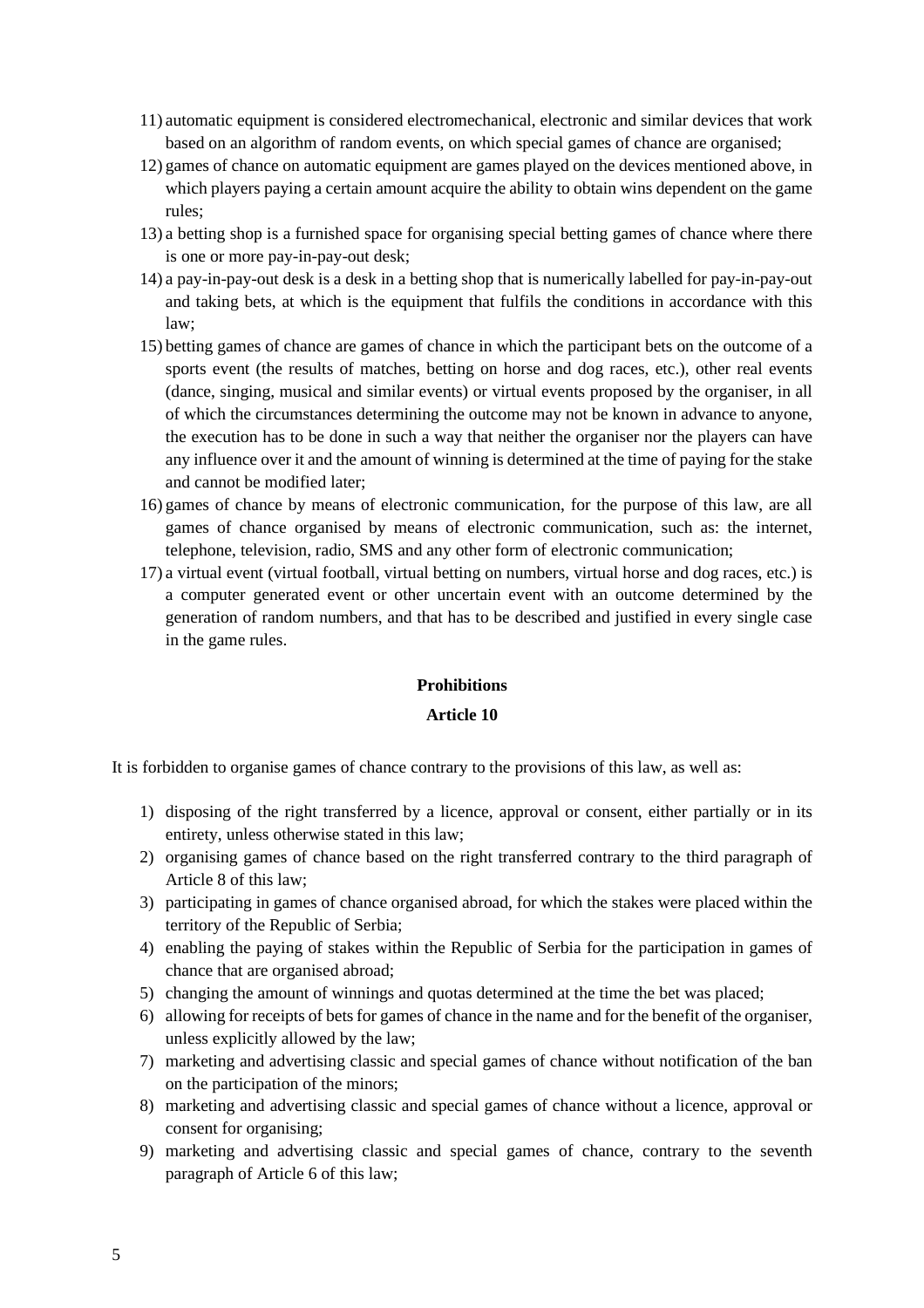10) organising games of chance in free zones;

- 11) allowing the participation of minors in classic and special games of chance;
- 12) enabling the participation of minors in classic and special games of chance;
- 13) enabling and allowing the entry of minors into facilities where games of chance are organised;
- 14) organising games with a pyramidal character (chains of luck, etc.);
- 15) organising prize games in goods and services in which the prize is paid in cash or other means of payment or that prize money is an integral part of the prize;
- 16) replacing the prize in goods or service received in games of chance for a cash equivalent of the goods or services;
- 17) organising special games of chance on automatic equipment and special betting games of chance for longer than 18 hours a day in slot machine clubs or betting shops;
- 18) displaying the words 'casino', 'kasino' or 'kazino' contrary to Article 56 of this law;
- 19) enabling the organisation of games of chance by means of electronic communication to a legal entity that does not possess approval;
- 20) enabling participation in games of chance by means of electronic communications that are organised by a legal entity who does not possess approval;
- 21) organising games of chance that do not guarantee the same conditions for all players;
- 22) using word roots or the words: lottery, lotto, bingo and names of other types of classic games of chance, except by the National Lottery of Serbia;
- 23) keeping automatic equipment and tables for which the Administration has issued approval but not putting them to use in premises where special games of chance are organised;
- 24) keeping equipment for organising betting games of chance or games on automatic equipment in premises where special games of chance are organised but not enabling the electronic keeping, archiving and exchanging of data using software issued by the Administration;
- 25) the organising of special betting games of chance by an organiser who is the owner or co-owner of a certain sports club on which the bet is based;
- 26) advertising and marketing of classical and special games of chance, including indirect mention of them, in places where bets are taken in accordance to Article 115 of this law.

#### **Administration**

#### **Article 11**

The Administration independently performs state administration affairs in the field of games of chance for the entire territory of the Republic of Serbia and is organised in such a way as to provide a functional unity in the implementation of regulations in the field of games of chance.

If performance of the tasks from the first paragraph of this article requires the use of informationalcommunicational technologies, the Administration will perform said tasks through the independent use of software with technical support from the Government office in charge of the development, integration and function of the electronic administration system (hereinafter: Government office).

When carrying out state administration in the field of games of chance, the Administration will gather the data necessary for decision making by connecting the official records or electronic exchange of data with state organs or organisations in charge of them.

Owners of the data are obliged to submit all data necessary for decision making, in accordance with the third paragraph of this article, when a change in data occurs.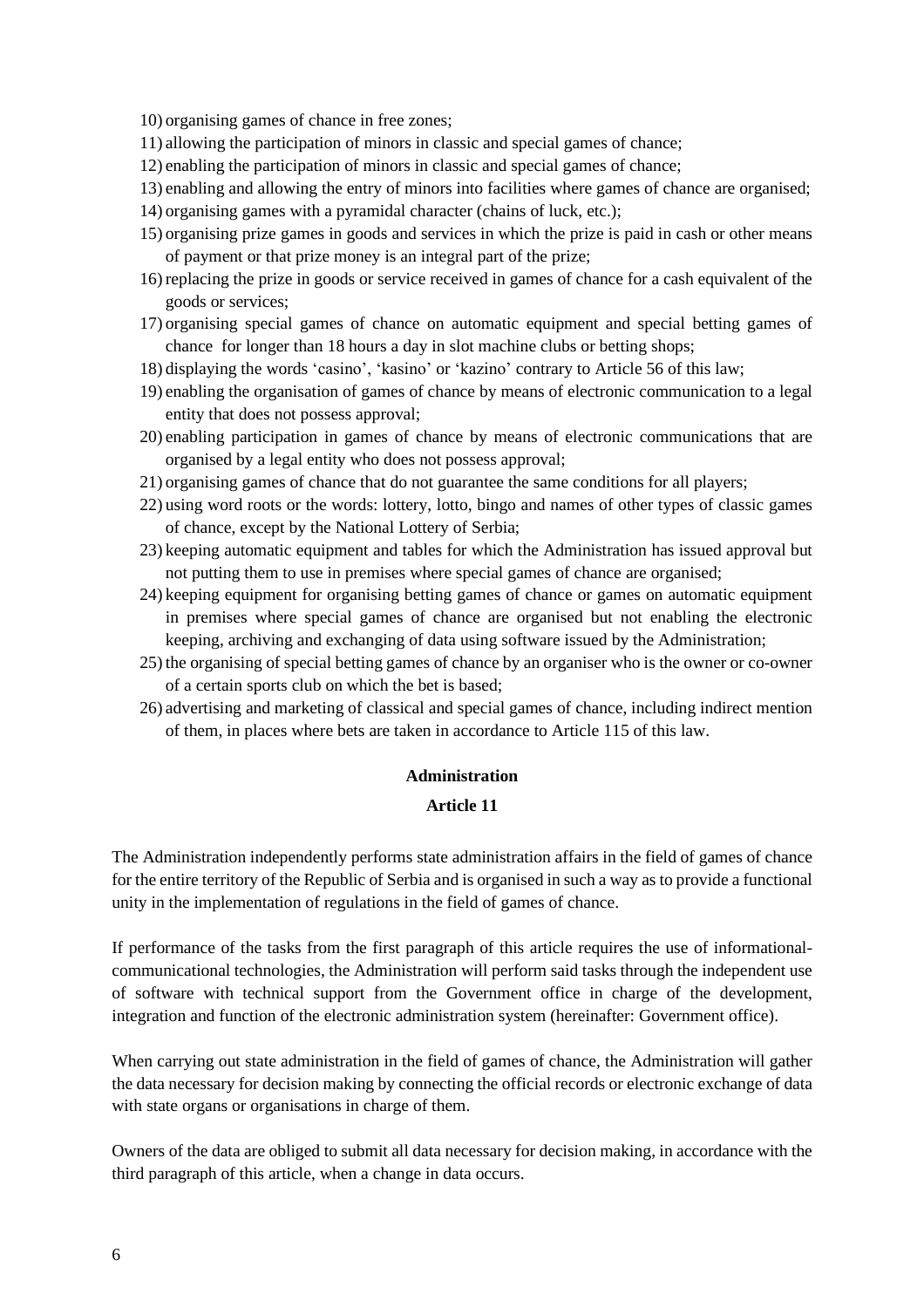#### **Competencies of the Administration**

#### **Article 12**

The Administration performs the following tasks:

- 1) determines the proposal for the catalogue of games of chance, which is issued by the minister of finance;
- 2) grants and revokes approvals, as in consent for the organisation of games of chance;
- 3) determines the amount of the fee for which it grants approvals and consents;
- 4) performs supervision over the application of the provisions of the laws and other regulations in the field of games of chance, as well as controls the prevention of money laundering and terrorism financing;
- 5) evaluates the value of the prize fund for the organisation of prize games in goods and services;
- 6) determines its representative in the committees for drawing out in classic games of chance when the draw is broadcast on live TV;
- 7) participates in the preparation of regulations within its competence;
- 8) keeps records and registers of the tasks within its competence;
- 9) plans and conducts the training of its employees;
- 10) ensures transparency of its work;
- 11) performs other tasks pursuant to this and other laws.

#### **Types of Games of Chance**

#### **Article 13**

The games of chance referred to in Article 2 of this law are:

- 1) classic games of chance;
- 2) special games of chance;
- 3) prize games in goods and services.

#### **Classic Games of Chance**

#### **Article 14**

Classic games of chance are:

- 1) basic classic games of chance:
	- 1) lottery, instant lottery and other lottery-based games;
	- 2) sports forecast betting (guessing the outcome of football and other sports competitions);
	- 3) lotto, keno and similar games;
	- 4) tombola, bingo and other similar tombola-based games;
- 2) the other classic games of chance:
	- 1) fonto;
	- 2) SMS lottery;
	- 3) other games of chance for the purposes of this article contained in the catalogue of games of chance.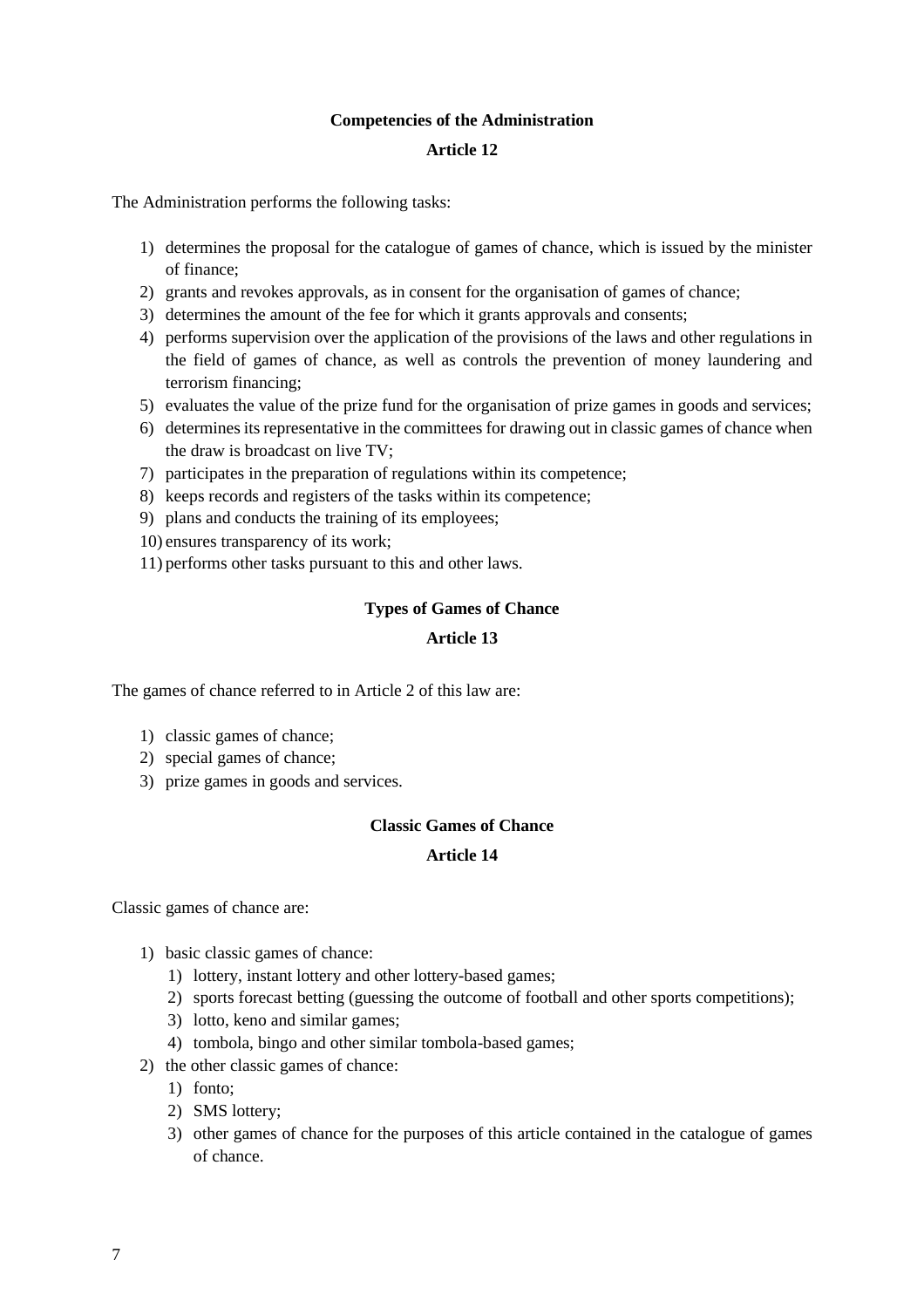#### **Special Games of Chance**

#### **Article 15**

Special games of chance are:

- 1) games of chance organised in casinos;
- 2) games of chance organised on automatic equipment;
- 3) games of chance involving betting.

#### **Prize Games in Goods and Services**

#### **Article 16**

Prize games in goods and services are games organised for advertising and other purposes by a legal entity or entrepreneur, in which participants are given the opportunity to win a pre-determined prize in goods or services.

Prize games in goods and services – as defined in the first paragraph of this article – are also considered games in which all participants win a prize in goods or services, the type and value of which is unknown to the participant.

By purchasing certain products or goods owned by the organiser or by using the services or conveniences of the organiser, the participant acquires the right to participate in the games defined in the first paragraph of this article.

## **II. ORGANISING GAMES OF CHANCE**

# **1. Rights and Duties of the Organiser**

## **Right to Organise Classic Games of Chance**

#### **Article 17**

Only the National Lottery of Serbia has the right to organise classic games of chance.

The National Lottery of Serbia may, with prior consent of the Government, engage certain legal entities – operators – to organise certain classic games of chance.

Operators, in terms of this law, are legal entities that organise certain classic games of chance on behalf of and for the account of the National Lottery of Serbia.

The National Lottery of Serbia may engage legal entities, entrepreneurs or individuals/agents for the sale of lottery tickets.

The mutual rights and obligations of the National Lottery of Serbia and these operators are regulated by a contract.

The Government regulates the manner and terms of the engagement of the operators and agents referred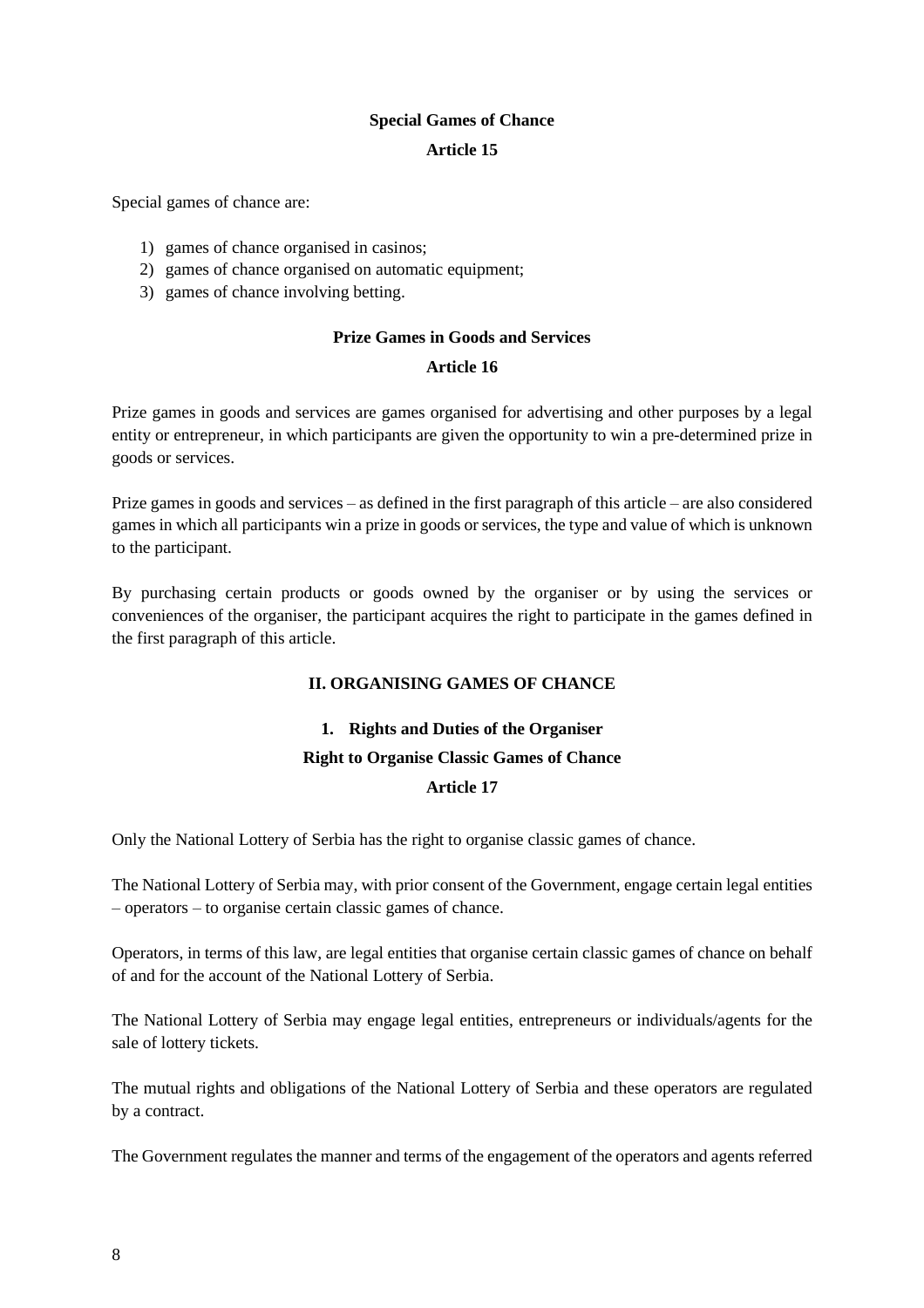to in this article.

The National Lottery of Serbia guarantees the payment of winnings made in classic games of chance.

The National Lottery of Serbia may organise other games of chance if it fulfils the conditions prescribed by this law for other organisers.

# **Organising Games of Chance in Cooperation with Foreign Organisers Article 18**

The National Lottery of Serbia may, with the prior consent of the Government, organise games as referred to in Article 14 of this law, in cooperation with foreign organisations who organise games of chance, to which the foreign state has transferred the right to organise games of chance.

The request for obtaining the consent referred to in the first paragraph of this article is accompanied by a draft agreement on the joint organisation of games of chance containing the basic elements of the contract.

The mutual rights and obligations of the National Lottery of Serbia and the organiser referred to in the first paragraph of this article are regulated by a contract, of which the Government provides consent.

## **Right to Organise Special Games of Chance**

#### **Article 19**

The right to organise special games of chance in casinos shall be granted by way of a licence issued by the Government.

The right to organise special games of chance on automatic equipment and the right to organise special games of chance involving betting shall be granted by way of approval issued by the Administration.

The organiser guarantees the payment of winnings obtained in special games of chance.

# **Right to Organise Games of Chance Through Means of Electronic Communication Article 20**

The right to organise games of chance by means of electronic communication is granted by the Administration, in accordance with this law.

Only the National Lottery of Serbia has the right to organise classic games of chance by means of electronic communication and without needing special approval.

The organiser guarantees the payment of winnings obtained in the games of chance by means of electronic communication.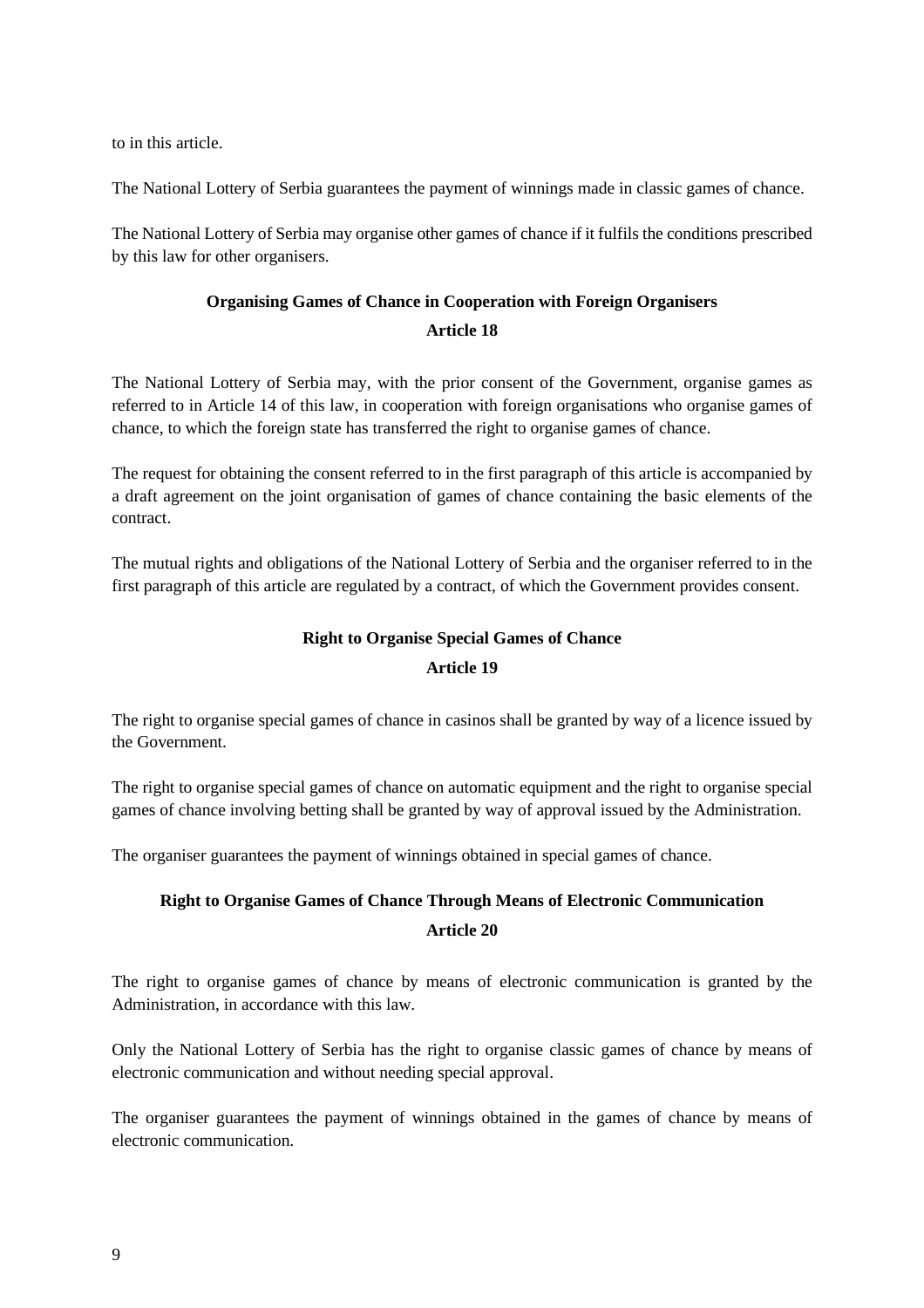# **Right to Organise Prize Games**

#### **Article 21**

The right to organise prize games in goods and services is granted by the Administration.

The organiser guarantees the payment of winnings obtained in the prize games.

# **Right to Use Sports Events**

## **Article 22**

The organiser has the right to use sports activities (sporting events from sports that are included in the Olympic Committee of Serbia, i.e. which are represented by the Sports Association of Serbia) for organising games of chance, free of charge and for an indefinite period.

#### **2. Classic Games of Chance**

#### **Decision to Organise a Classic Game of Chance**

#### **Article 23**

The National Lottery of Serbia is obliged to submit to the Administration a proposal for the organisation of a game, which, inter alia, contains the name of the game and its duration.

The proposal referred to in the first paragraph of this article is accompanied by the rules of the game and the analysis of the economic effects of the game.

The Administration is responsible for approving the proposal referred to in the first paragraph of this article.

# **Participants Article 24**

A participant in a classic game of chance is any person that meets the conditions for participating in a particular game of chance (a round or series), proof of which is the possession of a particular lottery ticket, ticket or other certificates of payment or registration in the central computer system of the organiser, depending on the type of game in which he/she intends to participate, in accordance with the respective rules of the game.

In the case of classic games of chance in which participation is demonstrated by the possession of an appropriate certificate of payment, ticket or lottery ticket, a participant is a person who holds a certificate of payment, ticket or lottery ticket recorded in an indelible medium, i.e. whose electronic record of the document for participation in the game is registered in the central computer system of the organiser, if this is called for in the rules of the game.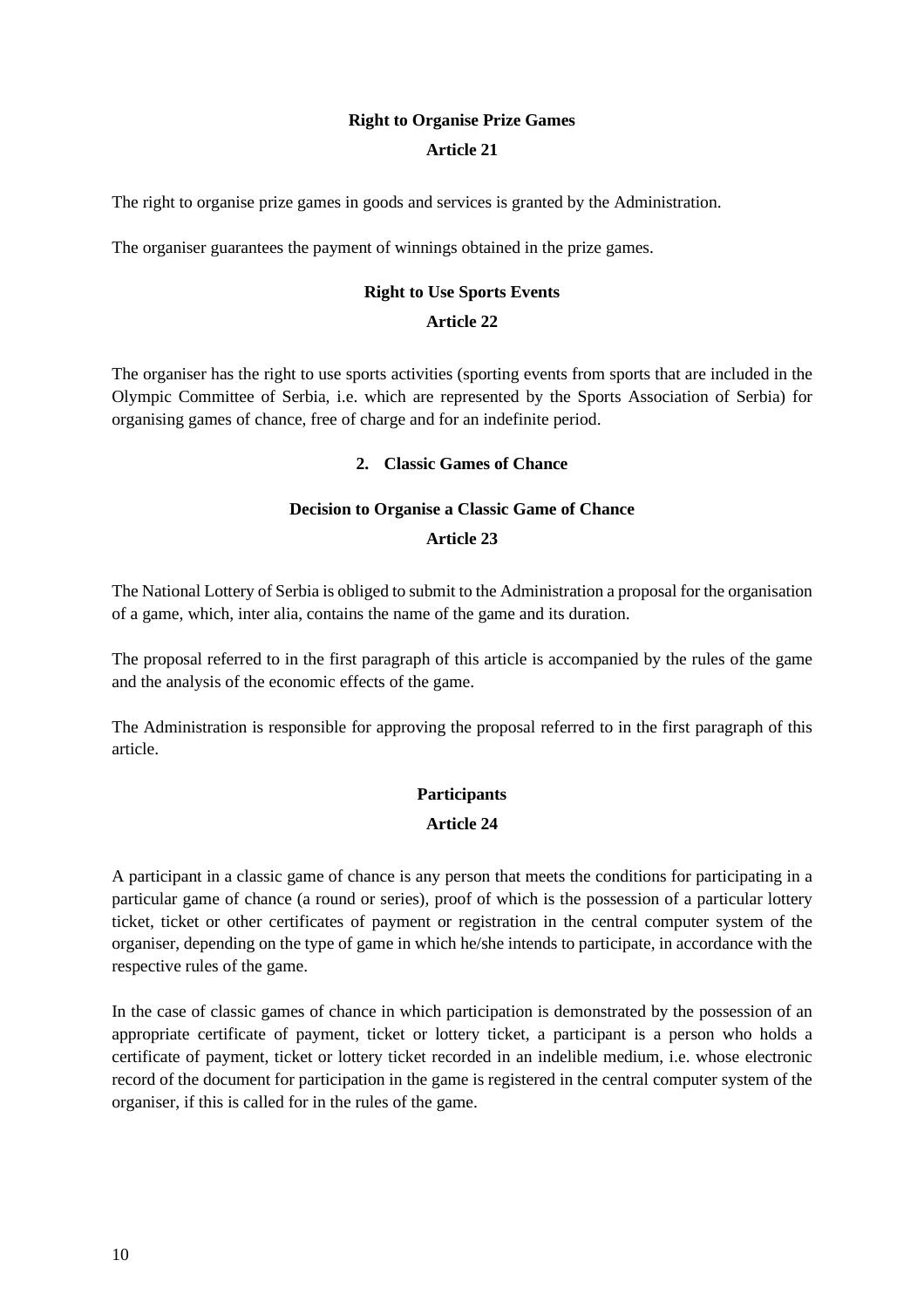In the case of classic games of chance by means of electronic communication (fonto, etc.), a participant is a person whose payment is registered in the central computer system of the National Lottery of Serbia, in accordance with the rules of the game.

## **Rules of the Game**

#### **Article 25**

The specific rules of classic games of chance include:

- 1) the business name and registered addressed of the organiser;
- 2) the name of the organiser who made the decisions on the preparation of the game, the date and number of the decision;
- 3) the name, description and duration of the game of chance;
- 4) the conditions for participating in the game of chance;
- 5) the place where the game is being organised, i.e. the area in which the sale of the lottery tickets will take place or payments will be received;
- 6) the individual price of a lottery ticket, i.e. the combination and deadline for paying for participation in the game;
- 7) the quantity and monetary value of issued lottery tickets;
- 8) the description of lottery tickets, tickets or cards, stating the text that will be written on them;
- 9) the amount of the fund and type of winnings;
- 10) the manner and procedure of drawing, i.e. determination of winnings and supervision of draw;
- 11) the manner of publishing the amount of the winning fund (except for betting) and the results of the game;
- 12) the manner and deadline for payment of monetary winnings, i.e. the realisation of other types of winnings;
- 13) the manner in which participants of the game are informed of the rules of the game;
- 14) the procedure in the event of cancellation, i.e. sport or other event.

The rules of classic games of chance cannot be changed if the sale of lottery tickets, tickets or cards for a particular round or series, i.e. the acceptance of a stake, has begun.

The National Lottery of Serbia is obliged to publish the rules of the game of chance in the daily or weekly press before the start of the game, and allow persons interested in participating in the game to get acquainted with the rules at the points of sale.

#### **The Draw, i.e. Determining Winnings**

#### **Article 26**

In classic games of chance, the drawing and determining of winnings has to be carried out in accordance with the committee procedure, before a committee of at least three members appointed by the organiser.

One member of the drawing committee must be a representative of the Administration when the drawing of winnings is broadcast live on television.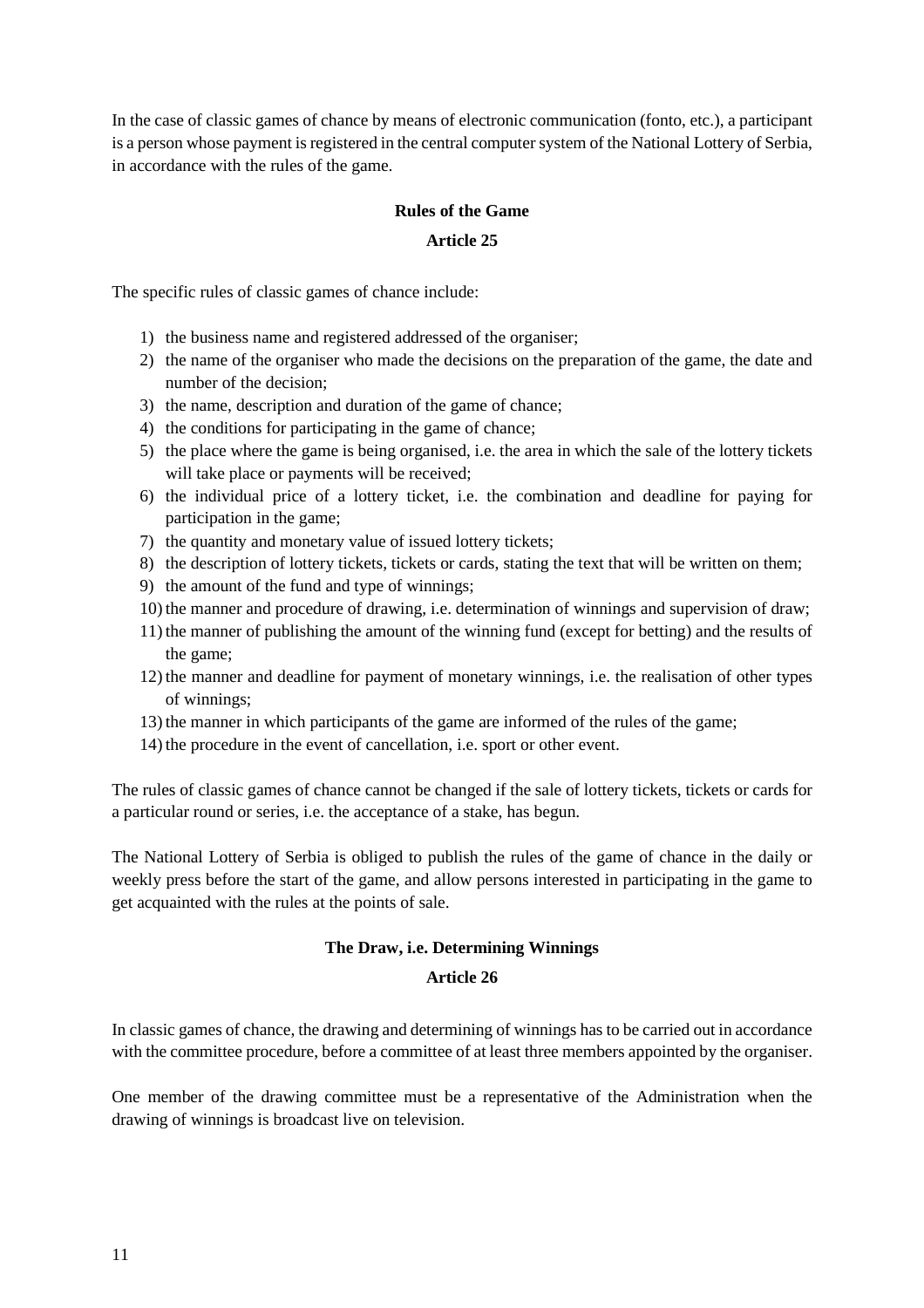When the drawing of winnings is conducted by a random number generator, the presence of the committee referred to in the first paragraph of this article is regulated by the rules of the game.

The fee for participation in the work of the committee referred to in the first paragraph of this article is determined and paid for by the organiser.

The draw is public.

#### **TV Draw**

#### **Article 27**

In cases where the draw is organised in front of TV cameras, the draw can be broadcast exclusively in a live TV broadcast.

# **Changing the Place and Day of Drawing Prizes and Cancellation by the Organiser Article 28**

The Administration may, for justified reasons and at the request of the organiser, approve a change of place and day of the draw by a maximum of 15 days.

The National Lottery of Serbia has to publish any change of place or day of the draw in the same way the rules of the game of chance are published.

If the day of the draw is changed due to technical reasons (power failure, breakdown of the lottery machine drum, etc.), the draw must be held within 24 hours, and the National Lottery of Serbia is obliged to inform the Administration about this.

If, in accordance with the provisions of the first and second paragraphs of this article, the day of draw is postponed, the National Lottery of Serbia may continue to sell lottery tickets, tickets or cards until the new draw date.

The National Lottery of Serbia may, for justified reasons, make the decision to cancel the organisation of a game of chance, round or series of a particular game, for which the sale of lottery tickets, tickets or cards has started, i.e. the acceptance of stakes, but it is obliged to return the money from sold lottery tickets, tickets or cards, i.e. paid stakes.

The Administration shall give its consent to the decision referred to in the fifth paragraph of this article.

## **Reports**

## **Article 29**

In the commission procedure referred to in Article 26 of this law, the commission shall prepare a report on the progress of the draw, or the determining of winnings, which shall contain in particular: the place, time and manner of the draw; the number of tickets or cards sold; the total payment for the round or series; the winning combinations and the fund of winnings; and remarks of the participants in the game.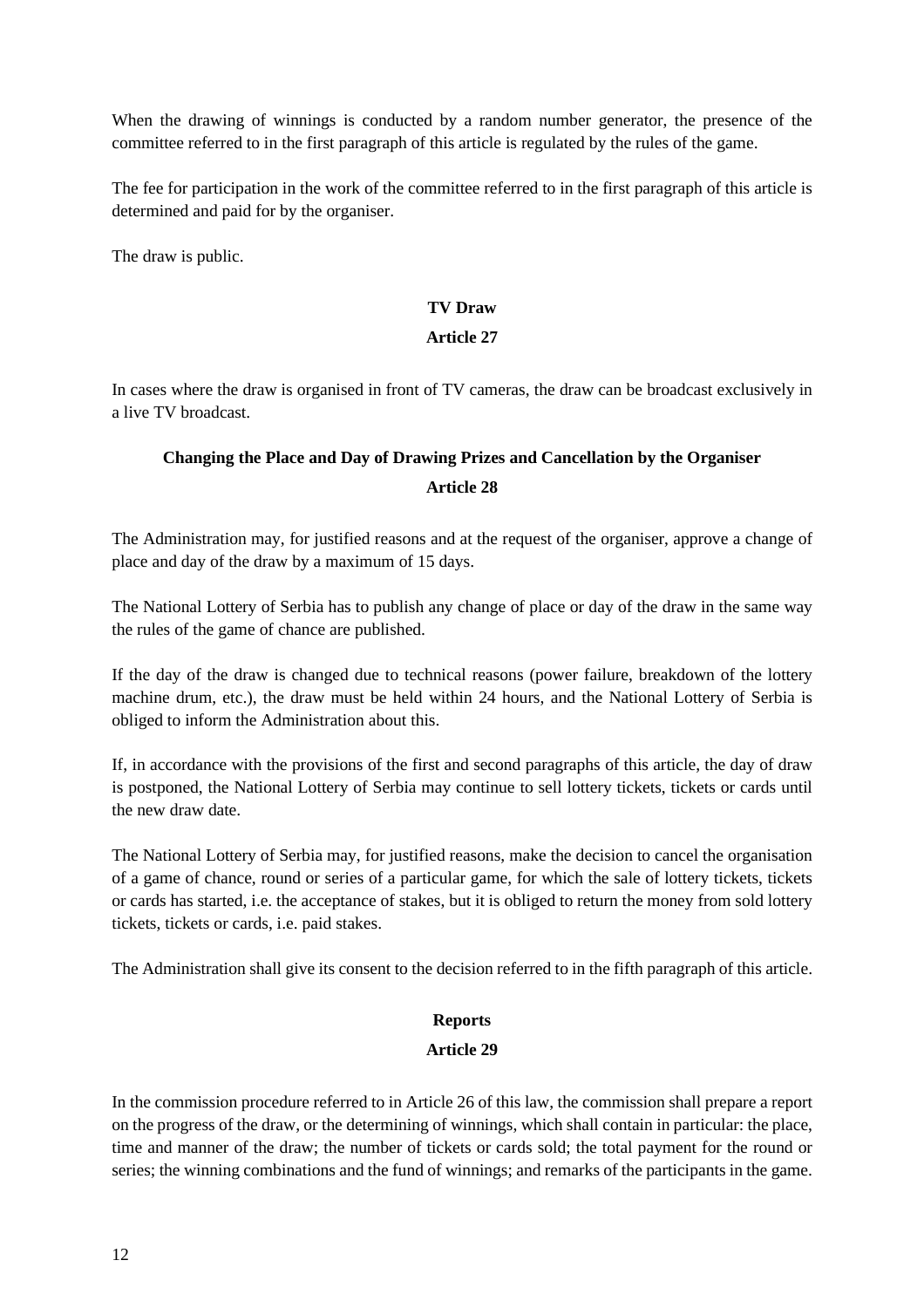The National Lottery of Serbia shall submit the aforementioned report to the Administration no later than seven days from the date of the draw, i.e. the determining of winnings.

# **Publication of the Results of Games of Chance Article 30**

The National Lottery of Serbia is obliged to publish the results of a game of chance in the press or on its official website, no later than seven days from the date of the draw, i.e. the determining of winnings.

# **Payment of Winnings**

## **Article 31**

The payment of a cash prize, i.e. the taking of another winning in classic games of chance, shall be made within the deadline prescribed by the rules of the game of chance, but no later than 60 days from the date of publication of the draw results, i.e. the determining of winnings.

After the expiration of the deadline referred to in the first paragraph of this article, the committee referred to in the first paragraph of Article 26 of this law shall determine which winnings in the game have not been paid out, i.e. taken over, and make a record of their value.

If the winner in a classic game of chance does not ask the organiser to pay the winnings of a particular game (round, series, etc.) within the time limit referred to in the first paragraph of this article, the amount of the winnings shall be added to the prize fund of the same game or of a different classic game of chance organised by the organiser.

The National Lottery of Serbia shall submit the report referred to in the second paragraph of this article to the Administration within seven days of the expiration of the deadline for payment, i.e. the issuance of winnings.

The National Lottery of Serbia may publish the identity of the winner, with their prior consent, if the rules of the game of chance do not provide that the identity of the winner can be published even without the consent of the winner.

## **Distribution of Funds**

## **Article 32**

From the funds generated by classic games of chance:

1) winnings are paid to the participants in the game, in accordance with the relevant rules for each game, for:

- basic classic games of chance at least 50% of the total value of the issued lottery tickets, i.e. the received payments for participation in the game;

- other classic games of chance at least 10% of the total value of the received payments for participating in the game;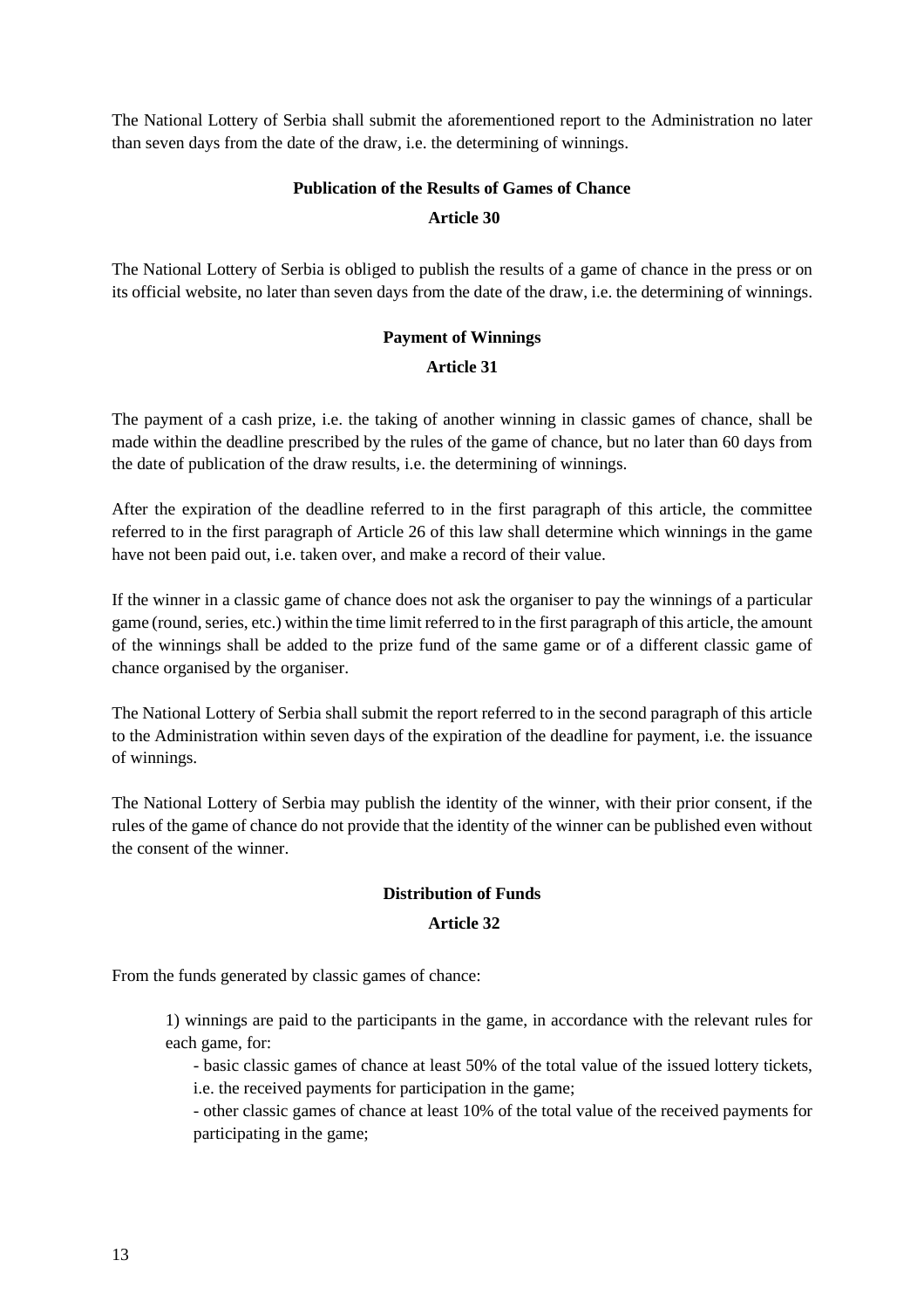2) a fee is paid for the organisation of classic games of chance, the income of which is used to finance the budget of the Republic of Serbia; 3) the organiser generates revenue.

# **Fee for Organising**

## **Article 33**

The fee for organising classic game of chance is 60% of the base fund, which is made up of the difference between the total value of received payments and the total amount of the prize fund.

The National Lottery of Serbia is obliged to provide separate data analysis on the base fund of each type of game of chance for the calculation of the fee referred to in the first paragraph of this article and submit it to the Administration by the fifth day of the month for the previous month.

The National Lottery of Serbia is obliged to pay the fee referred to in the first paragraph of this article to the relevant account for the payment of public revenues, no later than the fifth day of the month, for the previous month.

The manner in which the records and reports referred to in the second paragraph of this article are kept is prescribed by the minister of finance.

#### **3. Special Games of Chance in Casinos**

#### **Organisers**

#### **Article 34**

Special games of chance in casinos may be organised by legal entities registered in the territory of the Republic of Serbia, whose registered primary business activity is gambling and betting on the basis of a licence.

The licence referred to in the first paragraph of this article is granted by the Government.

The legal entity referred to in the first paragraph of this article may be granted a licence for the organisation of special games of chance in casinos, only if that legal entity or its majority founder has participation in at least one casino and organises games of chance in casinos for at least five years.

#### **Number of Licences**

#### **Article 35**

The Government may grant a maximum of 10 licences for organising games of chance in casinos.

The licence referred to in the first paragraph of this article refers to one casino.

The dynamics for obtaining the licences are determined by the Government as per the ministry's proposal.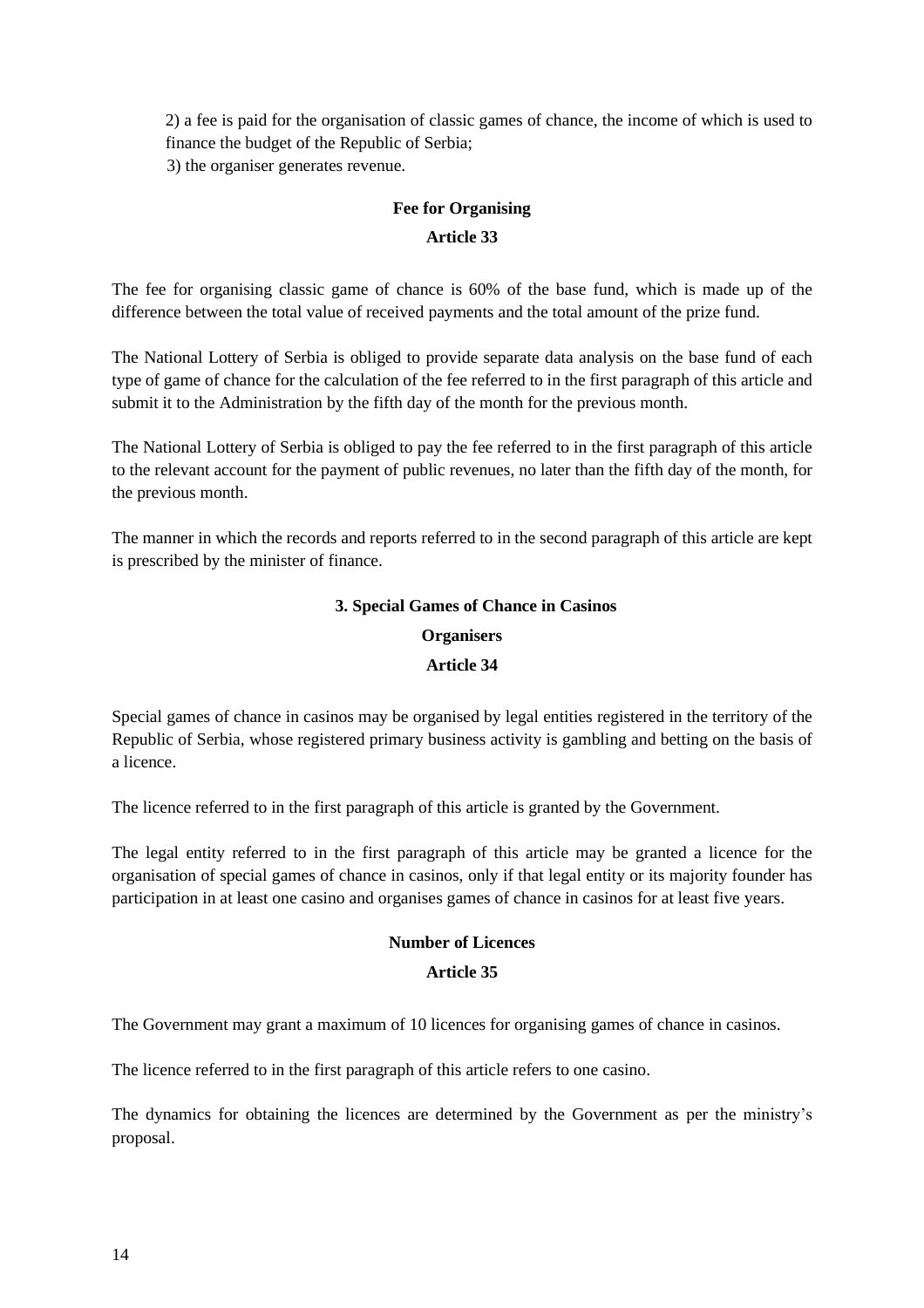# **Share Capital Article 36**

A licence for organising special games of chance in casinos may be granted to a legal entity which, along with meeting other requirements, has a share capital no less than the Serbian dinar equivalent of  $\epsilon$ 1,000,000, calculated at the official median exchange rate of the National Bank of Serbia, on the day when the licence is granted, and the value of the registered and paid monetary fee cannot be lower than the aforementioned amount.

The share capital of a legal entity in the amount referred to in the first paragraph of this article has to be inscribed in the relevant register, in accordance with the regulations governing the registration of legal entities.

A legal entity that is granted a licence is obliged to maintain the value of its share capital as prescribed in the first paragraph of this article, throughout the validity period of the licence.

# **Change in the Capital Structure**

#### **Article 37**

An interested legal entity may, in accordance with the law, buy a stake or shares or increase its own stake or number of shares in the capital structure of the organiser of games of chance in casinos, with prior consent from the minister of finance.

A request for the consent referred to in the first paragraph of this article, which must contain, among other things, information on the business name and registered address of the legal entity, as well as the business name and registered address of the applicant's related parties, must be submitted with the following documents:

- 1) the decision on entry in the register of economic entities, i.e. the appropriate register if it is a foreign legal entity, with an attachment on the amount and structure of capital;
- 2) evidence of the ownership structure of a legal entity purchasing the shares, that is, shares of the beneficial owner, all in accordance with the regulations of the Central Register of Beneficial Owners;
- 3) auditor's reports for the last two business years;
- 4) proof that tax and other obligations on the basis of public revenues have been settled in the country where the legal entity, referred to in the first paragraph of this article, is established;
- 5) an act of the competent state body confirming that the applicant, its founder or owner, the beneficial owner, the associate or the named person have not been sentenced to a fine, if a legal entity, or to imprisonment, if a natural person, for a criminal offence in the Republic of Serbia or a foreign country, that is that they have not severely violated or repeated the violation of regulations governing the prevention of money laundering and terrorism financing during the period of the pronounced safeguard measure forbidding the performance of certain activities that represent the predominant activity of the company organising games of chance or the duration of the protective measure prohibiting the responsible person from performing certain activities that are the predominant activity of company organising games of chance, i.e. during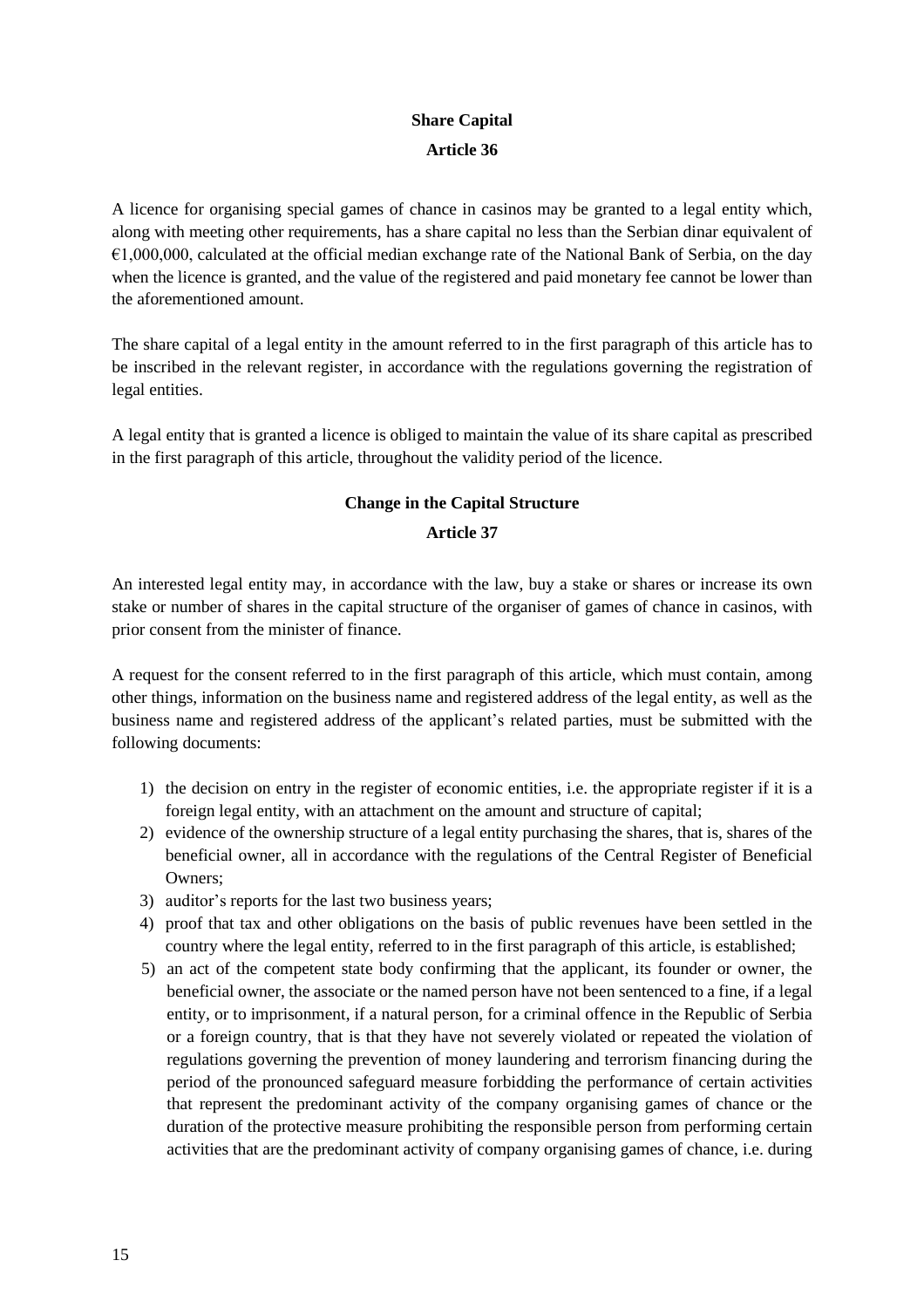the period of the pronounced protective measure prohibiting the responsible person from performing certain duties with the company whose predominant role is organising games of chance;

- 6) if, for justifiable reasons, the aforementioned evidence cannot be obtained, the persons referred to in the previous item may submit a statement made under oath that they have not been convicted and that they are not members of an organised criminal group. The Administration may at any time request the person referred to in the previous item of this paragraph or the competent authority to provide evidence of non-conviction;
- 7) a more detailed explanation of the reasons for the purchase of stake or shares or the increase of its existing stake or number of shares in the capital structure of the organiser of the special games of chance in the casinos;
- 8) a business development plan for a period of at least three years;
- 9) other documentation on the basis of which the legal entity referred to in the first paragraph of this article can be evaluated and the impact of the purchase of stake or shares or the increase of its existing stake or number of shares in the capital structure of the organiser of the special games of chance in casinos on future business of the organiser and the development of the activity of games of chance.

The minister of finance is obliged to issue a decision on granting the consent referred to in the first paragraph of this article, i.e. a decision rejecting the request for consent, within 30 days of receiving the request and documentation referred to in the second paragraph of this article.

The aforementioned decision is final. An administrative dispute may be initiated against the decision.

If the minister of finance does not issue the decision referred to in the third paragraph of this article within 30 days of receipt of the request of the interested legal entity, and does not issue it within a further seven days after a subsequent request from the interested person, the interested person can initiate administrative proceedings for the failure to issue a decision on giving or rejecting consent.

# **Securing the Payment of Winnings and Collection of Public Revenues**

## **Article 38**

In order to ensure the payment of winnings to players and the settlement of obligations on the basis of public revenues, the organiser of special games of chance in casinos has to have a dedicated deposit of the Serbian dinar equivalent of at least  $\epsilon$ 300,000 in a bank registered in the Republic of Serbia or a bank guarantee covering the same amount per casino and for the duration of the licence validity period.

The organiser of special games of chance in casinos is obliged to hand over authorisation for the disposal of the funds of the dedicated deposit referred to in the first paragraph of this article in favour of the Republic of Serbia.

The organiser of special games of chance in casinos shall ensure, on each day when the games are being organised, a risk deposit in the cash register of the Serbian dinar equivalent of at least €50,000 calculated at the official median exchange rate of the National Bank of Serbia.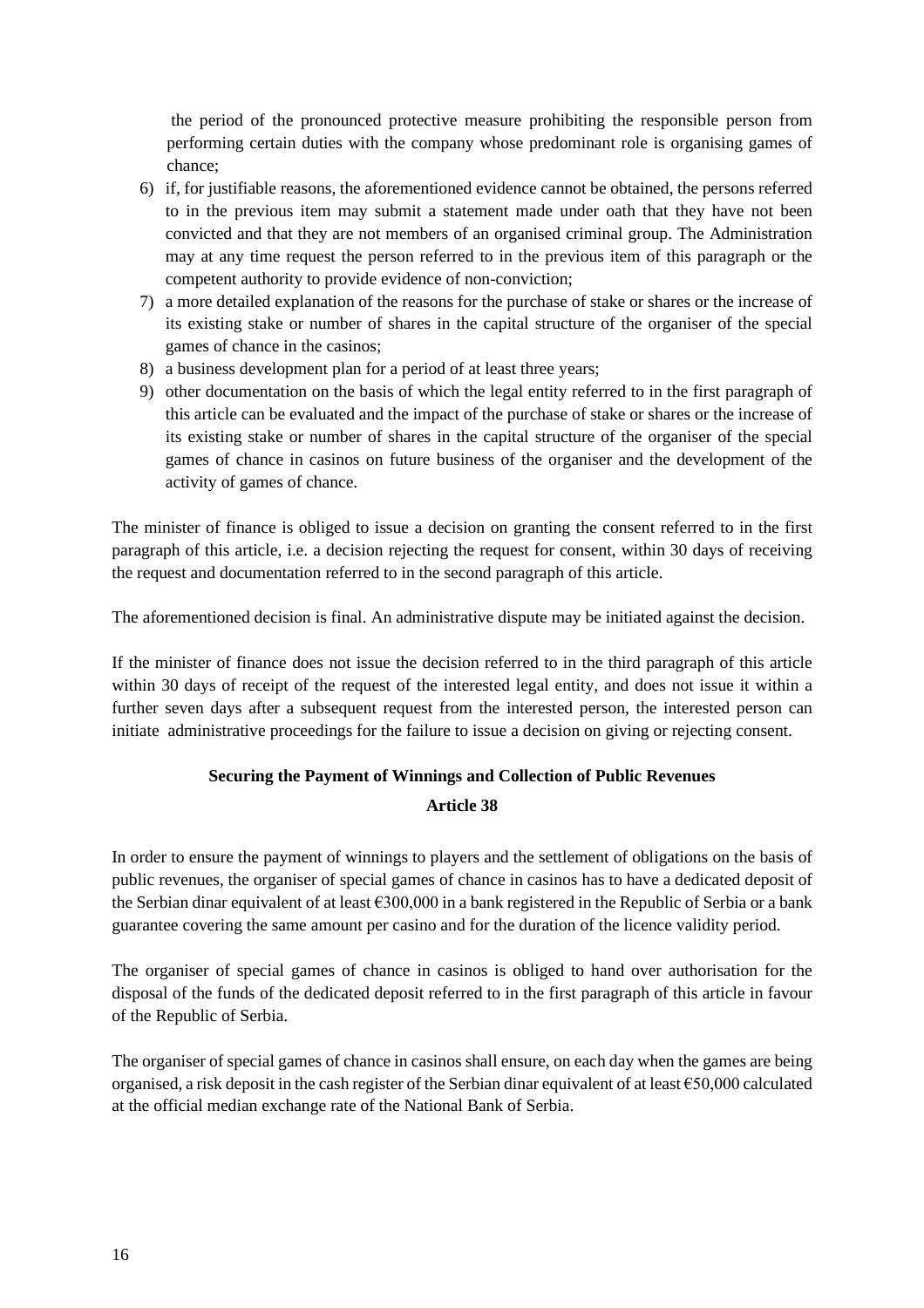## **Procedure for Obtaining a Licence**

#### **Article 39**

A licence for organising special games of chance in casinos is granted on the basis of a public invitation, announced in the daily press, in the manner and according to the procedure determined by the Government.

In the public invitation, the Government shall specify the location of the casino for which it will grant a licence for organising special games of chance in casinos, in accordance with the law that regulates the balanced regional development of the Republic of Serbia.

Along with the application form for the public invitation for a licence for organising special games of chance in casinos, which, among other things, contains data on the business name and registered address of the legal entity, as well as data about the founders of the legal entity submitting the application, the following documents shall be submitted:

- 1) the decision on entry of the legal entity in the appropriate register, with an attachment on the amount and structure of the share capital referred to in Article 36 of this law and relevant evidence from the competent registration authority;
- 2) evidence of ownership structure to the beneficial owner, all in accordance with the regulations of the Central Register of Beneficial Owners;
- 3) incorporation act of the legal entity;
- 4) proof that the applicant or its majority founder has a share in at least one casino;
- 5) proof that the applicant or its majority founder has been organising games of chance in casinos for at least five years;
- 6) a business plan of the legal entity for a period of at least three years;
- 7) the balance sheet and profit and loss statement for the previous year, i.e. the audit reports on the financial statements of the founder or member of the legal entity (if they are the subject of the audit), for the previous two years, prepared by a certified auditor in accordance with the regulations of the country of origin of the member or founder, as well as its financial statements for the period from the date of the last audit report to the end of the six months immediately preceding the six months in which the request is submitted;
- 8) an act of the competent state body confirming that the applicant, its founder or owner, the beneficial owner, the associate or the named person have not been sentenced to a fine, if a legal entity, or to imprisonment, if a natural person, for a criminal offence in the Republic Serbia or a foreign country, that is that they have not severely violated or repeated the violation of regulations governing the prevention of money laundering and terrorism financing during the period of the pronounced safeguard measure forbidding the performance of certain activities that represent the predominant activity of the company organising games of chance or the duration of the protective measure prohibiting the responsible person from performing certain activities that are the predominant activity of company organising games of chance, i.e. during the period of the pronounced protective measure prohibiting the responsible person from performing certain duties with the company whose predominant role is organising games of chance;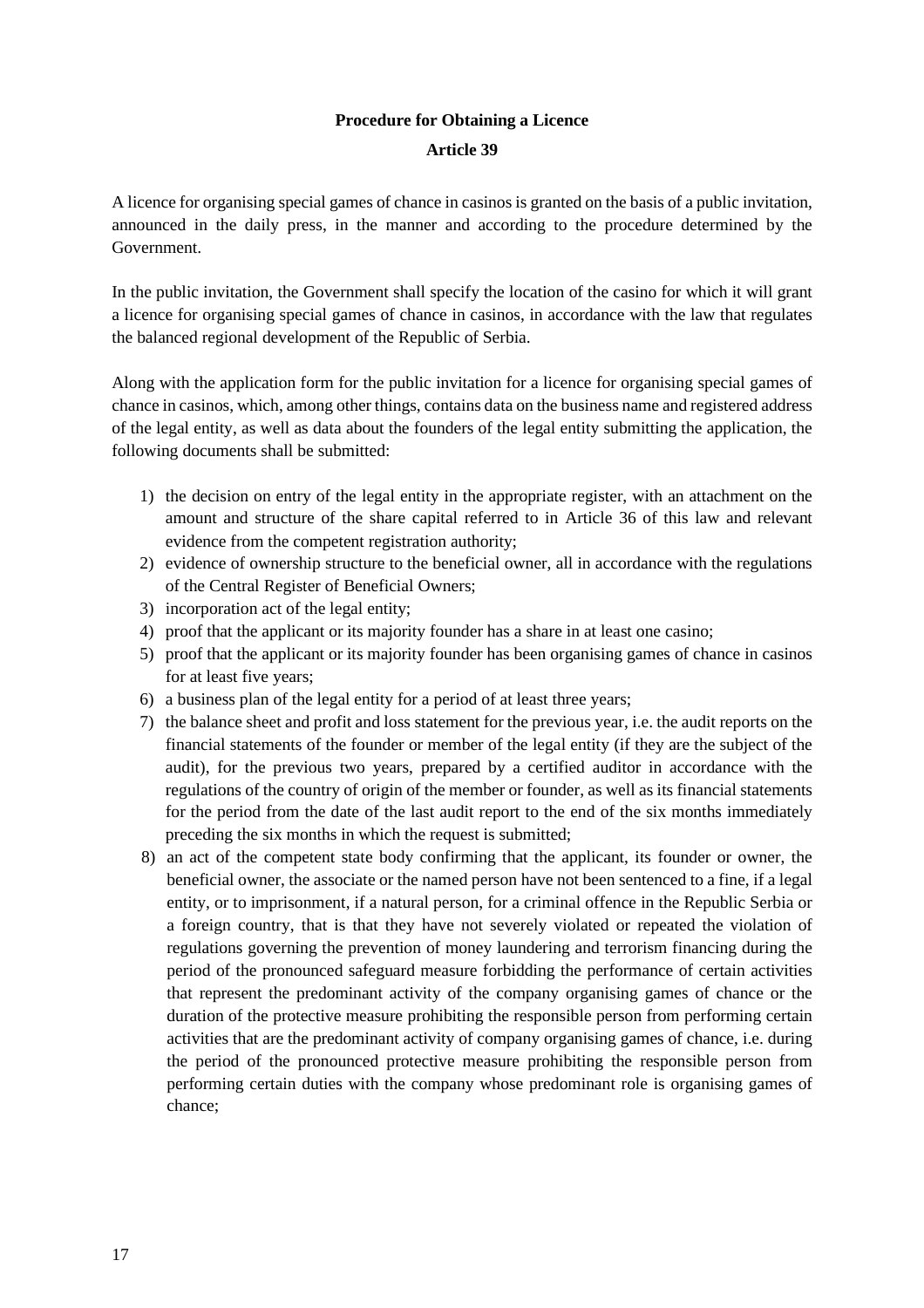- 9) if, for justifiable reasons, the aforementioned evidence cannot be obtained, the persons referred to in the previous item may submit a statement made under oath that they have not been convicted and that they are not members of an organised criminal group. The Administration may at any time request the person referred to in the previous item of this paragraph or the competent authority to provide evidence of non-conviction;
- 10) an offer of the amount of the licence fee;
- 11) a bank guarantee covering the minimum licence fee referred to in the previous;
- 12) the rules of the games of chance that will be organised.

The fee referred to in the tenth item of the third paragraph of this article may not be less than the Serbian dinar equivalent of  $\epsilon$ 500,000 on the day of submitting the application for the public invitation.

More detailed conditions for the obtaining of a licence are determined by the Government.

All technical operations regarding the public invitation are carried out by the Administration.

The applicant, on the application form, must make a statement on the fulfilment of the requirements of the public invitation, state the issuers of evidence on the fulfilment of the conditions referred to in items 1), 2), 3), 4), 5) and 7) of the third paragraph of this article and declare that it will, upon request and without delay, provide such evidence.

In the statement, the applicant shall provide information on the internet address of the database, all necessary identification data, as well as a statement of consent through which evidence may be obtained, or access to evidence of the fulfilment of the conditions referred to in the seventh paragraph of this article.

# **Licence Validity Period Article 40**

A licence for organising special games of chance in casinos is granted for a period of 10 years, starting from the day of delivery of the decision on granting the licence.

At the request of the organiser, the licence referred to in the first paragraph of this article can be renewed by a decision of the Government for a period of 10 years, provided the organiser fulfils all conditions prescribed by law and makes a payment of  $\epsilon$ 500,000.

The request referred to in the second paragraph of this article should be submitted by the organiser to the competent authority no later than six months before the licence validity period expires.

The organiser, whose licence for organising special games of chance in casinos has been renewed, shall conclude an annex to the contract on transferring the rights for organising games of chance in casinos, which shall be signed by the minister of finance on behalf of the Government of the Republic of Serbia, provided that there is prior consent from the Government.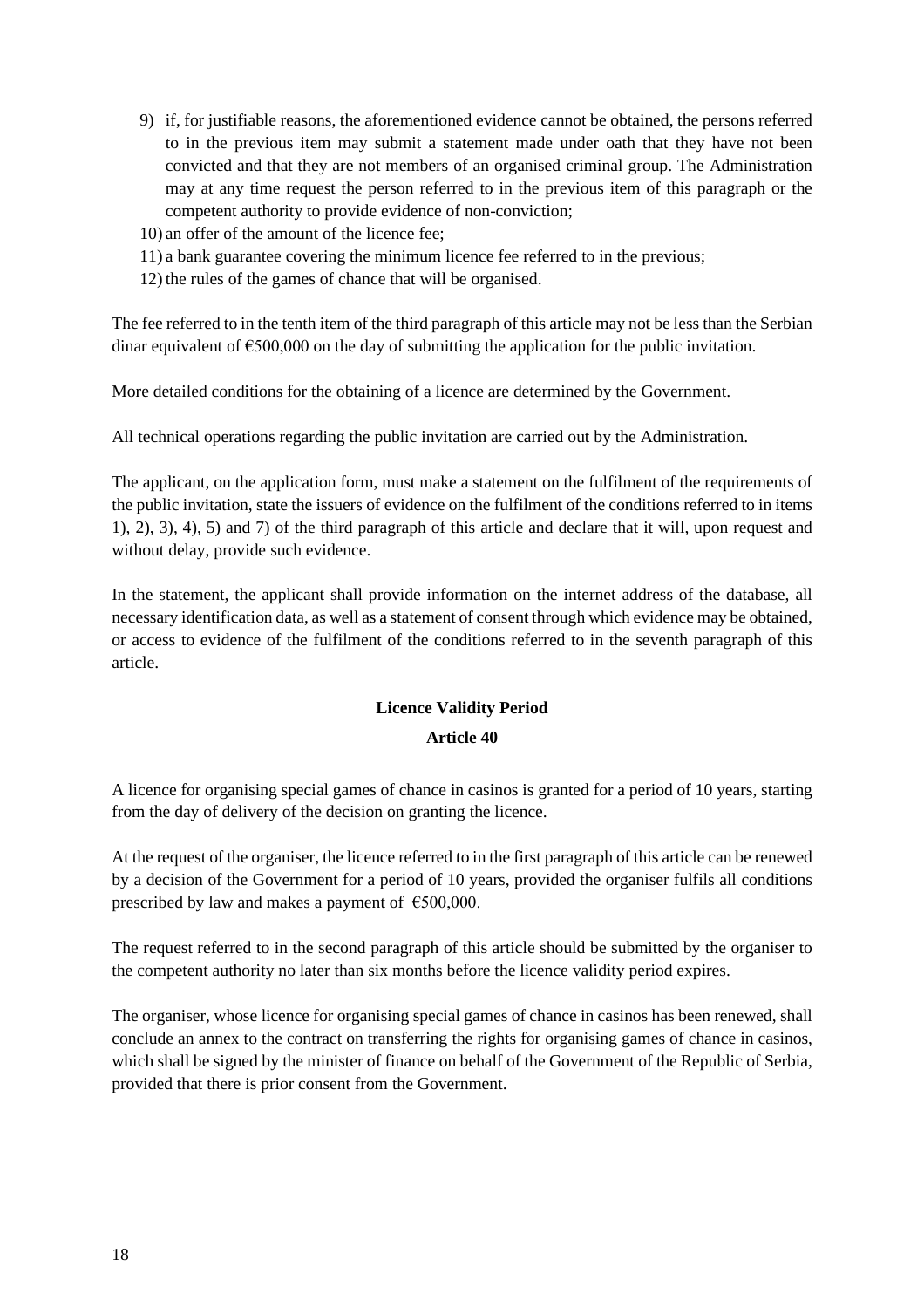#### **Article 41**

The decision of the Government approving or rejecting the request for obtaining a licence for organising special games of chance in casinos or renewing a licence is final. An administrative dispute may be initiated against the decision.

## **Contract for the Transfer of Rights**

#### **Article 42**

A legal entity that was granted a licence for organising special games of chance in casinos shall conclude a contract with the Republic of Serbia on the transfer of the right to organise games of chance.

The contract referred to in the first paragraph of this article shall contain information on:

- 1) the name and registered address of the legal entity that was granted the licence;
- 2) the fee paid for the licence;
- 3) the location and address of the business premises where games of chance are organised;
- 4) the number of tables and automatic equipment on which special games of chance are organised;
- 5) the types of games of chance that can be organised in the casino;
- 6) the date of commencement of the organising of games of chance;
- 7) other rights and duties of the contractual parties.

The condition for concluding the contract referred to in the first paragraph of this article requires the applicant to submit evidence of the following:

- 1) share capital, as referred to in Article 36 of this law;
- 2) licence fee payment;
- 3) dedicated deposit and authorisation given to the Republic of Serbia or the bank guarantee referred to in Article 38 (paragraph 1) of this law;
- 4) secured risk deposit referred to in Article 38 (paragraph 3) of this law;
- 5) ownership right or right of use of adequate business premises in which special games of chance will be organised, i.e. the ownership right or lease of the land where the facility for organising special games of chances will be constructed, in accordance to the law.

The organiser is obliged to commence organising games of chance no later than two years from the date of issuance of the decision on which the licence was granted.

The contract on the transfer of the right to organise special games of chance in casinos shall be concluded no later than 45 days from the day of issuance of the decision on which the licence was granted.

The organiser may only organise the type of games of chance for which the licence was granted and which is stipulated in the contract on the transfer of the right to organise games of chance.

The minister of finance shall conclude the contract referred to in the first paragraph of this article and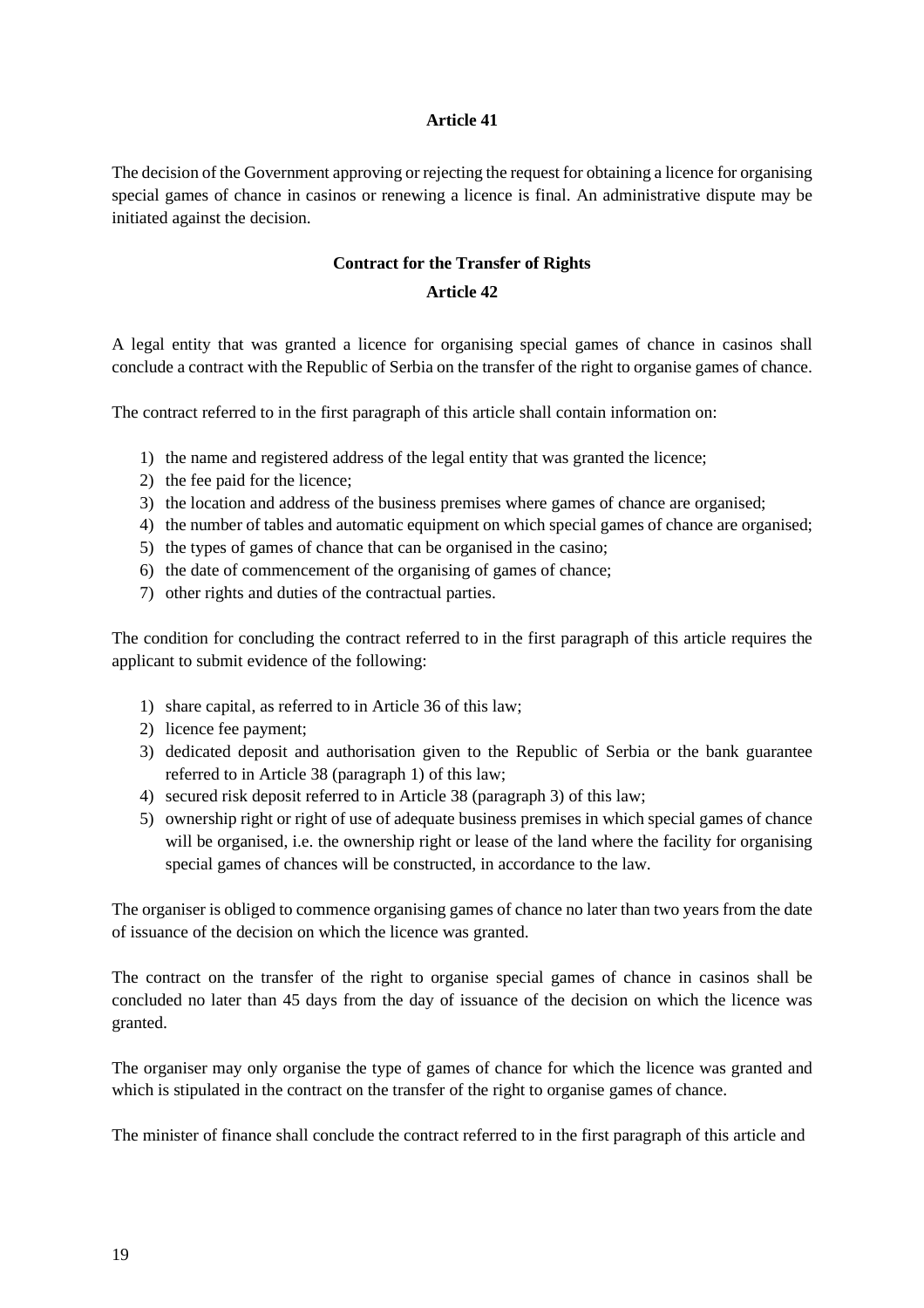any amendments thereof on behalf of the Republic of Serbia, after obtaining prior consent from the Government.

# **Moving a Casino Article 43**

An organiser may submit to the Administration a request for moving a casino to a new location, along with proof of ownership or right of use of adequate premises in which special games of chance will be organised, as well as the relevant documents proving that all other requirements under this law have been fulfilled.

# **Technical and Functional Characteristics of Gaming Tables Article 44**

Prior to putting a gaming table into use, the organiser is obliged to submit to the Administration a certificate on the fulfilment of the technical and functional characteristics of that type of table.

Prior to putting a table into use which has had changes made to its technical or functional characteristics, the organiser is obliged to submit to the Administration an additional certificate on the fulfilment of the technical and functional characteristics of the table.

The certificates referred to in the first and second paragraphs of this article are issued by a laboratory authorised by the minister of finance.

The control of the fulfilment of the technical and functional characteristics of the table is performed by the laboratory referred to in the third paragraph of this article.

The minister of finance shall prescribe in detail the technical and functional characteristics of the tables and the manner and procedure of examining the fulfilment of the necessary conditions.

# **Labelling and Registration of Gaming Tables Article 45**

A table may be used only if it is registered and a visible label placed on it, containing the following information: the numerical number of the label, the name of the organiser, the name of the laboratory referred to in Article 44 (paragraph 3) of this law, a unique serial number, the location and the validity period of the approval.

The label referred to in the first paragraph of this article is produced and placed by the laboratory referred to in Article 44 (paragraph 3) of this law and shall be valid until the expiry of the licence validity period.

The costs of obtaining the label are borne by the organiser.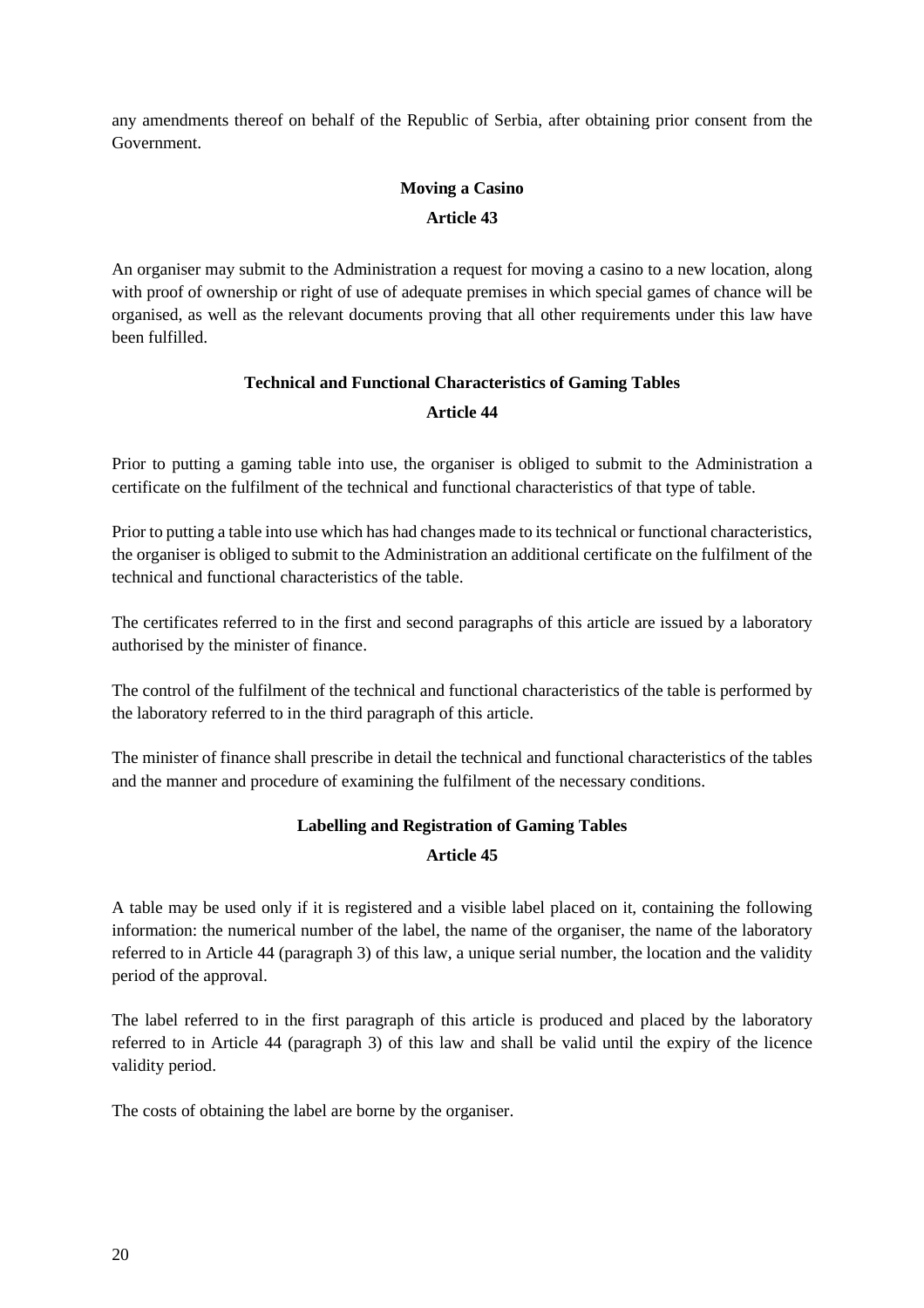The shape and content of the label referred to in the first paragraph of this article are prescribed by the minister of finance.

# **Registering Tables for Games of Chance Article 46**

Putting a table into use, as well as withdrawing a table from use is done on the basis of approval issued by the Administration.

The request for putting a table into use is accompanied by:

- 1) proof of the fulfilment of the conditions prescribed in Article 44 of this law;
- 2) proof of the ownership or lease, or leasing of the table with information on the label for that table.

With the request for the withdrawal of a table from use, information on the label for the table that is being withdrawn from use shall be submitted.

The organiser is obliged to notify the Administration every time a table is either put into use or withdrawn from use in accordance with the decision on the approval referred to in the first paragraph of this article within three days of the date of putting the table into use or withdrawing the table from use.

The organiser may put a table on which changes of technical or functional characteristics have been made back into use after submitting to the Administration the additional certificate referred to in Article 44 (paragraph 2) of this law, as well as the information on the label of said table.

# **Repair of Tables for Games of Chance**

## **Article 47**

The repair of tables is carried out by legal entities authorised by the minister of finance.

After repair, the tables have to be in correct technical order.

The authorisation referred to in the first paragraph of this article may be granted to legal entities that do not organise games of chance and fulfil the conditionsfor performing table repairs, which are prescribed by the minister of finance.

# **Licence Revocation**

#### **Article 48**

The Government may, at the minister's proposal, issue the decision to revoke a licence for organising special games of chance in casinos, if it determines:

1) that the organiser no longer fulfils the requirements from Articles 36 and 38 of this law;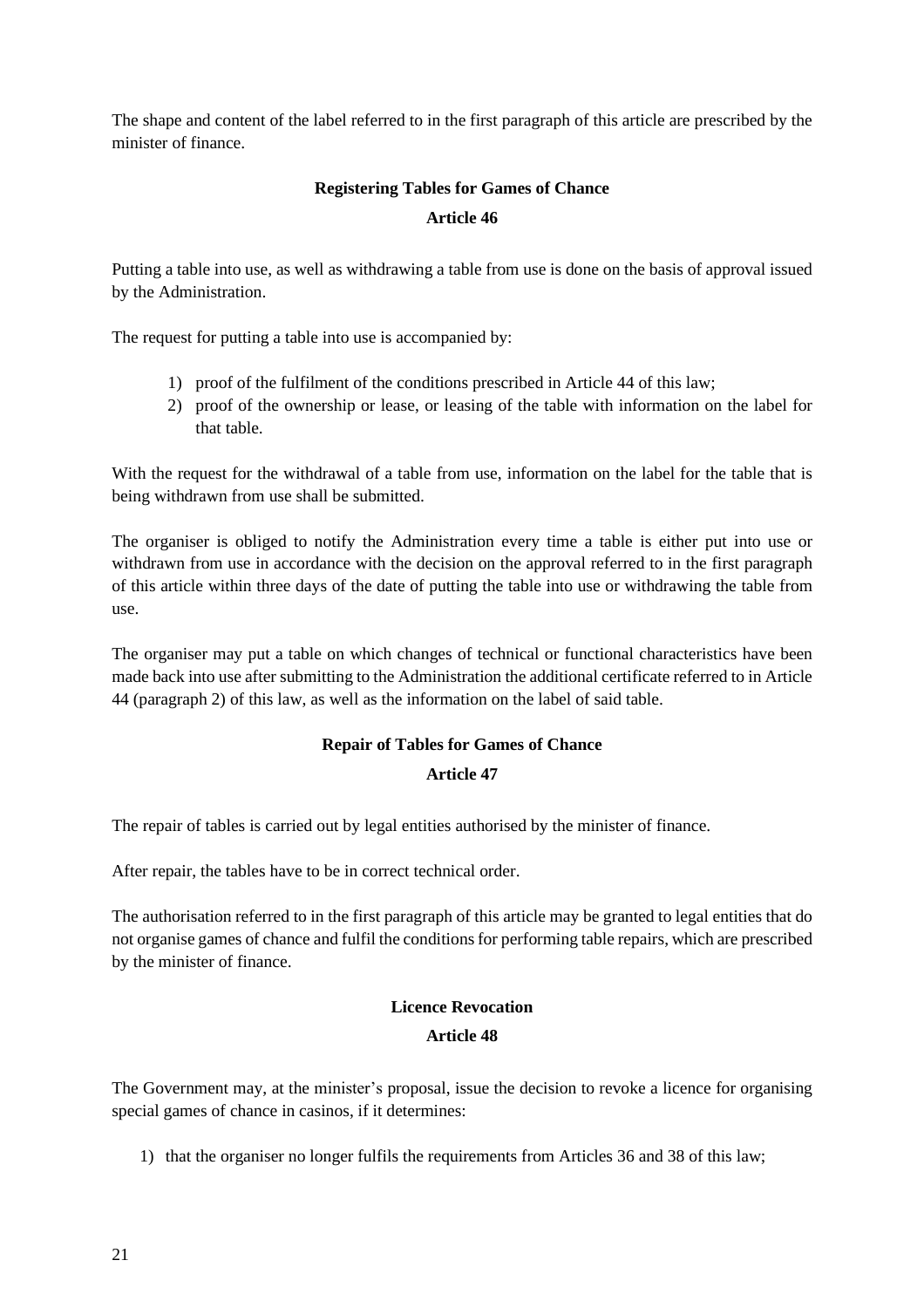- 2) that the licence was granted based on inaccurate information;
- 3) that the organiser failed to commence with organising games within the time frame prescribed in Article 42 of this law;
- 4) that the organiser stopped organising games contrary to the provisions of this law and the contract referred to in Article 42 of this law;
- 5) that the organiser does not meet the prescribed technical, technological and other requirements;
- 6) that the organiser violates the rules of games of chance;
- 7) that the organiser is not paying due obligations on the basis of public revenues or is not paying winnings to players;
- 8) that the organiser prevents or otherwise obstructs the monitoring prescribed by this law, or makes it difficult to carry out monitoring;
- 9) that the organiser incorrectly declares the turnover;
- 10) that the organiser is lending money to players;
- 11) that the organiser violates other contractual provisions referred to in Article 42 of this law;
- 12) that the organiser does not act in accordance with the regulations on the prevention of money laundering and terrorism financing;
- 13) that circumstances exists because of which the licence would not be granted;
- 14) that the organiser violates the provisions of this law on organising games on automatic equipment, if the games on automatic equipment are being organised in casinos;
- 15) that the organiser no longer fulfils other requirements or does not fulfil other obligations prescribed by this law.

By issuing the decision referred to in the first paragraph of this article, the contract on the transfer of the right to organise special games of chance in casinos shall be considered terminated.

The decision referred to in the first paragraph of this article is final. An administrative dispute can be initiated against the decision.

#### **Conditions for Premises**

#### **Article 49**

A casino must be arranged so that the gaming area, as well as the areas for guests and staff represent a single unit.

A casino must have a reception service for the identification of all persons entering (players, guests, etc.) into the casino.

A casino must be located in a building specially arranged for that purpose or in a catering facility of the type or subtype of a hotel, categorised with three or more stars.

A casino must have a cash register, an exchange office and a separate and protected area for keeping money, other valuables and the audio-video recordings referred to in Article 50 of this law.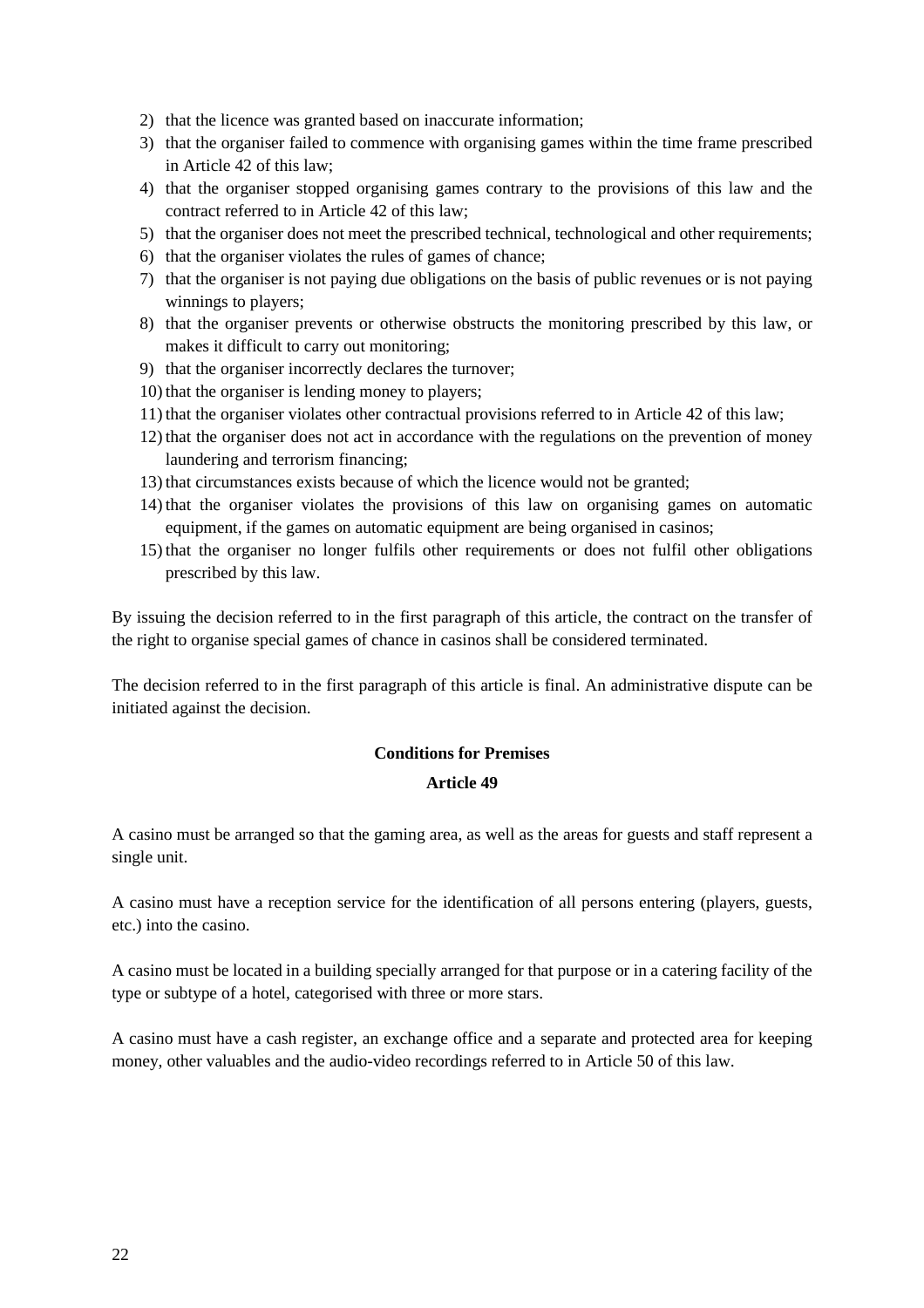# **Audio and Video Surveillance and Player Protection**

#### **Article 50**

The organiser is obliged to provide non-stop audio and video recorded surveillance above all tables and automatic equipment, surveillance of all entries and exits to the casino, as well as surveillance of players and visitors, so that the games take place in full compliance with the provisions of this law.

The organiser is obliged to keep the recordings referred to in the first paragraph of this article for 30 days, or longer if instructed by the Administration.

The organiser is obliged to ensure the physical protection of players and visitors in the casino.

The data referred to in the first paragraph of this article represents internal, confidential information and the organiser may use it only for the purpose for which it was collected and not disclose it to third parties or publicly, unless otherwise expressly provided and only in accordance with the law.

Submitting data for the purpose of the implementation of this law and regulations governing the prevention of money laundering and terrorism financing is not considered to be a breach of confidentiality.

During the processing of data on persons referred to in the first paragraph of this article, the organiser is obliged to act in accordance with the regulation governing personal data protection.

In the event of an inspection, the organiser is obliged to submit to the Administration the surveillance footage covering the time period referred to in the first paragraph of this article, and the Administration is obliged to treat the recordings confidentially – especially concerning the identities of participants in the game.

More detailed conditions for the surveillance, document archiving and physical protection referred to in the first three paragraphs of this article are prescribed by the minister of finance.

# **Conditions for Entering a Casino Article 51**

The conditions for entering a casino premises are determined by the organiser.

The organiser may prohibit any person or group of persons from entering into a casino, without stating the reasons.

The organiser may prohibit further participation in games of players who break the rules of games of chance while playing.

Adults are allowed to enter a casino, and it is the obligation of the organiser to, for the purposes of this law, provide a permanent database (name and surname, date and place of birth, place of residence or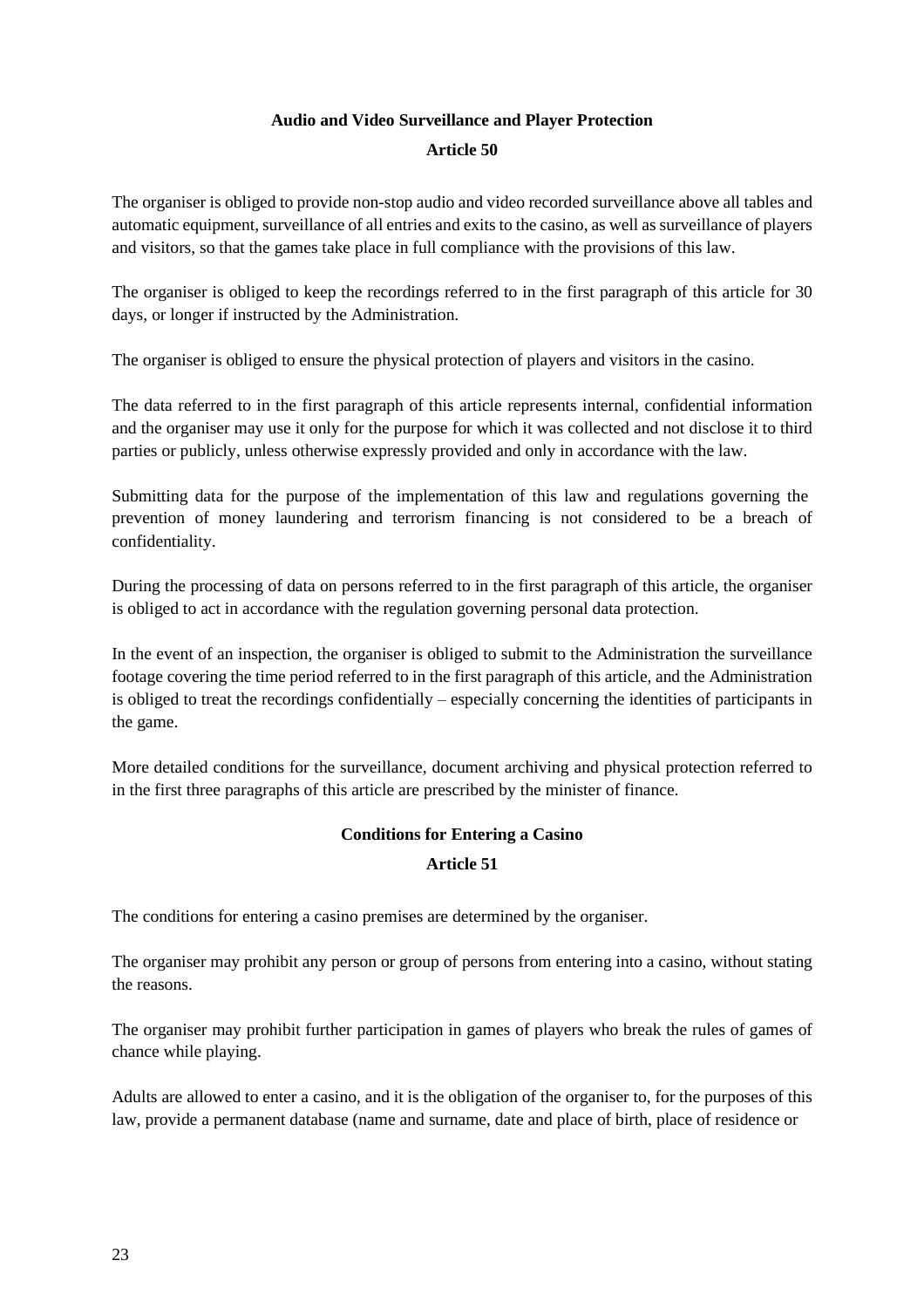stay, personal ID number or passport number, date and time of entry and exit from the casino, etc.), as well as a written statement from each person declaring under oath that they participate in games of chance for their own account and in their own name.

More detailed conditions concerning the permanent database referred to in the fourth paragraph of this article are prescribed by the minister of finance.

Visitors and players are not allowed to bring technical devices into the casino, which could allow them or other participants to gain an advantage in the game.

If there are grounds for believing that an individual has brought a technical device into the casino, as referred to in the sixth paragraph of this article, the organiser shall remove that individual from the casino.

# **Obligations of Employees Article 52**

Employees of an organiser are prohibited from taking part in games organised by that organiser.

Employees in a casino are prohibited from accepting tips, gifts, loans or any other benefits, either for themselves personally or for others, nor may they financially assist players.

As an exception to the second paragraph of this article, players may give tips for running certain special games of chance by leaving money in a special box (tip box) located on the table for games of chance.

## **Payment of Licence Fee**

## **Article 53**

The fee for an obtained licence referred to in Article 42 (paragraph 3, item 2) of this law should be paid to the appropriate account for the payment of public revenues within 30 days of receipt of the decision on granting the licence, and the organiser may not start organising games until they conclude the contract on the transfer of rights to organise games of chance.

# **Fee for Organising the Game**

#### **Article 54**

The organiser pays a fee for organising each individual game of chance in a casino, calculated as a percentage of a predetermined base.

The base for the fee, as referred to in the first paragraph of this article, consists of:

- 1) for games in which players compete against each other (poker, chemin de fer, etc.) the value of received payments;
- 2) for other games the difference between the total received payments for participation in the game and winnings paid to the players in a particular game.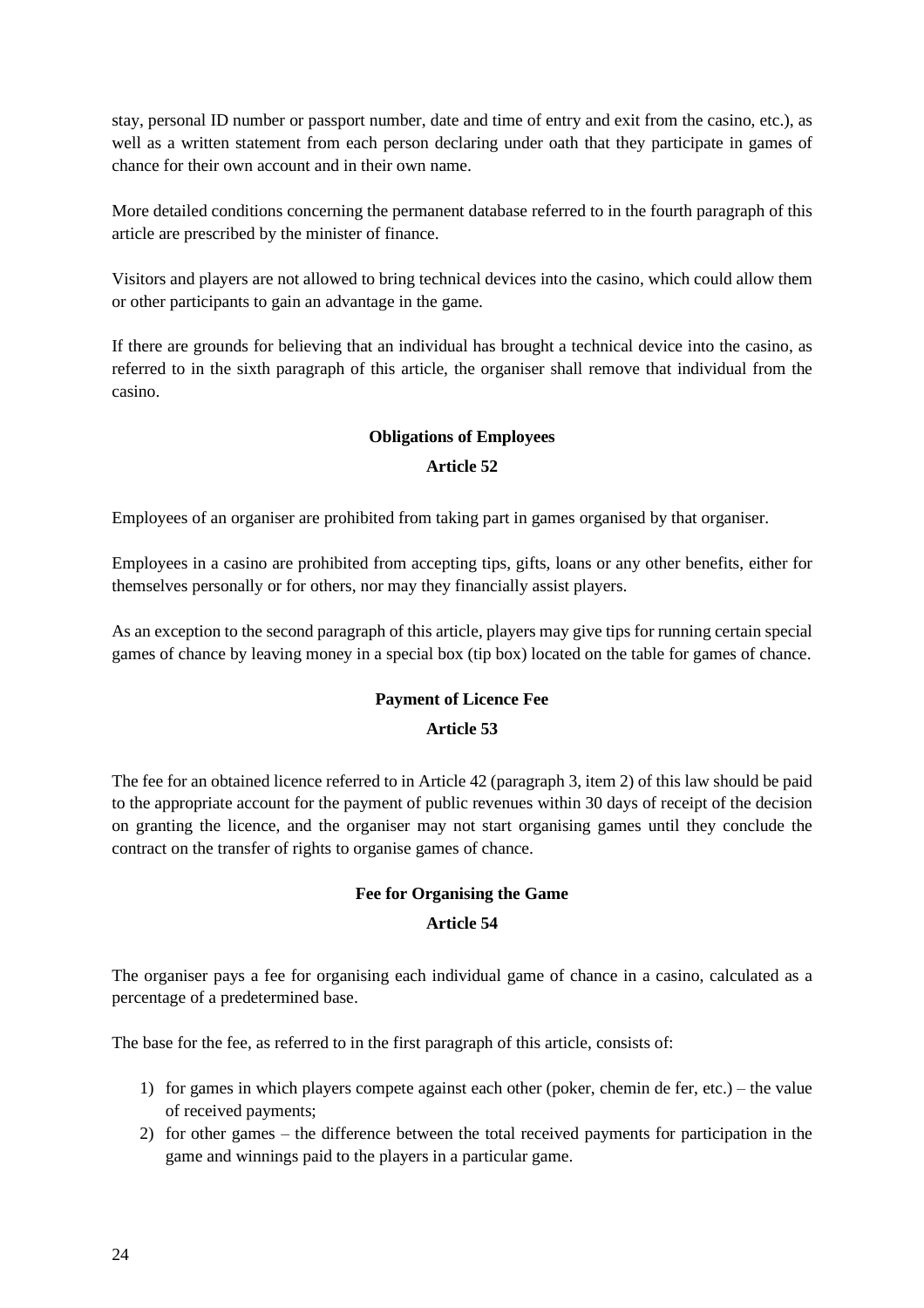The value of received payments on the basis of which, as referred to in the second paragraph of this article, the basis for calculation and payment of the fee is determined, can be reduced by a maximum of 2% on behalf of the total value of promotional chips.

The value of a promotional chip can be no more than four times the minimum value of a chip used in table games of chance, the value of which is determined by the rules of the particular casino.

The fee for organising special games of chance in casinos is determined at a rate of 3% of the base referred to in the second paragraph (item 1) of this article, or 25% of the base referred to in the second paragraph (item 2) of this article.

The organiser shall pay the fee referred to in the fifth paragraph of this article on a monthly basis into the appropriate public revenues account, no later than the fifth day of the month for the previous month.

#### **Records of Fee Base**

#### **Article 55**

The organiser is obliged to keep records of the fee base, from which they calculate and pay the fees for organising special games of chance.

The records referred to in the first paragraph of this article are kept on a daily basis and for each table and for each type of game of chance separately.

Based on data from the records referred to in the first paragraph of this article, the organiser shall compile a monthly calculation of the organisation fee for each type of game and for each table separately.

The monthly calculation referred to in the third paragraph of this article shall be submitted to the Administration by the fifth day of the month for the previous month, together with proof of payment of the organisation fee.

The required content of the records and monthly calculation referred to in the first four paragraphs of this article is prescribed by the minister of finance.

## **Use of the Word Casino**

#### **Article 56**

The root of the word, i.e. the words "casino", "cazino", "kasino" or "kazino" can be used only by organisers who possess valid licences for organising games of chance in casinos.

## **Organising Games of Chance on Automatic Equipment in Casinos**

## **Article 57**

If games of chance on automatic equipment are being organised on the premises approved for the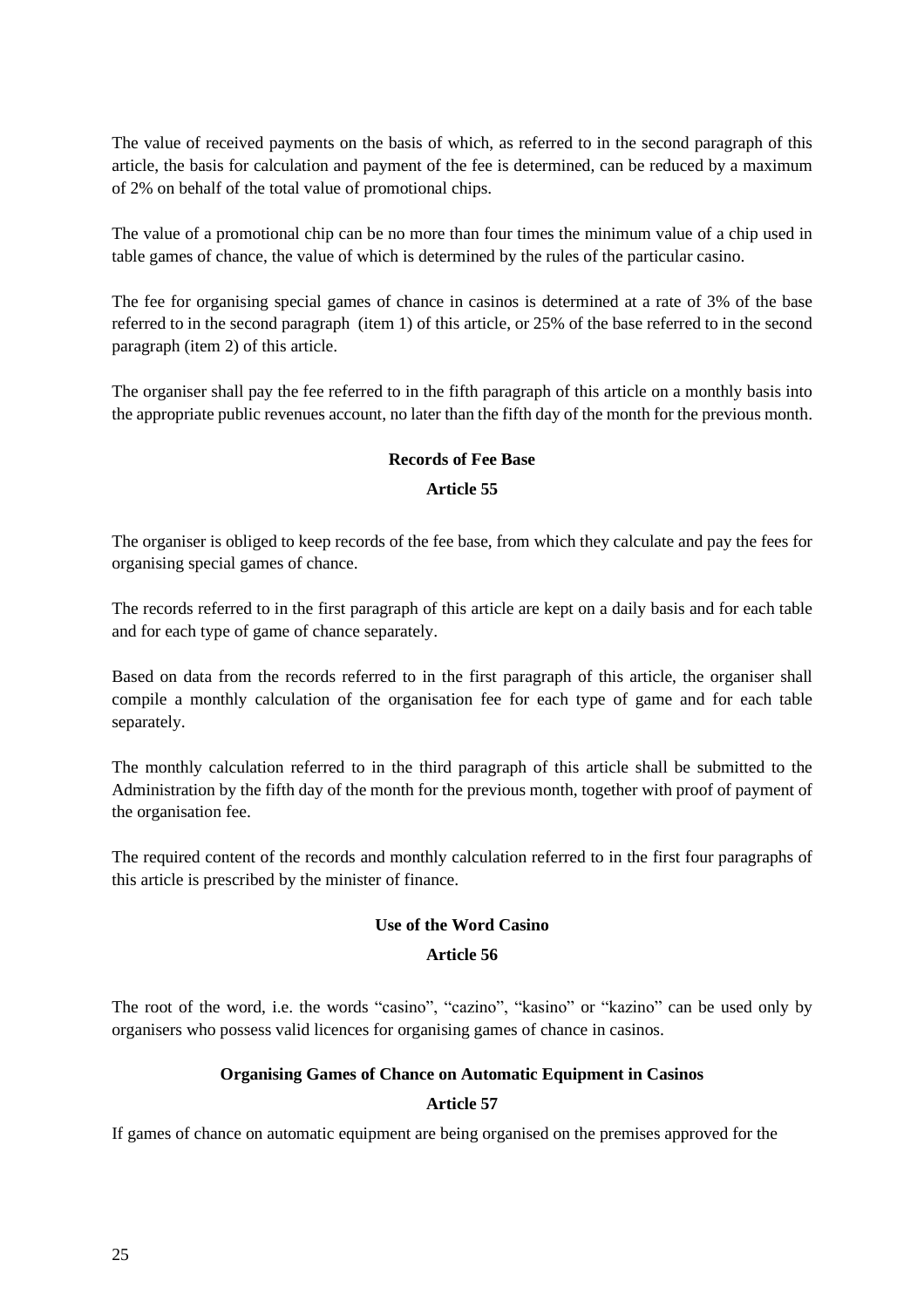casino, the provisions of Articles 58 – 76 of this law shall be applied, whereby the obligation of having a minimum of 100 machines shall not apply.

## **4. Special Games of Chance on Automatic Equipment**

# **Organisers**

# **Article 58**

Subject to approval, special games of chance on automatic equipment may be organised by legal entities with a registered address in the territory of the Republic of Serbia, whose registered primary business activity is gambling and betting.

The approval referred to in the first paragraph of this article is granted by decision of the Administration.

The organiser may only use automatic equipment they own or are leasing.

By the decision referred to in Article 34 (paragraph 2), the Government can issue the approval referred to in the first paragraph of this article for organising games of chance on automatic equipment in premises approved for casino use.

# **Condition of Premises**

## **Article 59**

At the premises where special games of chance on automatic equipment are being organised, there must be at least five machines from the same organiser.

# **Share Capital**

## **Article 60**

Approval for organising special games of chance on automatic equipment may be granted to a legal entity which, along with meeting other requirements, has a share capital of no less than the Serbian dinar equivalent of  $\epsilon$ 250,000, calculated at the official median exchange rate of the National Bank of Serbia on the day when approval is granted.

The share capital of a legal entity, in the amount referred to in the first paragraph of this article, has to be inscribed in the relevant register.

The legal entity that was granted approval is obliged to maintain the values of its share capital as prescribed in the first paragraph of this article throughout the period of validity of the approval.

## **Securing the Payment of Winnings and Collection of Public Revenues**

# **Article 61**

In order to ensure the payment of winnings to players and the settlement of obligations on the basis of public revenues in accordance with this law, the organiser of special games of chance on automatic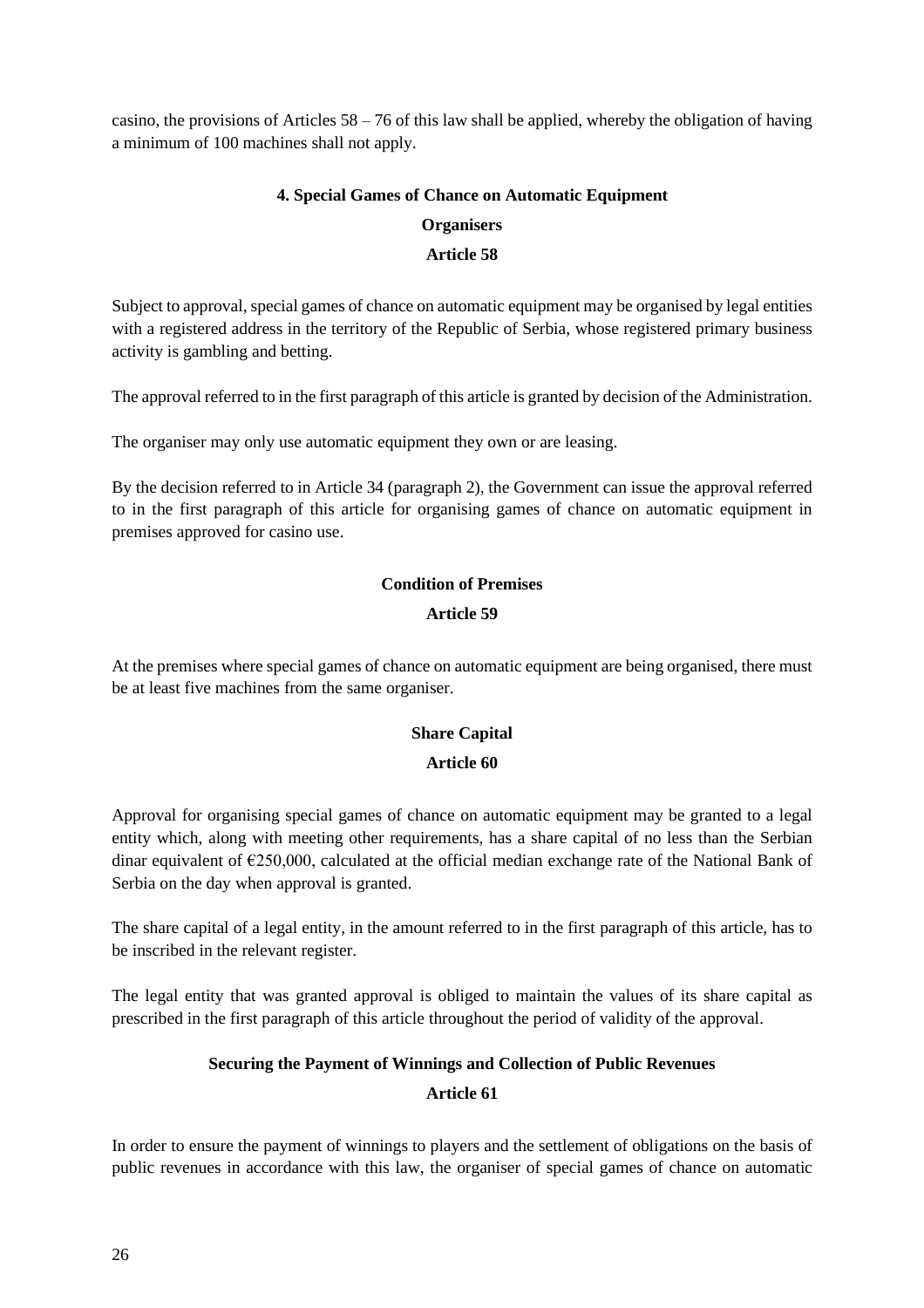equipment must have per machine, for the duration of the approval validity period, a special-purpose deposit of the Serbian dinar equivalent of €500 in a bank with a registered address in the territory of the Republic of Serbia, or a bank guarantee covering the same amount.

As an exception to the first paragraph of this article, an organiser that has at least 2,000 automatic machines may have a special-purpose deposit or bank guarantee as referred to in the first paragraph of this article of the Serbian dinar equivalent of  $\epsilon$ 1,000,000.

The organiser of special games of chance on automatic equipment is obliged to hand over, in favour of the Republic of Serbia, an authorisation for the disposal of the funds of the special-purpose deposit referred to in the first and second paragraphs of this article.

The organiser of special games of chance on automatic equipment shall ensure, for each day a game is being organised, a risk deposit in the cash register of the Serbian dinar equivalent of at least €100 per machine, on the basis of the approval of the Administration.

# **Technical and Functional Characteristics of Automatic Equipment Article 62**

Automatic equipment has to be constructed or set in such a way that within a cycle of all possible programmed combinations realised, it pays players at least 80% of the value of payments in that cycle.

Automatic equipment in use must have an appropriate system for recording the performance of automatic equipment.

The organiser is responsible for the accuracy, timeliness, reliability and protection of the technical and functional features of automatic equipment referred to in the first and second paragraphs of this article.

Prior to putting automatic equipment into use, the organiser is obliged to submit to the Administration a certificate on the fulfilment of the technical and functional characteristics of that type of automatic equipment.

For any change in the technical and functional characteristics of automatic equipment, the organiser is obliged to submit to the Administration an additional certificate on the fulfilment of the technical and functional characteristics of that type of automatic equipment.

The certificates referred to in the fourth and fifth paragraphs of this article are issued by a laboratory authorised by the minister of finance for testing technical and functional characteristics of automatic equipment.

Control of the fulfilment of the technical and functional characteristics of the automatic equipment is conducted by the laboratory referred to in the sixth paragraph of this article.

The costs of testing the technical and functional characteristics of the automatic equipment are borne by the organiser.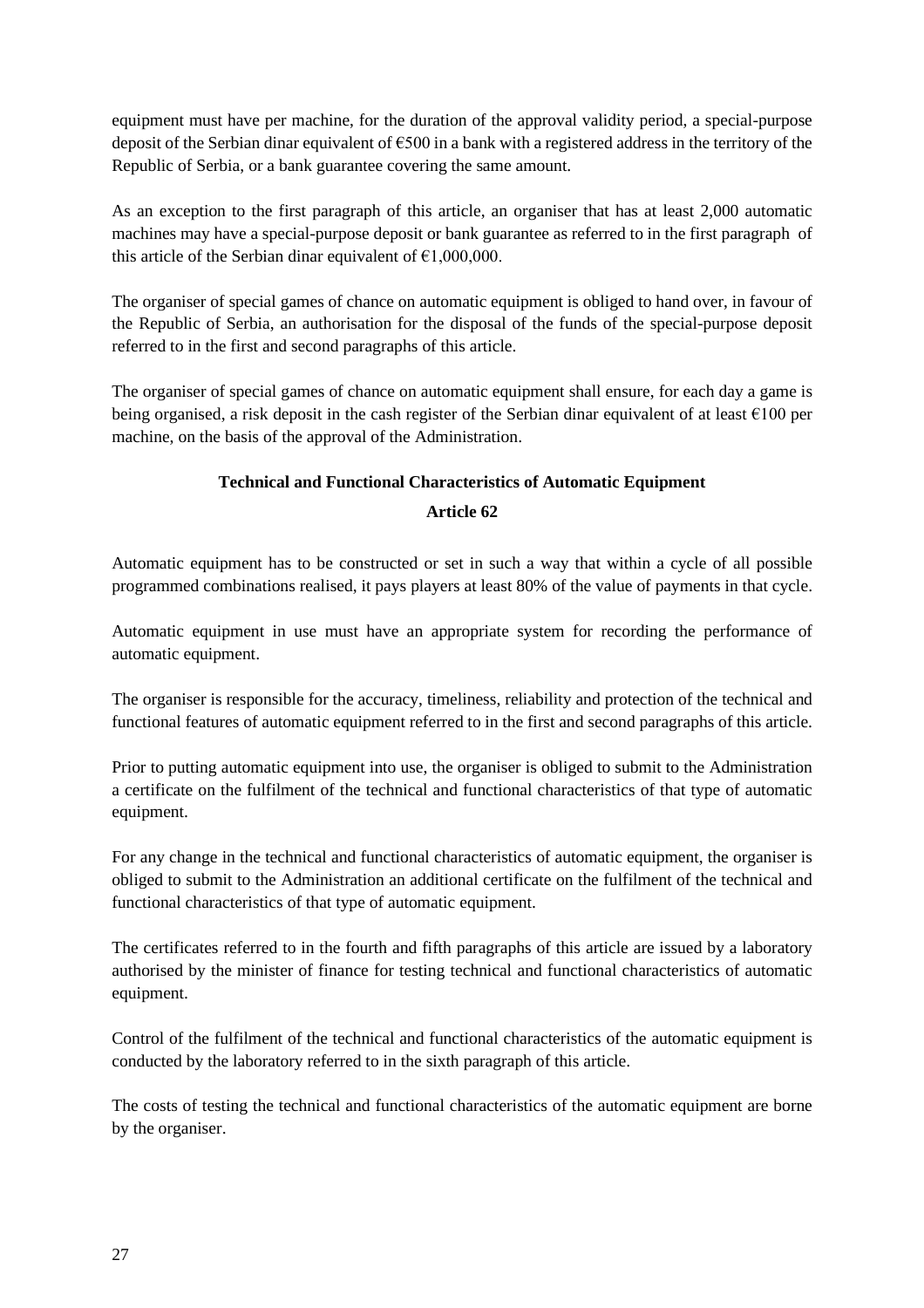The minister of finance shall prescribe in detail the technical and functional characteristics of the automatic equipment referred to in the first paragraph of this article, as well asthe manner and procedure of examining the fulfilment of the necessary conditions.

# **Information and Communication System for Organising Special Games of Chance on Automatic Equipment Article 63**

The organiser is obliged to use an information and communication system for organising special games of chance on automatic equipment, which enables the storing, archiving and exchanging of data electronically with the software solution of the Administration for the purpose of supervision.

The organiser is responsible for the functionality and security of the information and communication system as referred to in the first paragraph of this article.

The organiser can procure or acquire the ownership of the system, i.e. their part, referred to in the first paragraph of this article, or they can develop it independently in accordance with the applicable standards.

Prior to putting the information and communication system into use, the organiser is obliged to submit to the Administration a certificate on the fulfilment of the technical and functional characteristics of the information and communication system.

For any change in the characteristics of the information and communication system, the organiser is obliged to submit to the Administration an additional certificate on the fulfilment of the technical and functional characteristics of the information and communication system.

The certificates referred to in the fourth and fifth paragraphs of this article are issued by a laboratory authorised by the minister of finance.

The costs of testing the technical and functional characteristics of the information and communication system are borne by the organiser.

The minister of finance shall prescribe in detail the technical and functional characteristics of the information and communication system and the manner and procedure of examining the fulfilment of the necessary conditions, as well as more detailed conditions for the storing, archiving and exchanging of data with the Administration.

# **Video Surveillance**

## **Article 64**

In order to prevent violations of the rules of the game and for the purposes of implementing this law, the organiser is obliged to provide non-stop audio and video recorded surveillance of all automatic equipment and surveillance of all entries and exits to the slot machine club, as well as surveillance of players and visitors.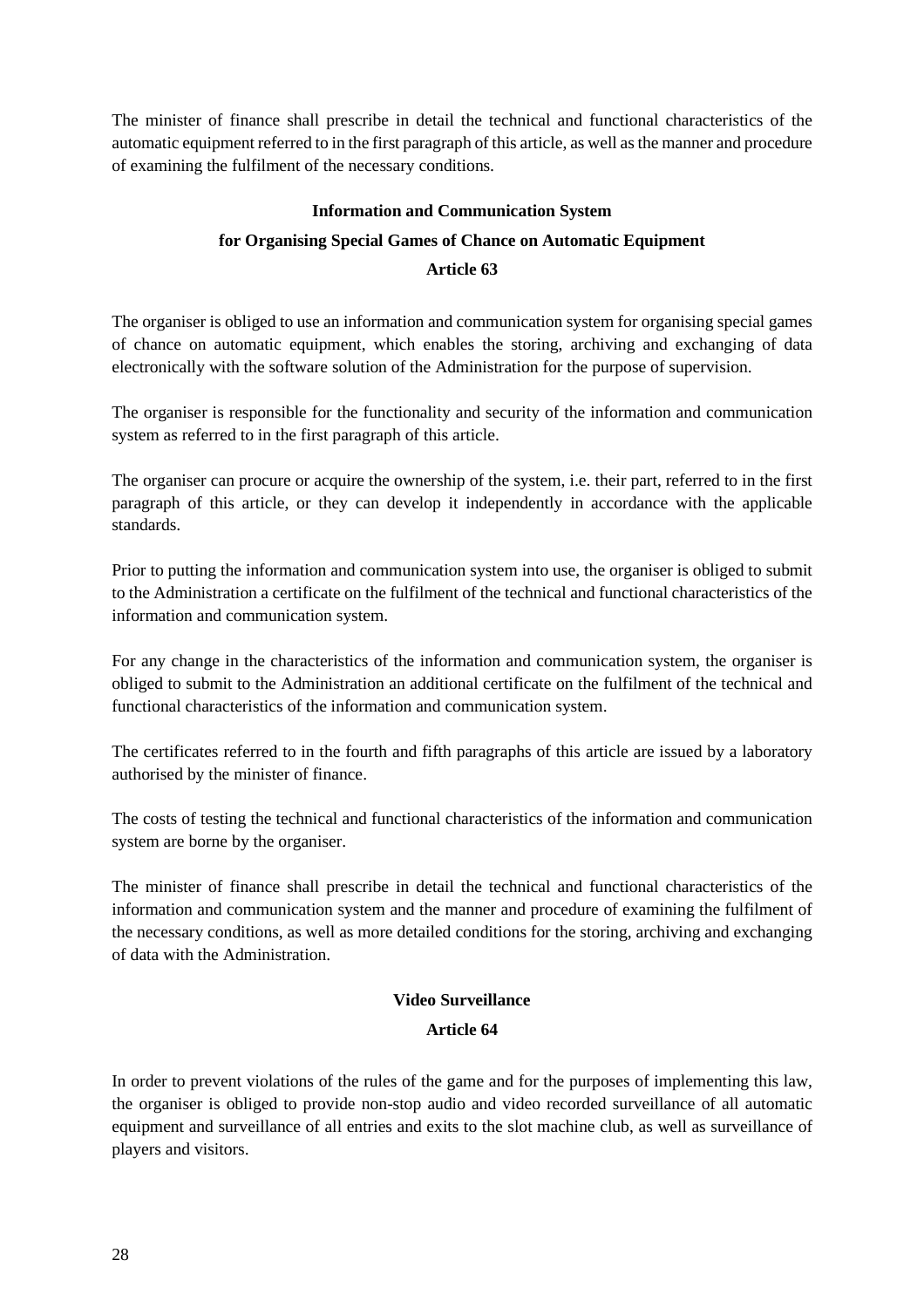The organiser is obliged to keep the recordings referred to in the first paragraph of this article for 30 days, or longer if instructed by the Administration.

The data referred to in the first paragraph of this article represents internal, confidential information and the organiser may use it only for the purpose for which it was collected and not disclose it to third parties or publicly, unless otherwise expressly provided and only in accordance with the law.

Submitting data for the purpose of the implementation of this law and regulations governing the prevention of money laundering and terrorism financing is not considered to be a breach of confidentiality.

During the processing of data on persons referred to in the first paragraph of this article, the organiser is obliged to act in accordance with the regulation governing personal data protection.

In the event of an inspection, the organiser is obliged to submit to the Administration the surveillance footage covering the time period referred to in the first paragraph of this article, and the Administration is obliged to treat the recordings confidentially – especially concerning the identities of participants in the game. More detailed conditions for the surveillance and document archiving referred to in the first two paragraphs of this article are prescribed by the minister of finance.

# **Special Conditions for Automatic Equipment**

## **Article 65**

Automatic equipment that is being put into use for the first time cannot, at the moment of its acquisition, be older than one year from the date of its production.

The import of automatic equipment that does not fulfil the requirement referred to in the first paragraph of this article is not allowed.

# **Repair of Automatic Equipment Article 66**

The repair of automatic equipment is performed by legal entities authorised by the minister of finance. After the repair, the automatic equipment has to be technically and functionally in working order.

The authorisation referred to in the first paragraph of this article may be granted to legal entities that do not organise games of chance and fulfil the conditions for automatic equipment repairs, which are prescribed by the minister of finance.

# **Conditions Related to Location**

**Article 67**

The distance of a slot machine club from an educational institution (primary or secondary schools) may not be less than 200 metres.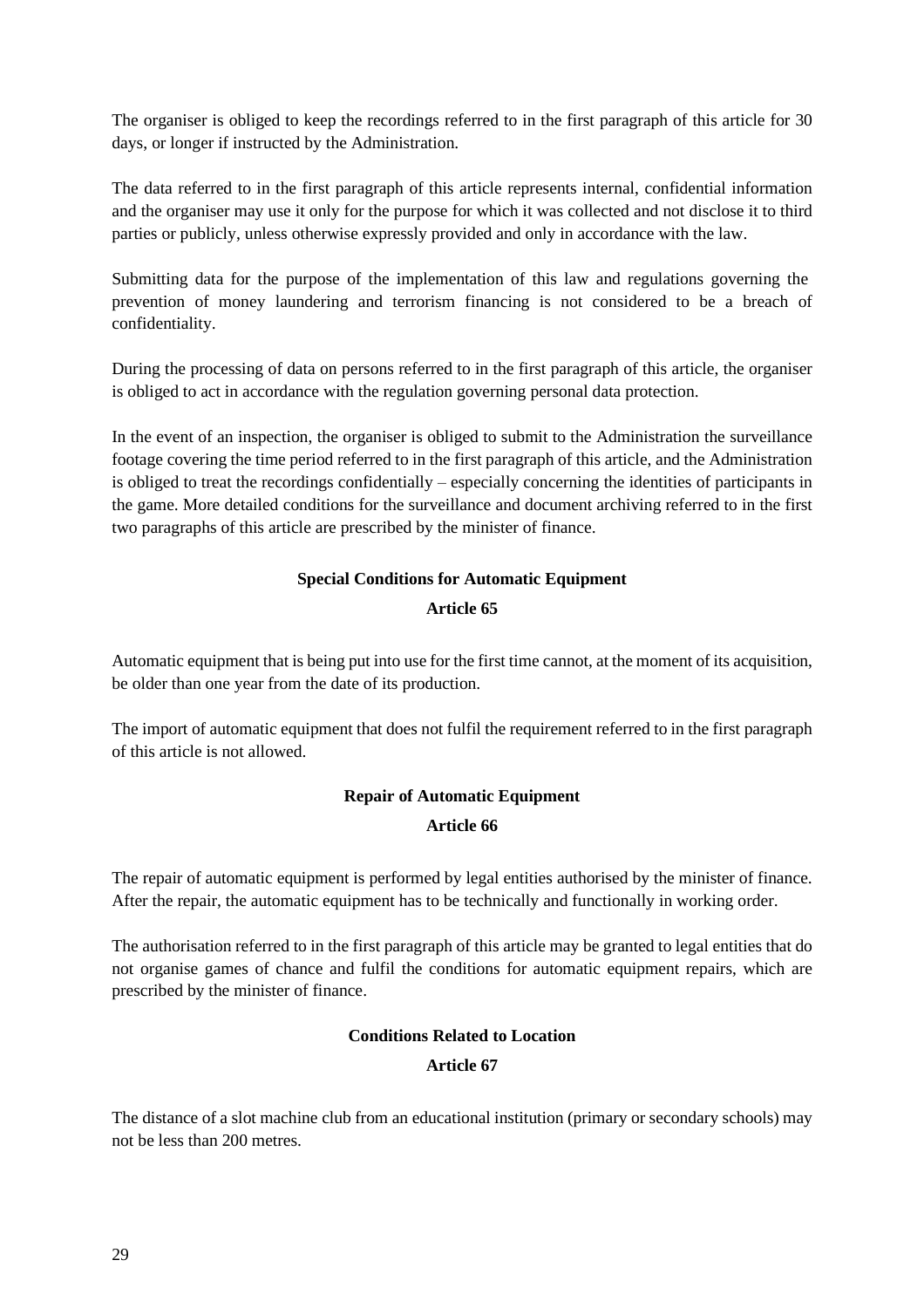The distance referred to in the first paragraph of this article represents the shortest safe pedestrian route from the closest edge of the building of the educational institution (primary or secondary schools) to the entrance of the slot machine club in which games of chance on automatic equipment are organised.

The distance between two slot machine clubs, or between a slot machine club and a betting shop or casino cannot be less than 100 metres.

The distance referred to in the third paragraph of this article represents the shortest safe pedestrian route from the entrance of a slot machine club to the entrance of another slot machine club, betting shop or casino where games of chance on automatic equipment are organised.

## **Procedure for Obtaining Approval**

#### **Article 68**

A request for approval, which, among other things, contains data on the business name and registered address of the legal entity submitting the request, shall be accompanied by the following documents:

- 1) the decision on entry of the legal entity in the appropriate register, with an attachment on the amount of the share capital referred to in Article 60 of this law;
- 2) evidence of ownership structure to the beneficial owner, all in accordance with the regulations of the Central Register of Beneficial Owners;
- 3) incorporation act of the legal entity;
- 4) the balance sheet and profit and loss statement for the previous year, i.e. the audit reports on the financial statements of the founder or member of the legal entity (if they are the subject of the audit), for the previous two years, prepared by a certified auditor in accordance with the regulations of the country of origin of the member or founder, as well as its financial statements for the period from the date of the last audit report to the end of the six months immediately preceding the six months in which the request is submitted;
- 5) evidence of the fulfilment of the conditions prescribed in Articles 62 and 63 of this law;
- 6) proof of ownership or lease of no less than 100 automatic machines within the territory of the Republic of Serbia and their location, in accordance with the terms of Article 67 of this law;
- 7) proof of the right of ownership or the right to use or lease appropriate premises in which games of chance on automatic equipment will be organised and in which there must be at least five automatic machines;
- 8) an act of the competent state body confirming that the applicant, its founder or owner, the beneficial owner, the associate or the named person have not been sentenced to a fine, if a legal entity, or to imprisonment, if a natural person, for a criminal offence in the Republic Serbia or a foreign country, that is that they have not severely violated or repeated the violation of regulations governing the prevention of money laundering and terrorism financing during the period of the pronounced safeguard measure forbidding the performance of certain activities that represent the predominant activity of the company organising games of chance or the duration of the protective measure prohibiting the responsible person from performing certain activities that are the predominant activity of company organising games of chance, i.e. during the period of the pronounced protective measure prohibiting the responsible person from performing certain duties with the company whose predominant role is organising games of chance;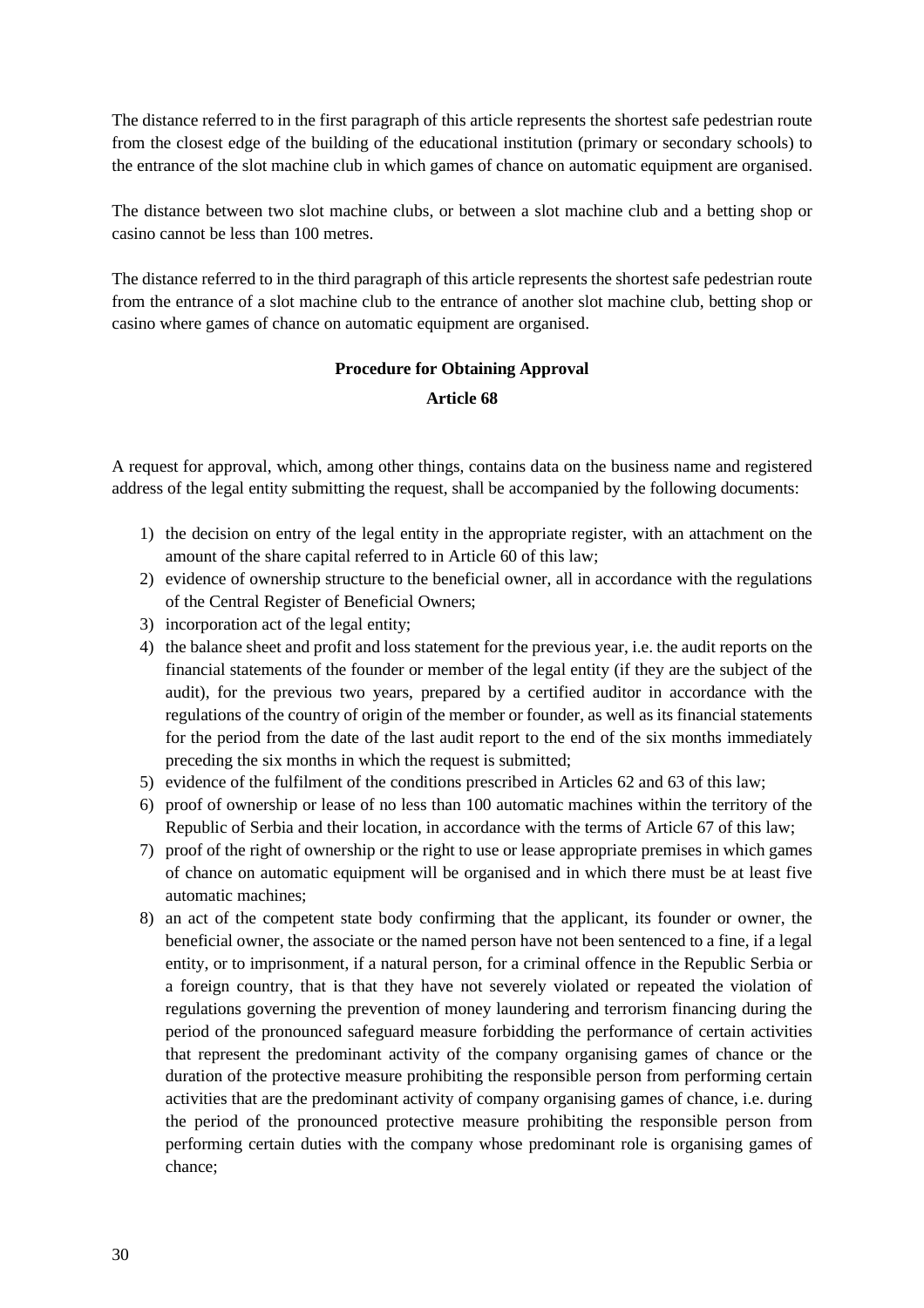- 9) if, for justifiable reasons, the aforementioned evidence cannot be obtained, the persons referred to in the previous item may submit a statement made under oath that they have not been convicted and that they are not members of an organised criminal group. The Administration may at any time request the person referred to in the previous item of this paragraph or the competent authority to provide evidence of non-conviction;
- 10) the rules of the games of chance that will be organised.

The Administration ex officio obtains data from official records, unless the applicant explicitly states that they will obtain the data themselves.

If, during the validity of the approval, any information referred to in the first paragraph of this article is changed, the organiser is obliged to inform the Administration within three days from the date of the change.

More detailed instructions on assessing the fulfilment of the conditions referred to in the first paragraph of this article are prescribed by the minister of finance.

## **Approval Validity Period**

#### **Article 69**

Approval for organising games of chance on automatic equipment is granted for a period of ten years.

The organiser may apply for the renewal of the approval no later than 60 days before the expiry of the deadline referred to in the first paragraph of this article.

The organiser may submit a request to stop organising games of chance on automatic equipment.

The Administration makes a decision on the cessation of organising special games of chance on automatic equipment based on the request of the organiser.

## **Withdrawal of Approval**

#### **Article 70**

If the organiser who was approved to organise games of chance on automatic equipment ceases to fulfil the conditions prescribed by this law, or does not pay the prescribed fees, or does not fulfil other obligations, or violates the prohibitions prescribed by this law, the Administration can issue a decision withdrawing approval.

#### **Article 71**

The decision of the Administration on which a request for a licence to organise special games of chance on automatic equipment is accepted or denied isfinal. An administrative dispute may be initiated against the decision.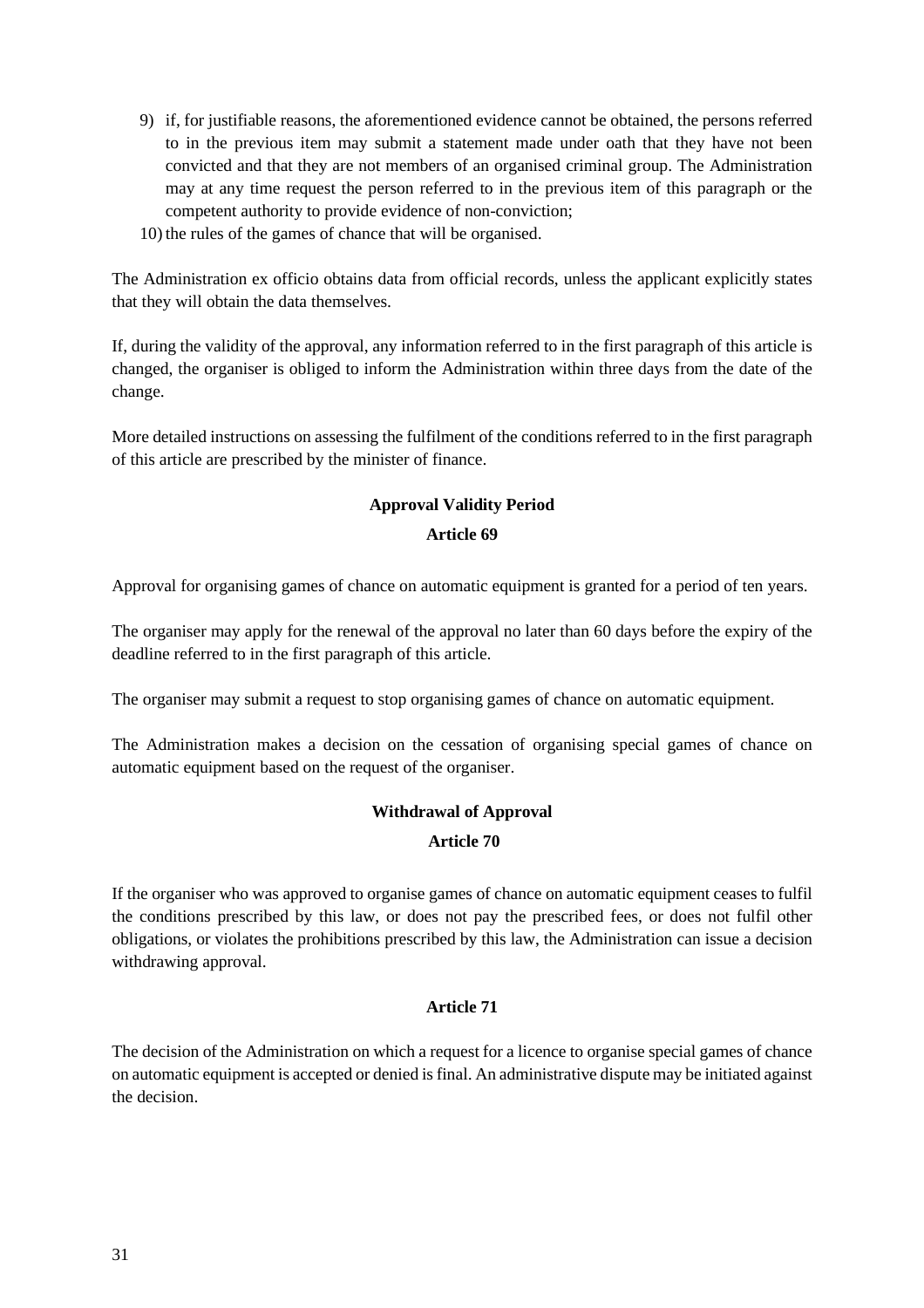## **Prohibition for Employees and Other Individuals**

#### **Article 72**

Employees of the organiser are prohibited from taking part in games of chance organised by that organiser.

The organiser may prohibit any person or group of persons from entering a slot machine club without stating the reasons.

## **Registering Automatic Equipment and its Locations Article 73**

Putting a new automatic equipment into use, withdrawing automatic equipment from use, or the relocating of automatic equipment is done on the basis of approval issued by the Administration.

The request for putting new automatic equipment into use is accompanied by:

- 1) proof of the fulfilment of the conditions prescribed in Article 62 of this law;
- 2) proof of ownership or lease, i.e. the leasing of a new machine, with information on the label for the machine;
- 3) proof of ownership, the right of use or lease of appropriate premises where special games of chance will be organised on the new automatic equipment to be put into use, in which there must be at least five automatic machines, as well as the fulfilment of the location conditions referred to in Article 67 of this law.

With the request for the withdrawal of automatic equipment from use, information on the label for the recalled automatic equipment shall be submitted.

A request for moving automatic equipment to another location shall be accompanied by:

- 1) information on the label for the automatic equipment moving to another location;
- 2) proof of ownership, the right of use or lease of appropriate premises where special games of chance will be organised on the new automatic equipment to be put into use, in which there must be at least five automatic machines, as well as the fulfilment of the location conditions referred to in Article 67 of this law.

If more than one player can play on one automatic machine at a time, each place for playing, in terms of this law, shall be considered a separate automatic machine.

The organiser is obliged to notify the Administration every time automatic equipment is either put into use, relocated or withdrawn from use in accordance with the decision on the approval referred to in the first paragraph of this article within three days of the date of putting the automatic equipment into use, relocating the automatic equipment or withdrawing the automatic equipment from use.

The organiser may put automatic equipment on which changes of technical or functional characteristics have been made back into use after submitting to the Administration the additional certificate referred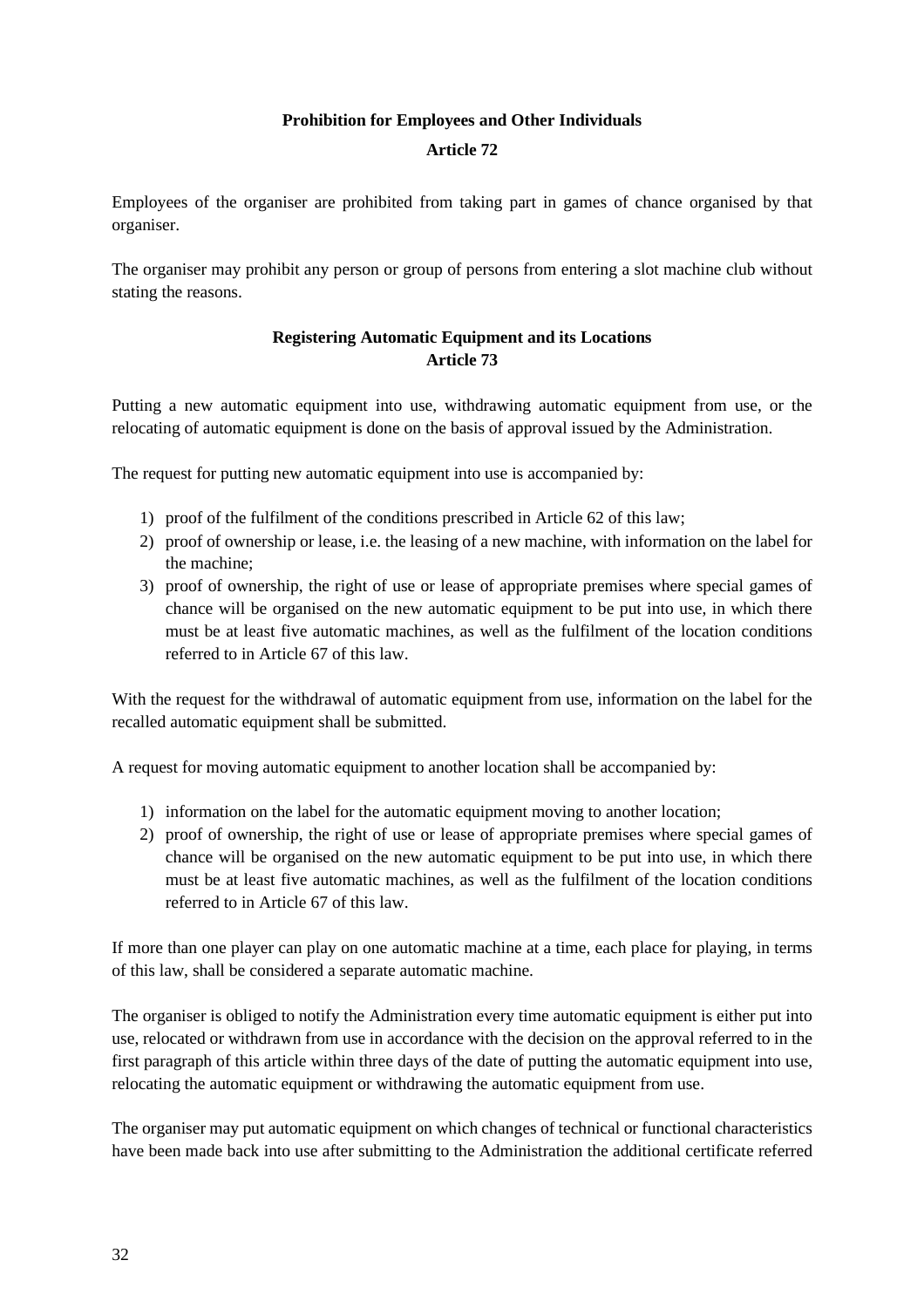to in Article 62 (paragraph 5) of this law, as well as the information on the label of said automatic equipment.

The Administration ex officio obtains data from official records, unless the applicant explicitly states that they will obtain the data themselves.

# **Labelling and Registration of Games of Chance Automatic Equipment Article 74**

Automatic equipment may be used only if it is registered and a visible label placed on it, containing the following information: the numerical number of the label, the name of the organiser, the name of the authorised laboratory, a unique serial number, the location and the validity period of the approval.

The label referred to in the first paragraph of this article is produced and placed by the laboratory referred to in Article 62 (paragraph 6) of this law and shall be valid until the expiry of the licence validity period.

The costs of obtaining the label are borne by the organiser.

The shape and content of the label referred to in the first paragraph of this article are prescribed by the minister of finance.

# **Approval Fee**

## **Article 75**

The organiser pays a fee for approval to organise special games of chance on automatic equipment of the Serbian dinar equivalent of  $E25$  per month per automatic machine.

The fee referred to in the first paragraph of this article is paid for every additional automatic machine that is put into use during the approval validity period, in the manner referred to in the first paragraph of this article.

The fee referred to in the first and second paragraphs of this article is paid to the appropriate public revenues account within eight days of receiving the decision on approval, proportional to the number of days until the end of the month, and for the forthcoming months by the fifth day of the month for the previous month during the approval validity period.

The fee referred to in the first and second paragraphs of this article is paid at the official median exchange rate of the National Bank of Serbia on the date of payment.

## **Fee for Organising Games**

## **Article 76**

The organiser is obliged to calculate and pay a fee for organising games of chance on automatic equipment, to the amount of 10% on the basis of the difference between the total pay-ins and total pay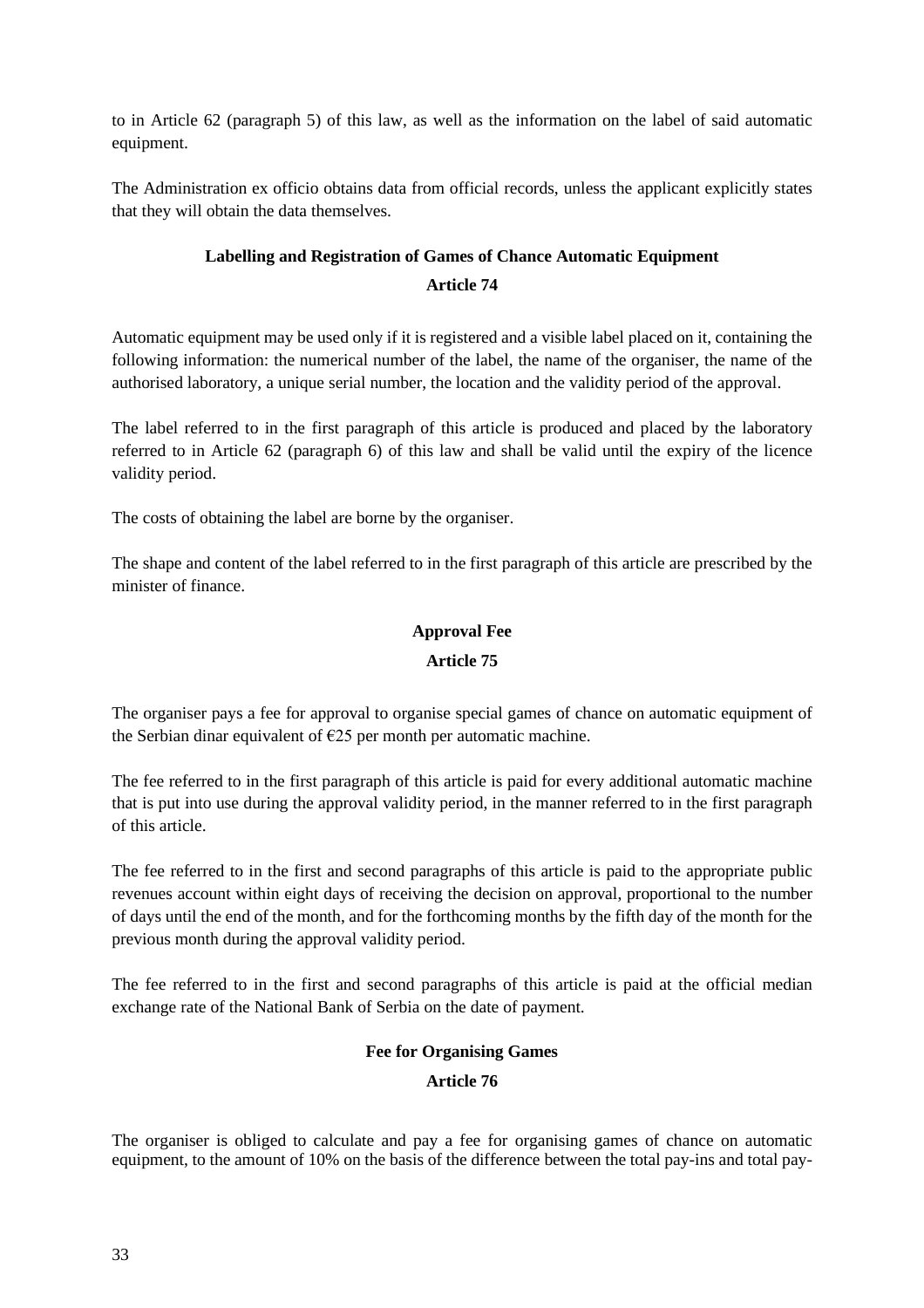outs, provided that the fee cannot be less than the Serbian dinar equivalent of  $\epsilon$ 40 per month per automatic machine, calculated proportional to the number of days until the end of the month from the date of receipt of the decision on approval.

The fee referred to in the first paragraph of this article is paid for every new automatic machine put into use during the validity of the approval, in the way prescribed in the first paragraph of this article.

The fee referred to in the first and second paragraphs of this article is paid into the appropriate public revenues account by the fifth day of the month for the previous month.

The fee referred to in the first and second paragraphs of this article is paid at the official median exchange rate of the National Bank of Serbia on the day of payment.

The organiser is obliged to keep records of the turnover per machine, on the basis of which it determines the fee referred to in the first and second paragraphs of this article, and to submit them to the Administration by the fifth day of the month for the previous month.

The manner of keeping the records referred to in the fifth paragraph of this article is prescribed by the minister of finance.

# **5. Special Betting Games of Chance Organisers**

## **Article 77**

Subject to approval, special betting games of chance may be organised by legal entities with a registered address in the territory of the Republic of Serbia.

The approval referred to in the first paragraph of this article is granted by decision of the Administration.

As an exception to the first paragraph of this article, betting on the results of equestrian races may be organised only by legal entities that meet the requirements of the first paragraph of this article and also possess a horse racecourse, for competitions that are organised at said horse racecourse, or the legal entity whose shareholder possesses a horse racecourse.

Betting on the results of horse races may also be organised by legal entities referred to in the first paragraph of this article provided that they conclude a contract with such a person as referred to in the third paragraph of this article.

# **Share Capital**

# **Article 78**

Approval for organising special betting games of chance may be granted to a legal entity which, along with meeting other requirements, has a share capital of no less than the Serbian dinar equivalent of €250,000, calculated at the official median exchange rate of the National Bank of Serbia on the day when approval is granted.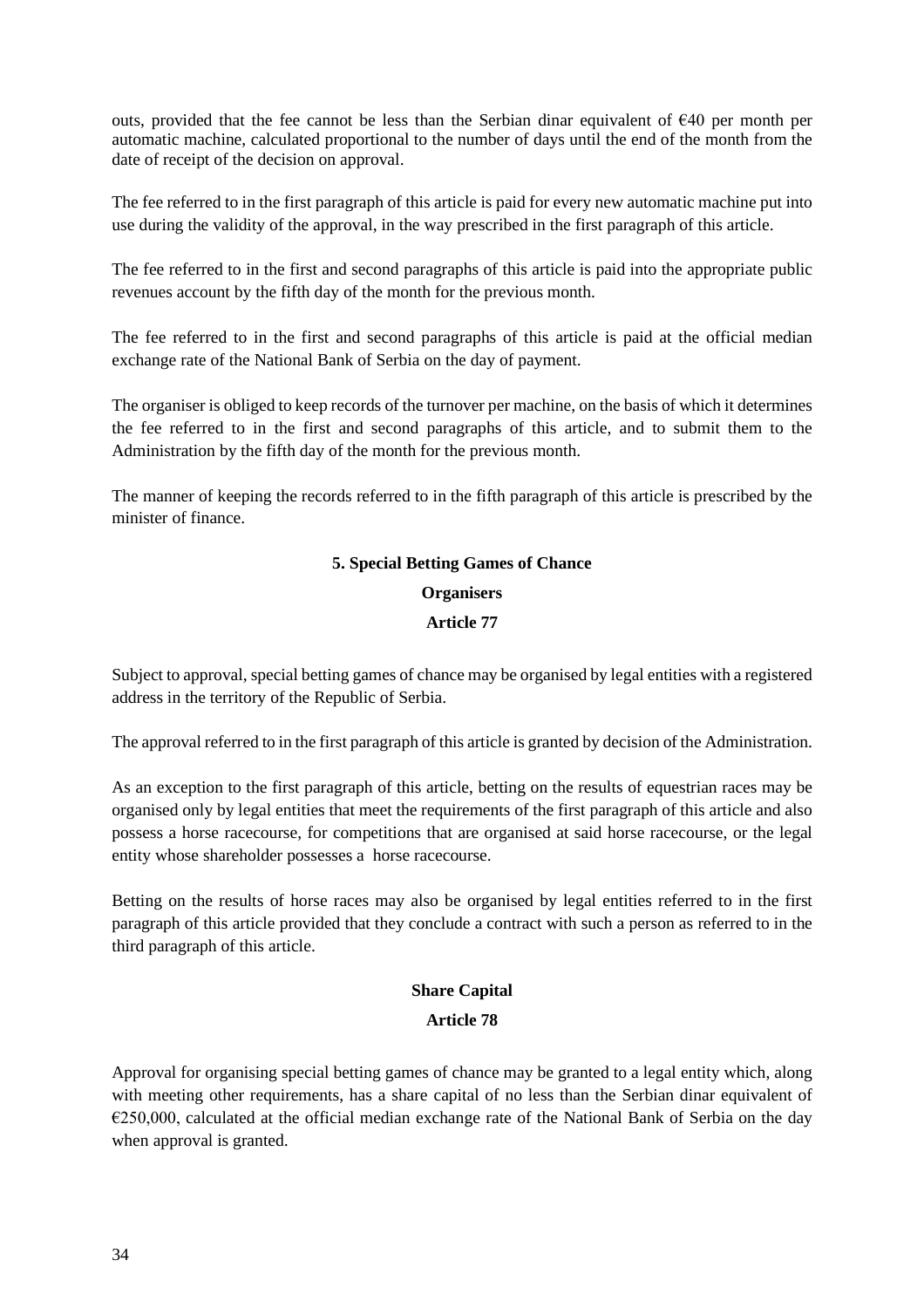The share capital of a legal entity, in the amount referred to in the first paragraph of this article, has to be inscribed in the relevant register.

The legal entity that was granted approval is obliged to maintain the values of its share capital as prescribed in the first paragraph of this article throughout the period of validity of the approval.

# **Securing the Payment of Winnings and Collection of Public Revenues Article 79**

In order to ensure the payment of winnings to players and the settlement of obligations on the basis of public revenues, the organiser of special betting games of chance has to have a dedicated deposit of the Serbian dinar equivalent of at least €5,000 in a bank registered in the Republic of Serbia or a bank guarantee covering the same amount per betting shop and for the duration of the licence validity period.

As an exception to the first paragraph of this article, an organiser that has at least 300 betting shops may have a special-purpose deposit of the Serbian dinar equivalent of €1,500,000 in a bank registered in the territory of the Republic of Serbia or a bank guarantee covering the same amount.

The organiser of special betting games of chance is obliged to hand over authorisation for the disposal of the funds of the dedicated deposit referred to in the first and second paragraphs of this article in favour of the Republic of Serbia.

The organiser of special betting games of chance shall ensure, on each day when the games are being organised, a risk deposit in the cash register of the Serbian dinar equivalent of at least  $\epsilon$ 150 per pay-inpay-out desk, on the basis of the approval of the Administration.

# **Information and Communication System for Organising Special Games of Chance – Betting Article 80**

The organiser is obliged to use an information and communication system for organising special betting games of chance, which enables the storing, archiving and exchanging of data electronically with the software solution of the Administration for the purpose of supervision.

The organiser is responsible for the functionality and security of the information and communication system as referred to in the first paragraph of this article.

The organiser can procure or acquire the ownership of the system, i.e. their part, referred to in the first paragraph of this article, or they can develop it independently in accordance with the applicable standards.

Prior to putting the information and communication system into use, the organiser is obliged to submit to the Administration a certificate on the fulfilment of the technical and functional characteristics of the information and communication system.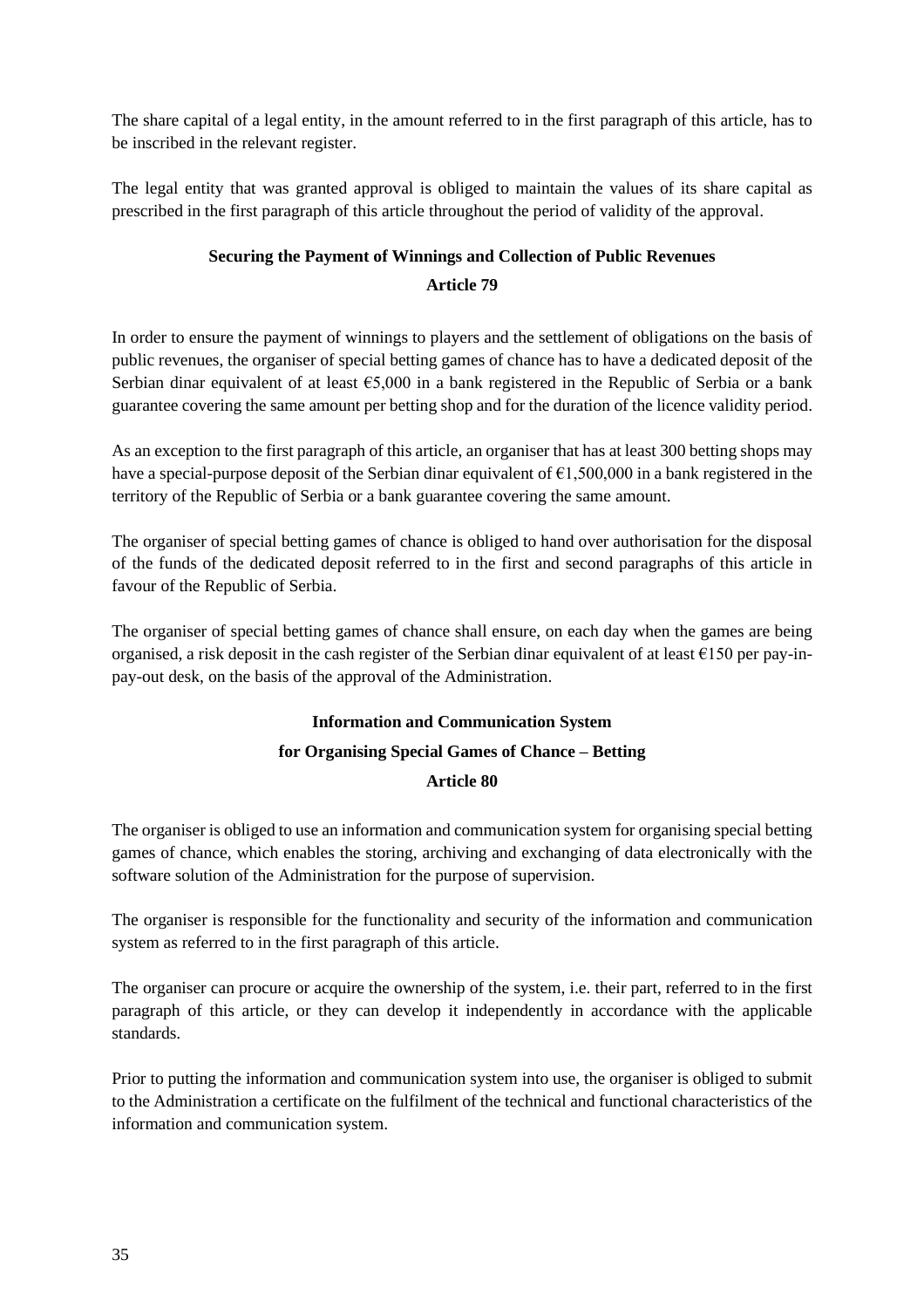For any change in the characteristics of the information and communication system, the organiser is obliged to submit to the Administration an additional certificate on the fulfilment of the technical and functional characteristics of the information and communication system.

The certificates referred to in the fourth and fifth paragraphs of this article are issued by a laboratory authorised by the minister of finance.

The costs of testing the technical and functional characteristics of the information and communication system are borne by the organiser.

The minister of finance shall prescribe in detail the technical and functional characteristics of the information and communication system and the manner and procedure of examining the fulfilment of the necessary conditions, as well as more detailed conditions for the storing, archiving and exchanging of data with the Administration.

# **Video Surveillance**

# **Article 81**

In order to prevent violations of the rules of the game and for the purposes of implementing this law, the organiser is obliged to provide non-stop audio and video recorded surveillance of the betting shop, especially of every pay-in-pay-out desk, surveillance of all entries and exits to the betting shop, as well as surveillance of players and visitors.

The organiser is obliged to keep the recordings referred to in the first paragraph of this article for 30 days, or longer if instructed by the Administration.

The data referred to in the first paragraph of this article represents internal, confidential information and the organiser may use it only for the purpose for which it was collected and not disclose it to third parties or publicly, unless otherwise expressly provided and only in accordance with the law.

Submitting data for the purpose of the implementation of this law and regulations governing the prevention of money laundering and terrorism financing is not considered to be a breach of confidentiality.

During the processing of data on persons referred to in the first paragraph of this article, the organiser is obliged to act in accordance with the regulation governing personal data protection.

In the event of an inspection, the organiser is obliged to submit to the Administration the surveillance footage covering the time period referred to in the first paragraph of this article, and the Administration is obliged to treat the recordings confidentially – especially concerning the identities of participants in the game.

More detailed conditions for the surveillance and document archiving and physical protection referred to in the first two paragraphs of this article are prescribed by the minister of finance.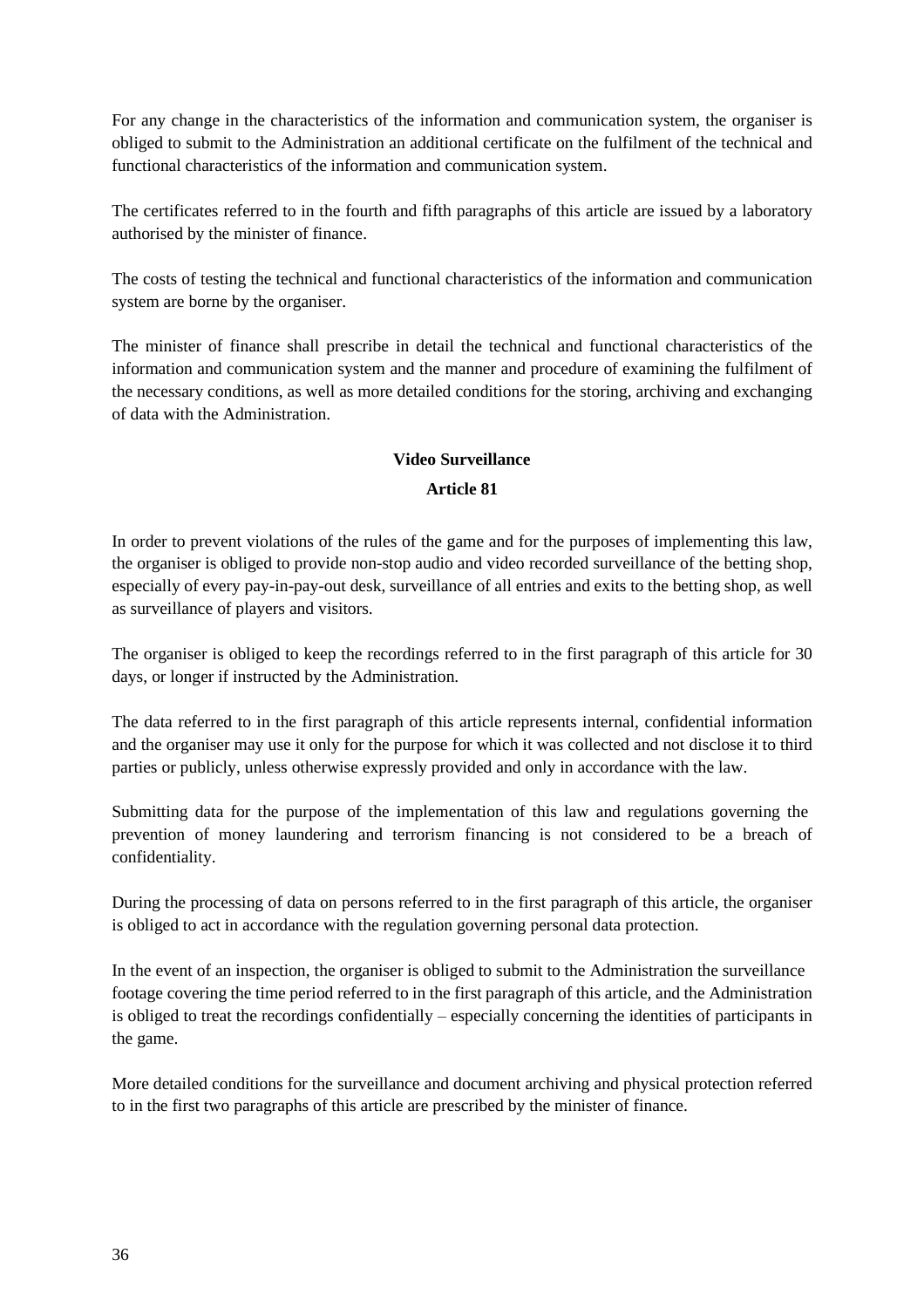# **Conditions Related to Location**

## **Article 82**

The distance of a betting shop from an educational institution (primary or secondary schools) may not be less than 200 metres.

The distance referred to in the first paragraph of this article represents the shortest safe pedestrian route from the closest edge of the building of the educational institution (primary or secondary schools) to the entrance of the betting shop in which betting games of chance are organised.

The distance between two betting shops, or between a betting shop and a slot machine club or casino cannot be less than 100 metres.

The distance referred to in the third paragraph of this article represents the shortest safe pedestrian route from the entrance of a betting shop to the entrance of another betting shop, slot machine club or casino where betting games of chance are organised.

# **Procedure for Obtaining Approval**

## **Article 83**

A request for approval, which, among other things, contains data on the business name and registered address of the legal entity submitting the request, shall be accompanied by the following documents:

- 1) the decision on entry of the legal entity in the appropriate register, with an attachment on the amount of the share capital referred to in Article 78 of this law;
- 2) evidence of ownership structure to the beneficial owner, all in accordance with the regulations of the Central Register of Beneficial Owners;
- 3) incorporation act of the legal entity;
- 4) the balance sheet and profit and loss statement for the previous year, i.e. the audit reports on the financial statements of the founder or member of the legal entity (if they are the subject of the audit), for the previous two years, prepared by a certified auditor in accordance with the regulations of the country of origin of the member or founder, as well as its financial statements for the period from the date of the last audit report to the end of the six months immediately preceding the six months in which the request is submitted;
- 5) proof of the right of ownership or the right to use or lease appropriate premises in which special betting games of chance will be organised subject to approval, where the the number of betting shops can be no less than 30, except in the case of the legal entities referred to in Article 77 (paragraph 3) of this law;
- 6) the list of pay in-pay-out desks per betting shop;
- 7) evidence of the fulfilment of the conditions prescribed in Article 80 of this law with the specification of numerical numbers of labels for pay-in-pay-out desks;
- 8) evidence of the location of the facility where betting games of chance are organised, in accordance with Article 82 of this law;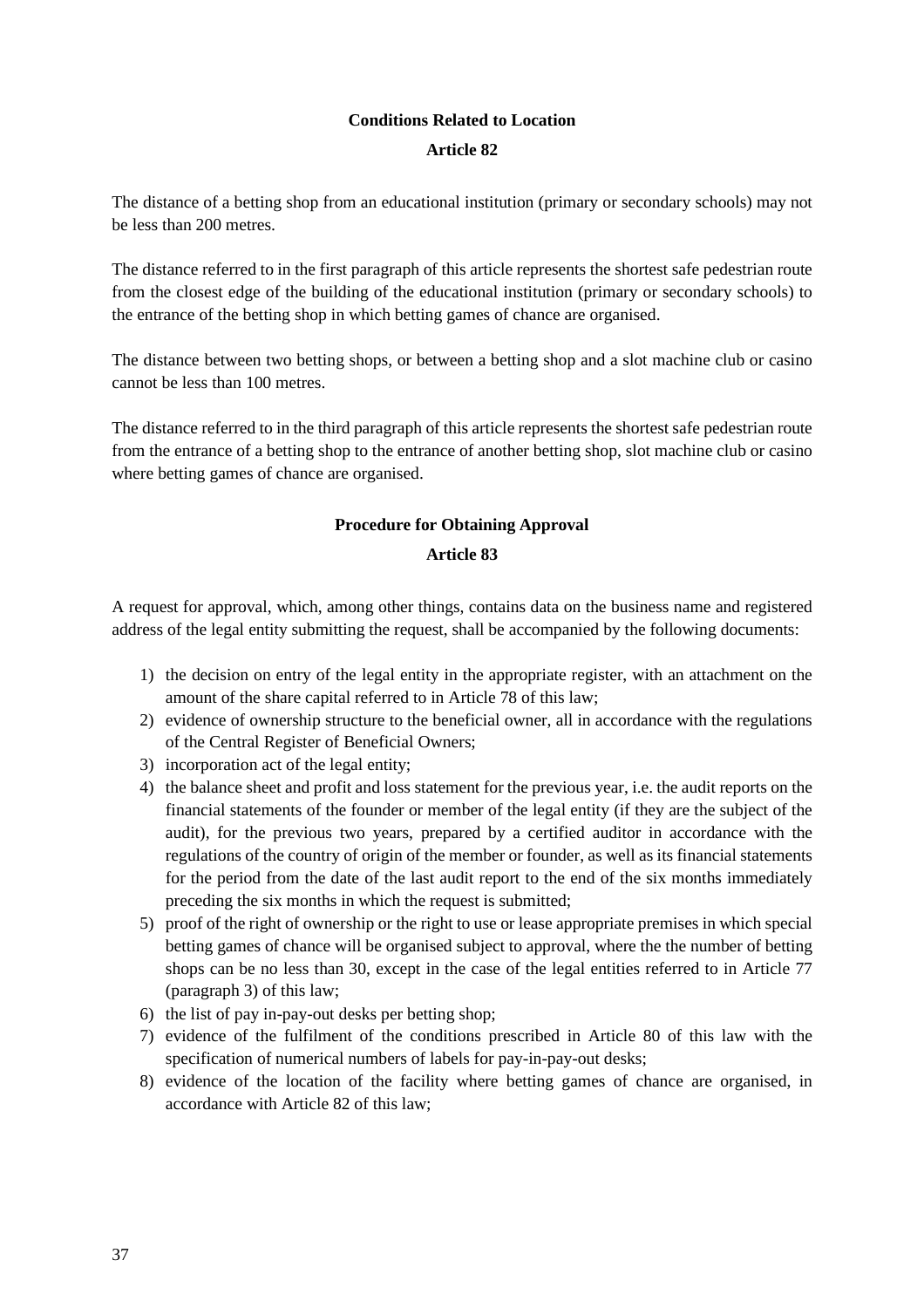- 9) an act of the competent state body confirming that the applicant, its founder or owner, the beneficial owner, the associate or the named person have not been sentenced to a fine, if a legal entity, or to imprisonment, if a natural person, for a criminal offence in the Republic Serbia or a foreign country, that is that they have not severely violated or repeated the violation of regulations governing the prevention of money laundering and terrorism financing during the period of the pronounced safeguard measure forbidding the performance of certain activities that represent the predominant activity of the company organising games of chance or the duration of the protective measure prohibiting the responsible person from performing certain activities that are the predominant activity of company organising games of chance, i.e. during the period of the pronounced protective measure prohibiting the responsible person from performing certain duties with the company whose predominant role is organising games of chance;
- 10) if, for justifiable reasons, the aforementioned evidence cannot be obtained, the persons referred to in the previous item may submit a statement made under oath that they have not been convicted and that they are not members of an organised criminal group. The Administration may at any time request the person referred to in the previous item of this paragraph or the competent authority to provide evidence of non-conviction;
- 11) the rules of the games of chance that will be organised.

The Administration ex officio obtains data from official records, unless the applicant explicitly states that they will obtain the data themselves.

If, during the validity of the approval, any information referred to in the first paragraph of this article is changed, the organiser is obliged to inform the Administration within three days from the date of the change.

More detailed instructions on assessing the fulfilment of the conditions referred to in the first paragraph of this article are prescribed by the minister of finance.

# **Approval Validity Period Article 84**

Approval for organising special betting games of chance is granted for a period of ten years.

As an exception to the first paragraph of this article, approval for the organising of betting is granted to the legal entities referred to in Article 77 (paragraph 3) of this law for the duration of the equestrian racing season.

The period of the equestrian racing season is determined by the propositions of the competition, which are certified by the Equestrian Federation of Serbia.

The organiser may apply for the renewal of the approval no later than 60 days before the expiry of the deadline referred to in the first paragraph of this article.

The organiser may submit a request to stop organising special betting games of chance.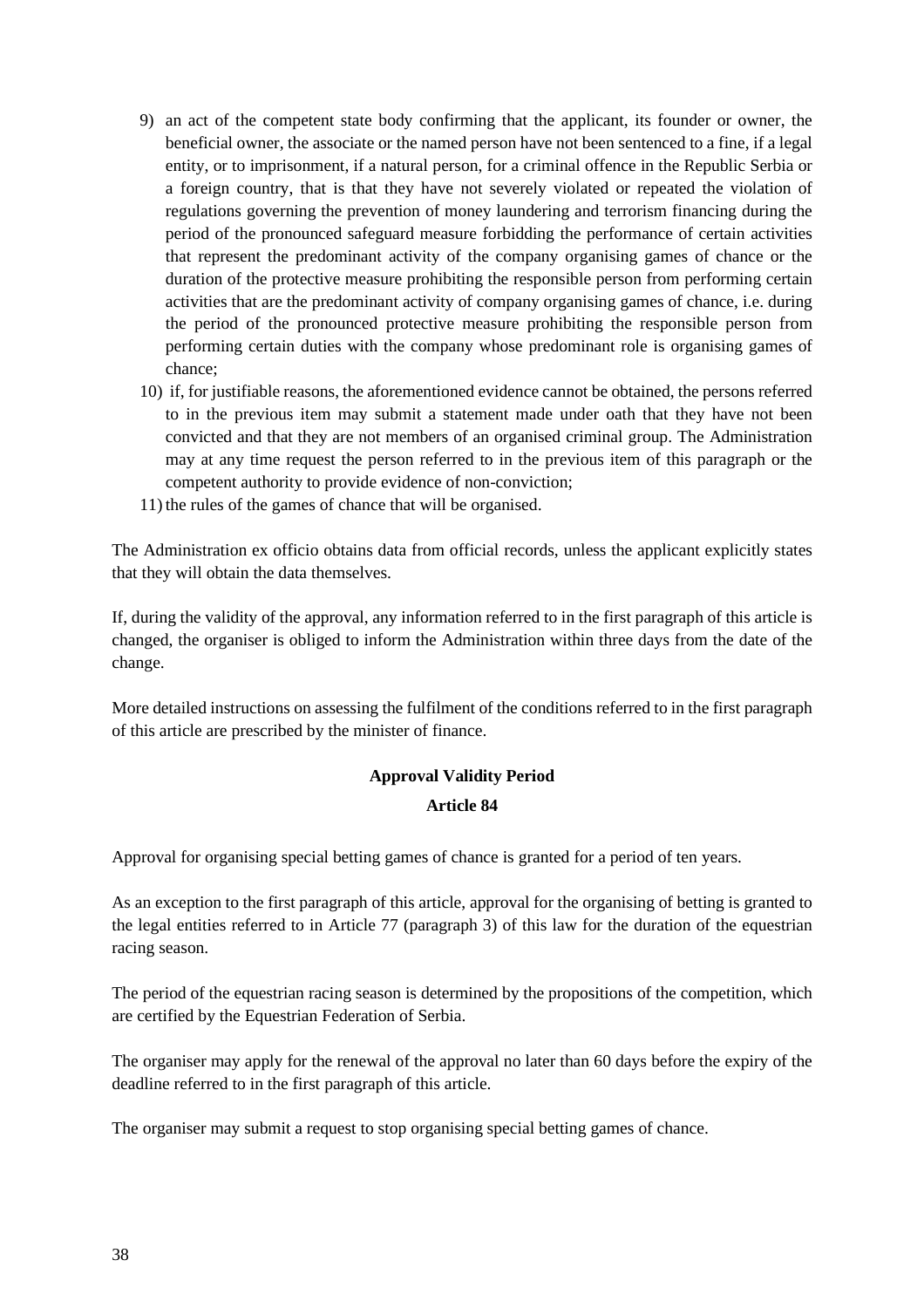The Administration makes a decision on the cessation of organising special betting games of chance based on the request of the organiser.

# **Withdrawal of Approval Article 85**

If the organiser who was approved to organise betting games of chance ceases to fulfil the conditions prescribed by thislaw, or does not pay the prescribed fees, or does not fulfil other obligations, or violates the prohibitions prescribed by this law, the Administration can issue a decision withdrawing approval.

#### **Article 86**

The decision of the Administration on which a request for a licence to organise special betting games of chance is accepted or denied is final. An administrative dispute may be initiated against the decision.

## **Prohibition for Employees and Other Individuals**

#### **Article 87**

Employees of the organiser are prohibited from taking part in games of chance organised by that organiser.

The organiser may prohibit any person or group of persons from entering a slot machine club without stating the reasons.

## **Registering Pay-In-Pay-Out Desks Article 88**

Opening and closing pay-in-pay-out desksis done on the basis of approval issued by the Administration.

The request for opening new pay-in-pay-out desks is accompanied by:

1) proof of ownership, right of use or lease of the appropriate premises where special betting games of chance will be organised, as well as the fulfilment of the conditions from Article 82 of this law;

2) information on the label for the pay-in-pay-out desks, in accordance with Article 89 of this law.

With the request for the withdrawal of a pay-in-pay-out desk from use, information on the label for the pay-in-pay-out desk that is being withdrawn from use shall be submitted, within the meaning of Article 89 of this Law.

The organiser is obliged to notify the Administration every time a pay-in-pay-out desk is either put into use or withdrawn from use in accordance with the decision on the approval referred to in the first paragraph of this article within three days of the date of putting the pay-in-pay-out desk into use or withdrawing the pay-in-pay-out desk from use.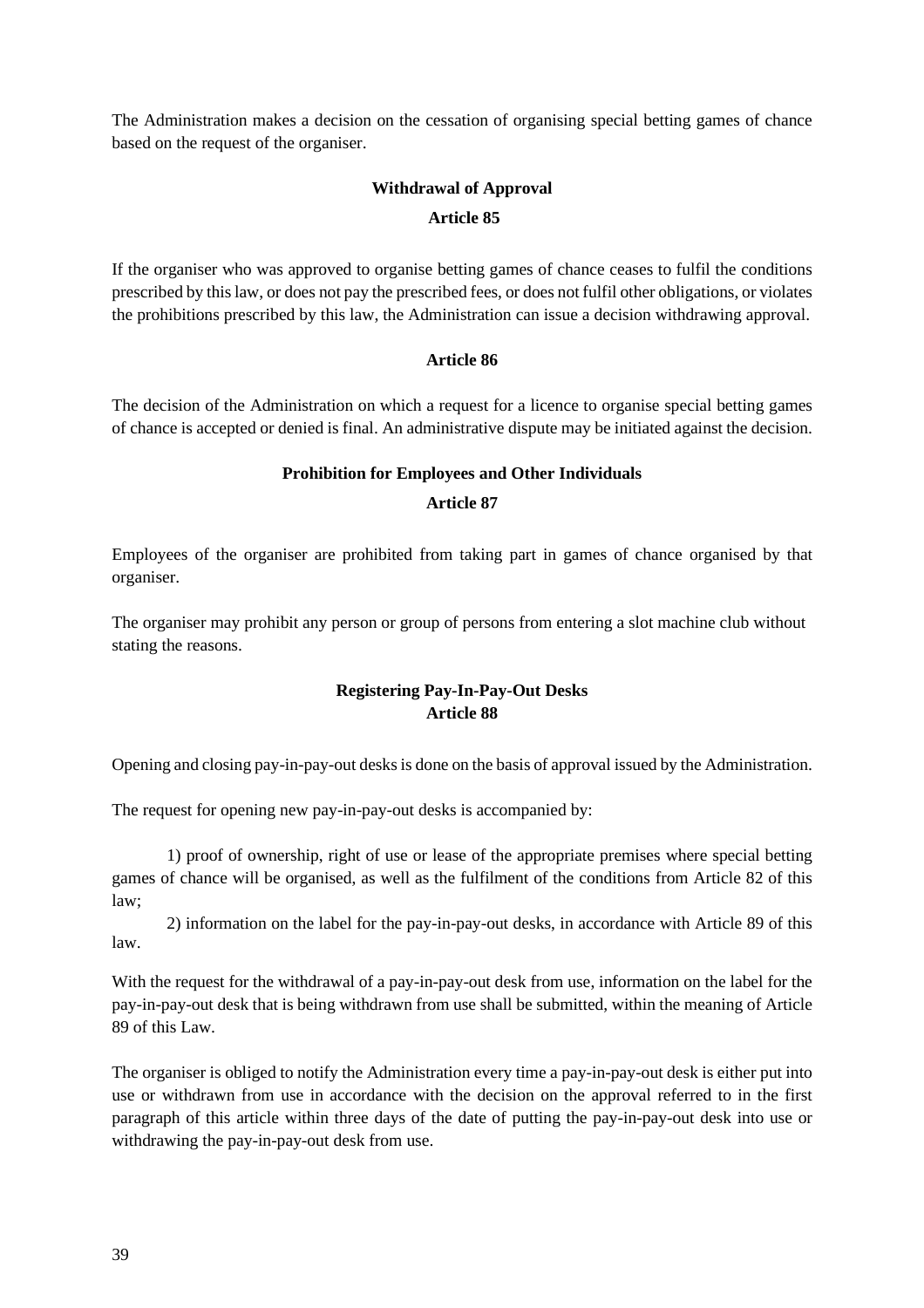The organiser may put a pay-in-pay-out desk on which changes of technical or functional characteristics have been made back into use after submitting to the Administration the additional certificate referred to in Article 80 (paragraph 5) of this law, as well as the information on the label of said pay-in-pay-out desk.

The Administration ex officio obtains data from official records, unless the applicant explicitly states that they will obtain the data themselves.

# **Labelling and Registration of Pay-In-Pay-Out Desks**

#### **Article 89**

A pay-in-pay-out desk may be used only if it is registered and a visible label placed on it, containing the following information: the type of betting ticket printer, the manufacturer of the betting ticket printer, the name of the organiser, a unique serial number, the location and the validity period of the approval.

The label referred to in the first paragraph of this article is produced and placed by the laboratory referred to in Article 80 (paragraph 6) of this law and shall be valid until the expiry of the licence validity period.

The costs of obtaining the label are borne by the organiser.

The shape and content of the label referred to in the first paragraph of this article are prescribed by the minister of finance.

## **Approval Fee**

#### **Article 90**

The organiser pays a fee for approval to organise special betting games of chance of the Serbian dinar equivalent of  $\epsilon$ 100 per month per betting shop.

The fee referred to in the first paragraph of this article is paid for every additional betting shop that is put into use during the approval validity period, in the manner referred to in the first paragraph of this article.

The fee referred to in the first and second paragraphs of this article is paid to the appropriate public revenues account upon receiving the decision on approval by the fifth day of the following month for the month in which the decision on approval was received, proportional to the number of days until the end of the month, and for the forthcoming months by the fifth day of the month for the previous month during the approval validity period.

The fee referred to in the first and second paragraphs of this article is paid at the official median exchange rate of the National Bank of Serbia on the date of payment.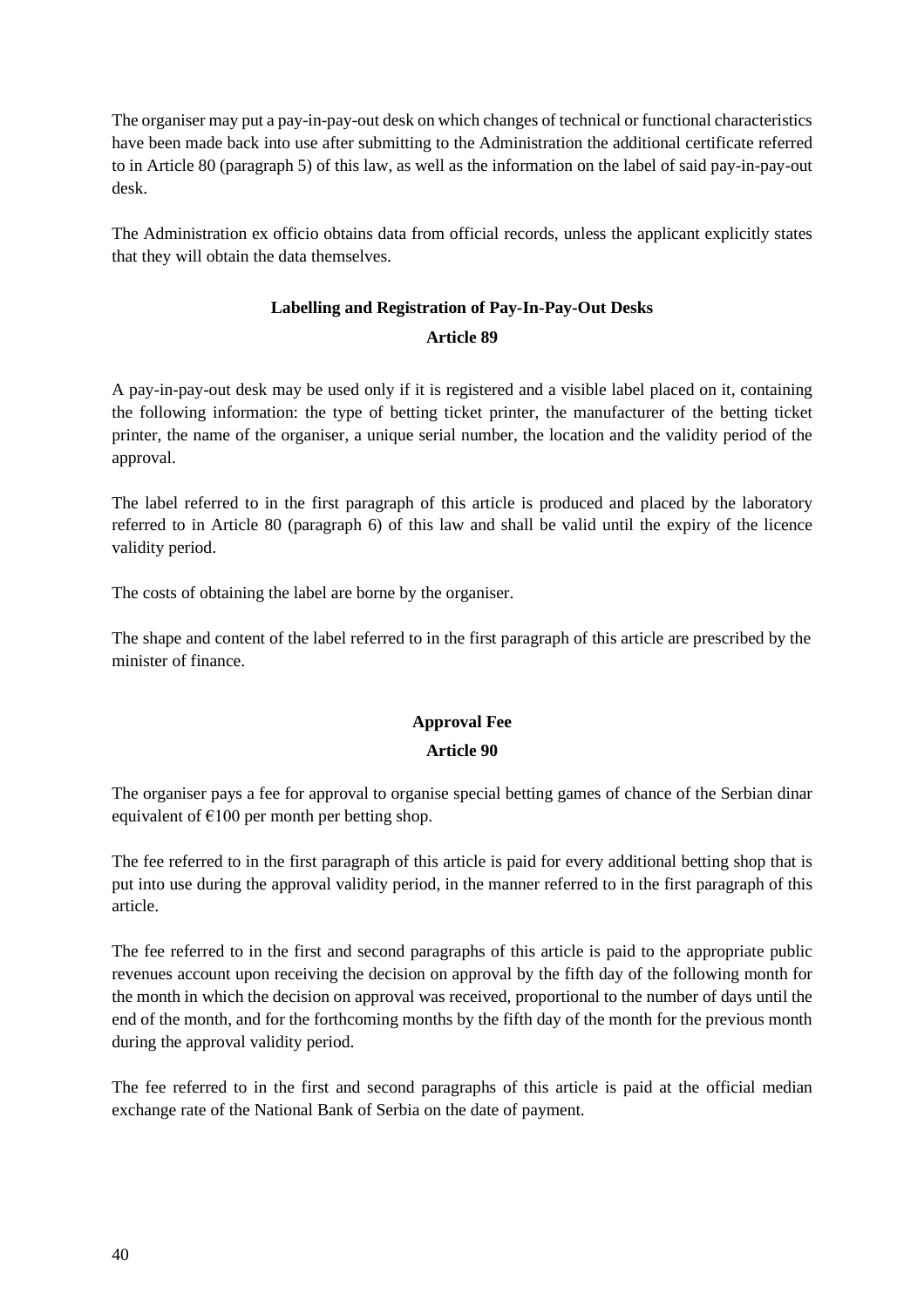# **Fee for Organising Games Article 91**

The organiser is obliged to calculate and pay a fee for organising betting games of chance, to the amount of 15% on the basis of the difference between the total pay-ins and total pay-outs, provided that the fee cannot be less than the Serbian dinar equivalent of €550 per month per betting shop, calculated proportional to the number of days until the end of the month from the date of receipt of the decision on approval.

The fee referred to in the first paragraph of this article is paid for every new betting shop opened during the validity of the approval, in the way prescribed in the first paragraph of this article.

The fee referred to in the first and second paragraphs of this article is paid into the appropriate public revenues account by the fifth day of the month for the previous month.

The fee referred to in the first and second paragraphs of this article is paid at the official median exchange rate of the National Bank of Serbia on the day of payment.

The organiser is obliged to keep records of the turnover for every pay-in-pay-out desk in the betting shop, on the basis of which it determines the fee referred to in the first and second paragraphs of this article, and to submit them to the Administration by the fifth day of the month for the previous month.

The manner of keeping the records referred to in the fifth paragraph of this article is prescribed by the minister of finance.

# **6. Special Games of Chance Through Means of Electronic Communication Organisers**

## **Article 92**

Subject to approval, special games of chance through means of electronic communication may be organised by the National Lottery of Serbia and organisers whose predominant activity is gambling and betting.

The approval referred to in the first paragraph of this article is granted by decision of the Administration.

The National Lottery of Serbia may, with the prior consent of the Government, engage certain legal entities – operators – to organise special games of chance through means of electronic communication.

The mutual rights and obligations between the National Lottery of Serbia and the operators referred to in the third paragraph of this article are regulated by a contract to which the Government gives consent.

The National Lottery of Serbia, or the organisers that have been issued approval to organise special games of chance through means of electronic communication by the Administration, guarantee the payment of winnings.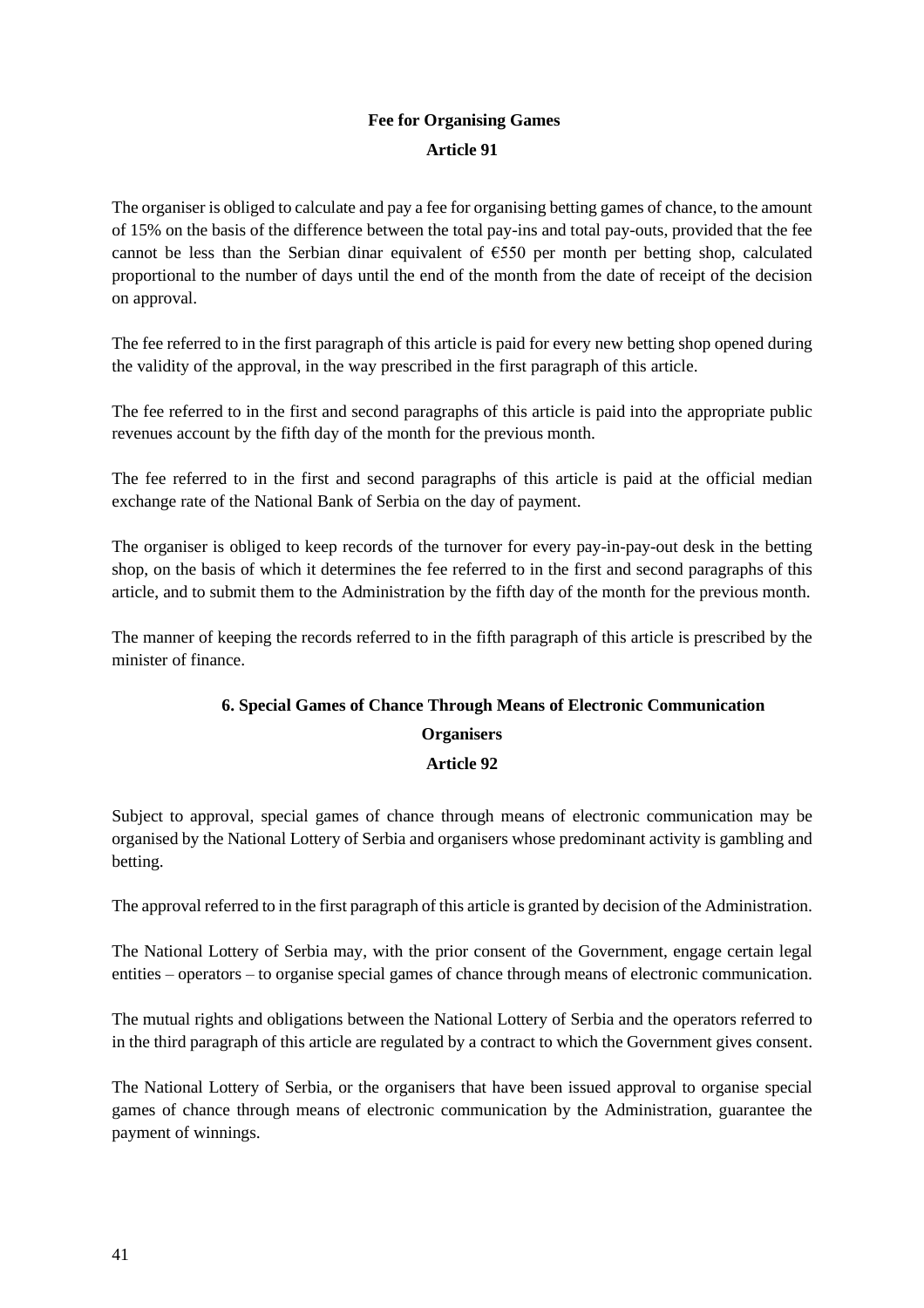# **Share Capital Article 93**

Approval for organising special games of chance through means of electronic communication may be granted to a legal entity which, along with meeting other requirements, has a share capital of no less than the Serbian dinar equivalent of  $E$ 250,000, calculated at the official median exchange rate of the National Bank of Serbia on the day when approval is granted.

The share capital of a legal entity, in the amount referred to in the first paragraph of this article, has to be inscribed in the relevant register.

The legal entity that was granted approval is obliged to maintain the values of its share capital as prescribed in the first paragraph of this article throughout the period of validity of the approval.

## **Securing the Payment of Winnings and Collection of Public Revenues**

#### **Article 94**

In order to ensure the payment of winnings to players and the settlement of obligations on the basis of public revenues, the organiser of special games of chance through means of electronic communication has to have a dedicated deposit of the Serbian dinar equivalent of at least €300,000 in a bank registered in the Republic of Serbia or a bank guarantee covering the same amount for the duration of the licence validity period.

The organiser of special games of chance through means of electronic communication is obliged to hand over authorisation for the disposal of the funds of the dedicated deposit referred to in the first paragraph of this article in favour of the Republic of Serbia.

The organiser of special games of chance through means of electronic communication shall ensure, on each day when the games are being organised, a risk deposit in the cash register of the Serbian dinar equivalent of at least  $\epsilon$ 10,000, on the basis of the approval of the Administration.

# **Information and Communication System for Organising Special Games of Chance Through Means of Electronic Communication**

# **Article 95**

The organiser is obliged to use an information and communication system for organising special games of chance through means of electronic communication, which enables the storing, archiving and exchanging of data electronically with the software solution of the Administration for the purpose of supervision.

The organiser is responsible for the functionality and security of the information and communication system as referred to in the first paragraph of this article.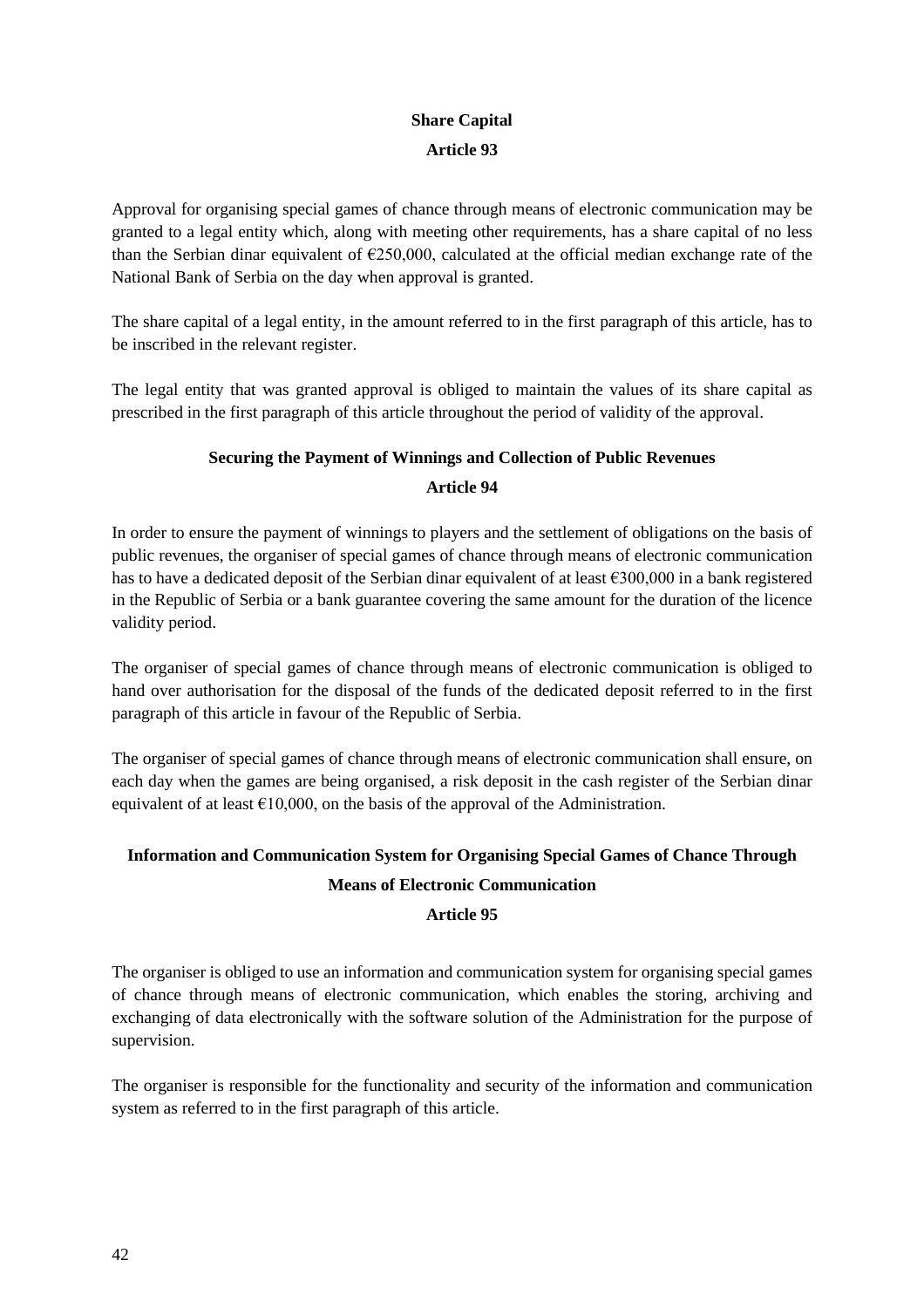The organiser can procure or acquire the ownership of the system, i.e. their part, referred to in the first paragraph of this article, or they can develop it independently in accordance with the applicable standards.

Prior to putting the information and communication system into use, the organiser is obliged to submit to the Administration a certificate on the fulfilment of the technical and functional characteristics of the information and communication system.

For any change in the characteristics of the information and communication system, the organiser is obliged to submit to the Administration an additional certificate on the fulfilment of the technical and functional characteristics of the information and communication system.

The certificates referred to in the fourth and fifth paragraphs of this article are issued by a laboratory authorised by the minister of finance.

The costs of testing the technical and functional characteristics of the information and communication system are borne by the organiser.

The minister of finance shall prescribe in detail the technical and functional characteristics of the information and communication system referred to in the first paragraph of this article, as well as the manner and procedure of examining the fulfilment of the necessary conditions and more detailed conditions for the storing, archiving and exchanging of data with the Administration.

## **Procedure for Obtaining Approval**

## **Article 96**

The application for the approval of organising special games of chance through means of electronic communication contains:

- 1) the name and registered address of the legal entity, i.e. the applicant;
- 2) the manner of identifying and registering players;
- 3) the procedure in case communication with the player is interrupted;
- 4) a description of the system for the protection of the system (backup);
- 5) a description of the system for the restoration of the last saved position.

The application referred to in the first paragraph of this article shall be accompanied by the following documents:

- 1) a study on the prevention of unwanted impacts of games of chance through the means of electronic communication on participants in games of chance;
- 2) proof of ownership or right to use of the premises where the equipment for special games of chance through means of electronic communication will be located;
- 3) evidence of the fulfilment of the conditions prescribed in Article 95 of this law;
- 4) the rules of the game of chance, i.e. the games of chance that will be organised;
- 5) the decision on entry of the legal entity in the appropriate register, with an attachment on the amount of the share capital referred to in Article 93 of this law;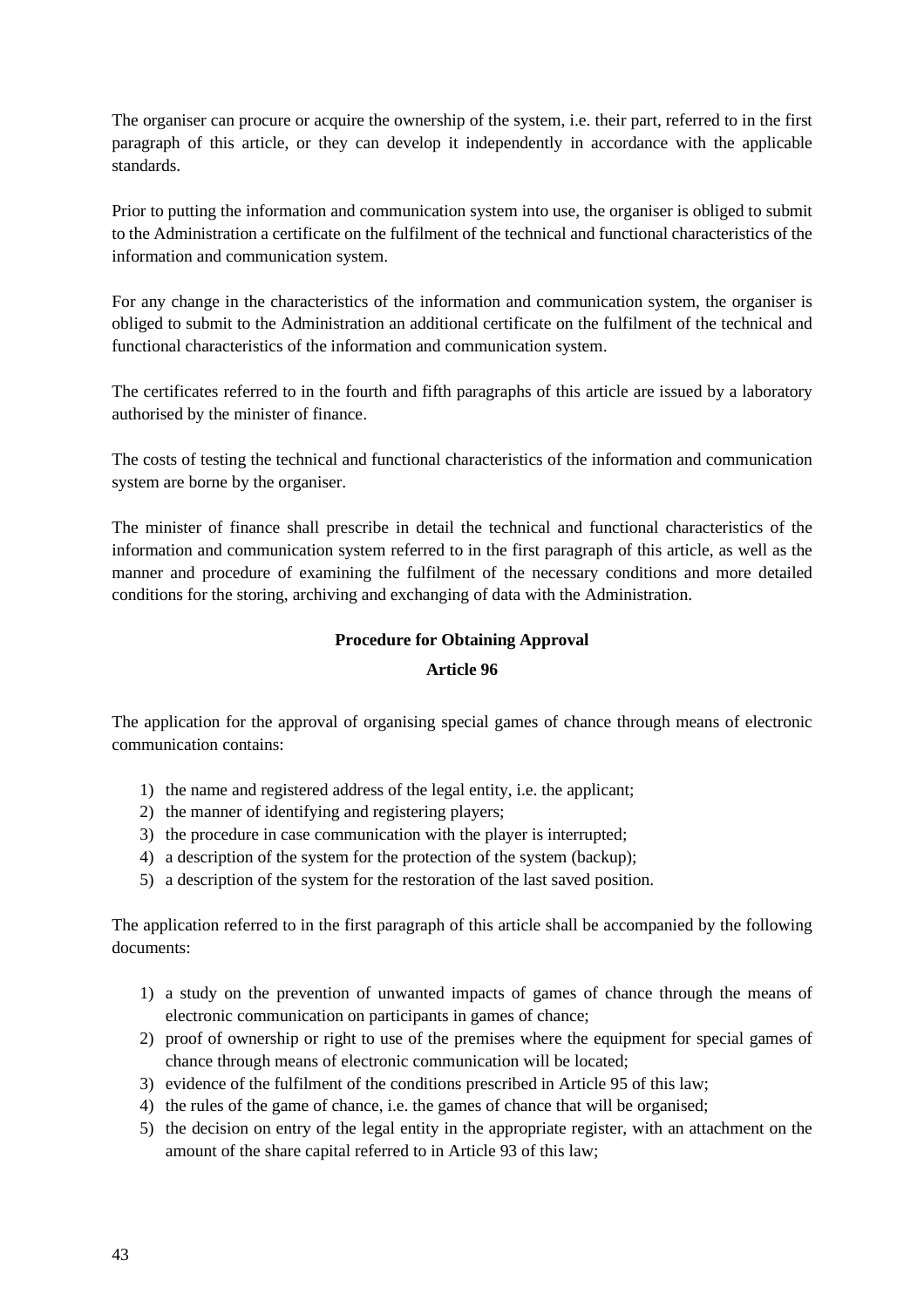- 6) evidence of ownership structure to the beneficial owner, all in accordance with the regulations of the Central Register of Beneficial Owners;
- 7) incorporation act of the legal entity;
- 8) the balance sheet and profit and loss statement for the previous year, i.e. the audit reports on the financial statements of the founder or member of the legal entity (if they are the subject of the audit), for the previous two years, prepared by a certified auditor in accordance with the regulations of the country of origin of the member or founder, as well as its financial statements for the period from the date of the last audit report to the end of the semester immediately preceding the semester in which the request is submitted;
- 9) an act of the competent state body confirming that the applicant, its founder or owner, the beneficial owner, the associate or the named person have not been sentenced to a fine, if a legal entity, or to imprisonment, if a natural person, for a criminal offence in the Republic Serbia or a foreign country, that is that they have not severely violated or repeated the violation of regulations governing the prevention of money laundering and terrorism financing during the period of the pronounced safeguard measure forbidding the performance of certain activities that represent the predominant activity of the company organising games of chance or the duration of the protective measure prohibiting the responsible person from performing certain activities that are the predominant activity of company organising games of chance, i.e. during the period of the pronounced protective measure prohibiting the responsible person from performing certain duties with the company whose predominant role is organising games of chance;
- 10) if, for justifiable reasons, the aforementioned evidence cannot be obtained, the persons referred to in the previous item may submit a statement made under oath that they have not been convicted and that they are not members of an organised criminal group. The Administration may at any time request the person referred to in the previous item of this paragraph or the competent authority to provide evidence of non-conviction;

If, during the validity of the approval, any information referred to in the first and second paragraphs of this article is changed, the organiser is obliged to inform the Administration within three days from the date of the change.

The Administration ex officio obtains data from official records, unless the applicant explicitly states that they will obtain the data themselves.

More detailed instructions on assessing the fulfilment of the conditions referred to in the first paragraph of this article are prescribed by the minister of finance.

# **Approval Validity Period**

## **Article 97**

Approval for organising games of chance through means of electronic communication is granted for a period of ten years.

The organiser may apply for the renewal of the approval no later than 60 days before the expiry of the deadline referred to in the first paragraph of this article.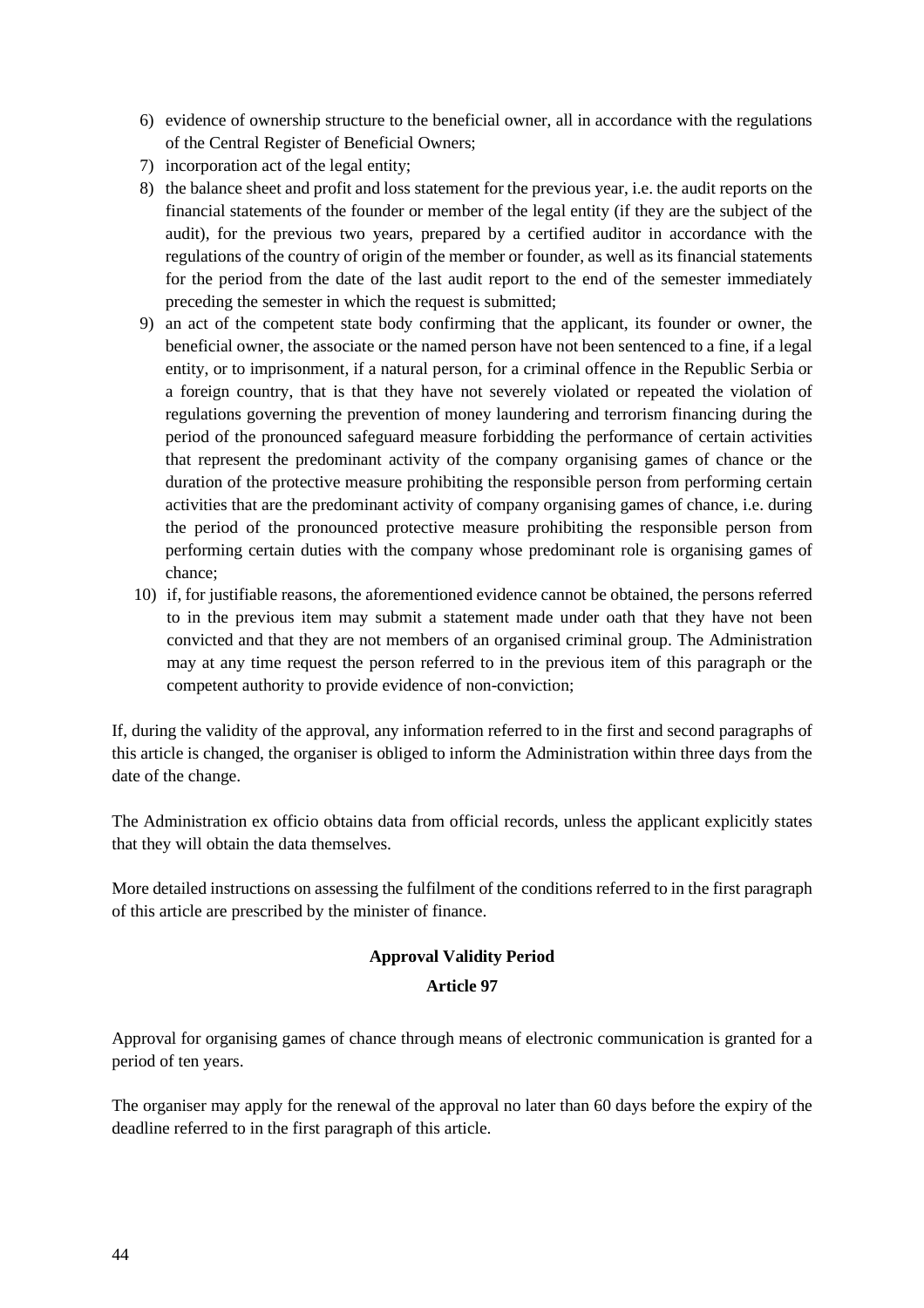The organiser may submit a request to stop organising games of chance through means of electronic communication.

The Administration makes a decision on the cessation of organising special games of chance on through means of electronic communication based on the request of the organiser.

# **Withdrawal of Approval**

#### **Article 98**

If the organiser who was approved to organise games of chance through means of electronic communication ceases to fulfil the conditions prescribed by this law, or does not pay the prescribed fees, or does not fulfil other obligations, or violates the prohibitions prescribed by this law, the Administration can issue a decision withdrawing approval.

## **Article 99**

The decision of the Administration on which a request for a licence to organise special games of chance through means of electronic communication is accepted or denied, the termination of organising at the request of the organiser and the revoking of approval are final. An administrative dispute may be initiated against the decision.

# **Prohibition for Employees**

## **Article 100**

Employees of an organiser of special games of chance through means of electronic communication are prohibited from taking part in games of chance through means of electronic communication organised by that organiser.

# **Approval Fee Article 101**

The organiser pays a fee for approval to organise special games of chance through means of electronic communication of the Serbian dinar equivalent of  $\epsilon$ 2,500 per month.

The fee referred to in the first paragraph of this article is paid to the appropriate public revenues account within eight days of receiving the decision on approval, proportional to the number of days until the end of the month, and for the forthcoming months by the fifth day of the month for the previous month during the approval validity period.

The fee referred to in the first paragraph of this article is paid at the official median exchange rate of the National Bank of Serbia on the date of payment.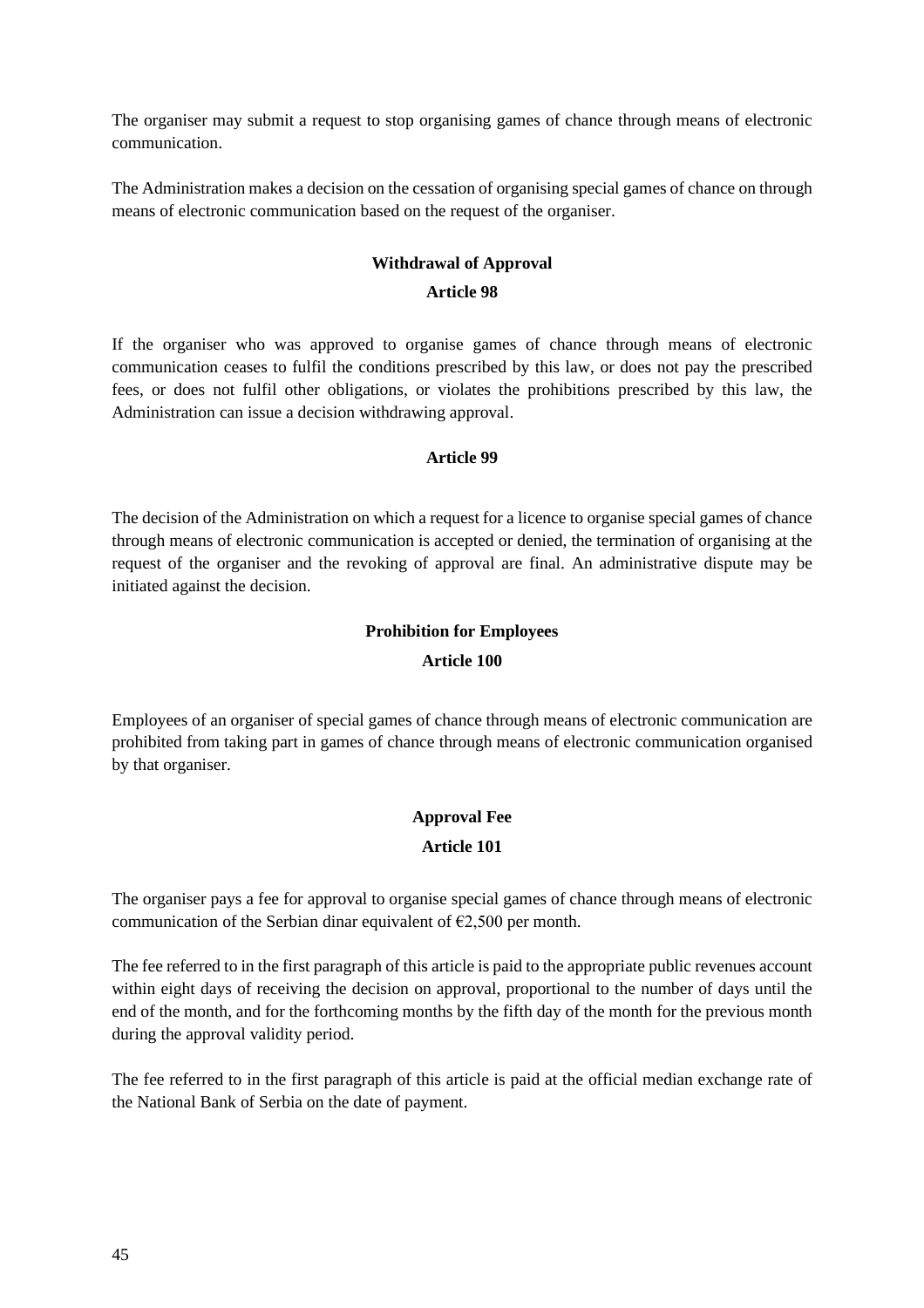# **Fee for Organising Games Article 102**

The organiser is obliged to calculate and pay a fee for organising betting games of chance through means of electronic communication to the amount of 15% and for other special games of chance through means of electronic communication to the amount of 10%, on the basis of the difference between the total pay-ins and total pay-outs, provided that the fee cannot be less than the Serbian dinar equivalent of  $\epsilon$ 10,000 per month, calculated proportional to the number of days until the end of the month from the date of receipt of the decision on approval.

The fee for organising classic games of chance through means of electronic communication shall be paid in accordance with Article 33 of this law.

The fee referred to in the first paragraph of this article is paid into the appropriate public revenues account by the fifth day of the month for the previous month.

The fee referred to in the first paragraph of this article is paid at the official median exchange rate of the National Bank of Serbia on the day of payment.

The organiser is obliged to keep records of the turnover for special games of chance through the means of electronic communication, on the basis of which it determines the fee referred to in the first and second paragraphs of this article, and to submit them to the Administration by the fifth day of the month for the previous month.

The manner of keeping the records referred to in the fifth paragraph of this article is prescribed by the minister of finance.

# **7. Prize Games in Goods and Services**

# **Organiser**

# **Article 103**

During the calendar year, an organiser may organise a maximum of four prize games with the previously obtained consent of the Administration for each prize game individually.

The consent referred to in the first paragraph of this article is granted by the decision of the Administration.

The prize games referred to in the first paragraph of this article may not last longer than 45 days and the organiser may not organise two prize games referred to in the first paragraph of this article simultaneously

Within the request for obtaining the consent referred to in the first paragraph of this article, the organiser shall specify the type and the rules of the prize game, the prize fund value and the length of the prize game.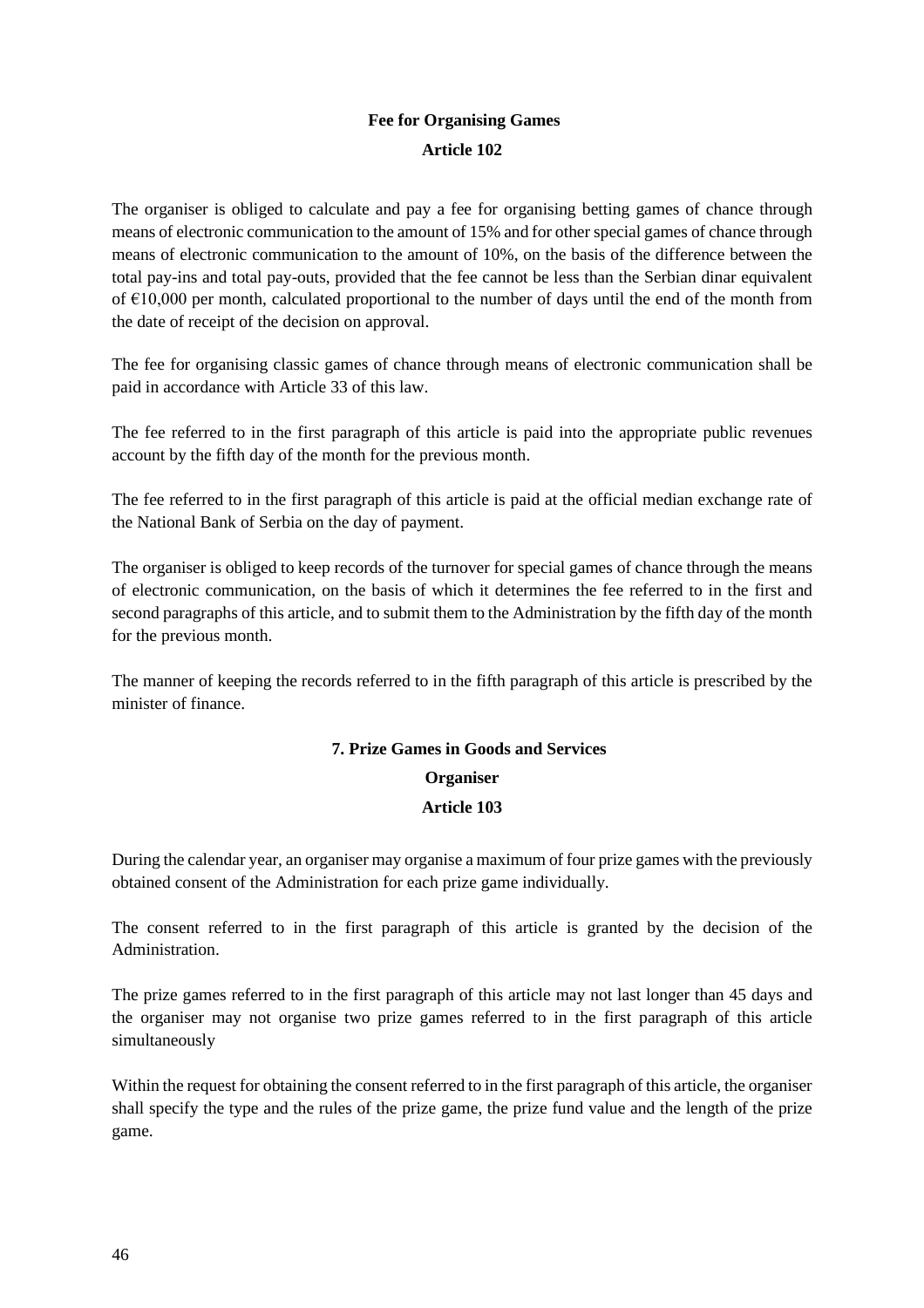The organiser of the prize game in goods and services may apply for approval of the prize game no later than 30 days before the day the prize game begins.

The minister of finance shall determine in more detail the manner for assessing the fulfilment of the requirements from the first four paragraphs of this article.

The organiser who was granted consent for organising a prize game is obliged to publish the rules of the game in at least one daily newspaper distributed throughout the territory of the Republic of Serbia at least eight days before commencement of the prize game and submit proof of publication to the Administration within three days.

As an exception to the first paragraph of this article, a state authority or organisation may, in order to enhance the implementation of a particular regulation, organise a prize game exclusively for that purpose.

The Government shall establish the criteria and give approval for organising the prize game referred to in the eighth paragraph of this article.

#### **Procedure for Obtaining of consent**

#### **Article 104**

A request for approval, which, among other things, contains data on the business name and registered address of the legal entity submitting the request and the prize fund with the specification of prizes, shall be accompanied by the following documents:

- 1) the decision of the competent authority on the organising of prize games;
- 2) the decision on registration in the appropriate register;
- 3) the rules of the prize game.

More detailed instructions on assessing the fulfilment of the conditions referred to in the first paragraph of this article are prescribed by the minister of finance.

The Administration ex officio obtains data from official records and the applicant is not obliged to submit the document referred to in item 1 (paragraph 2) of this article unless the applicant explicitly states that they will obtain the data themselves.

## **Withdrawal of Approval**

#### **Article 105**

The Administration issues an act on withdrawing the consent to organise prize games in goods and services if it determines that:

- 1) the consent was granted based on untrue information;
- 2) the organiser has not paid the due obligation based on the fee for organising the prize game;
- 3) organiser is not acting in accordance to the rules of the game.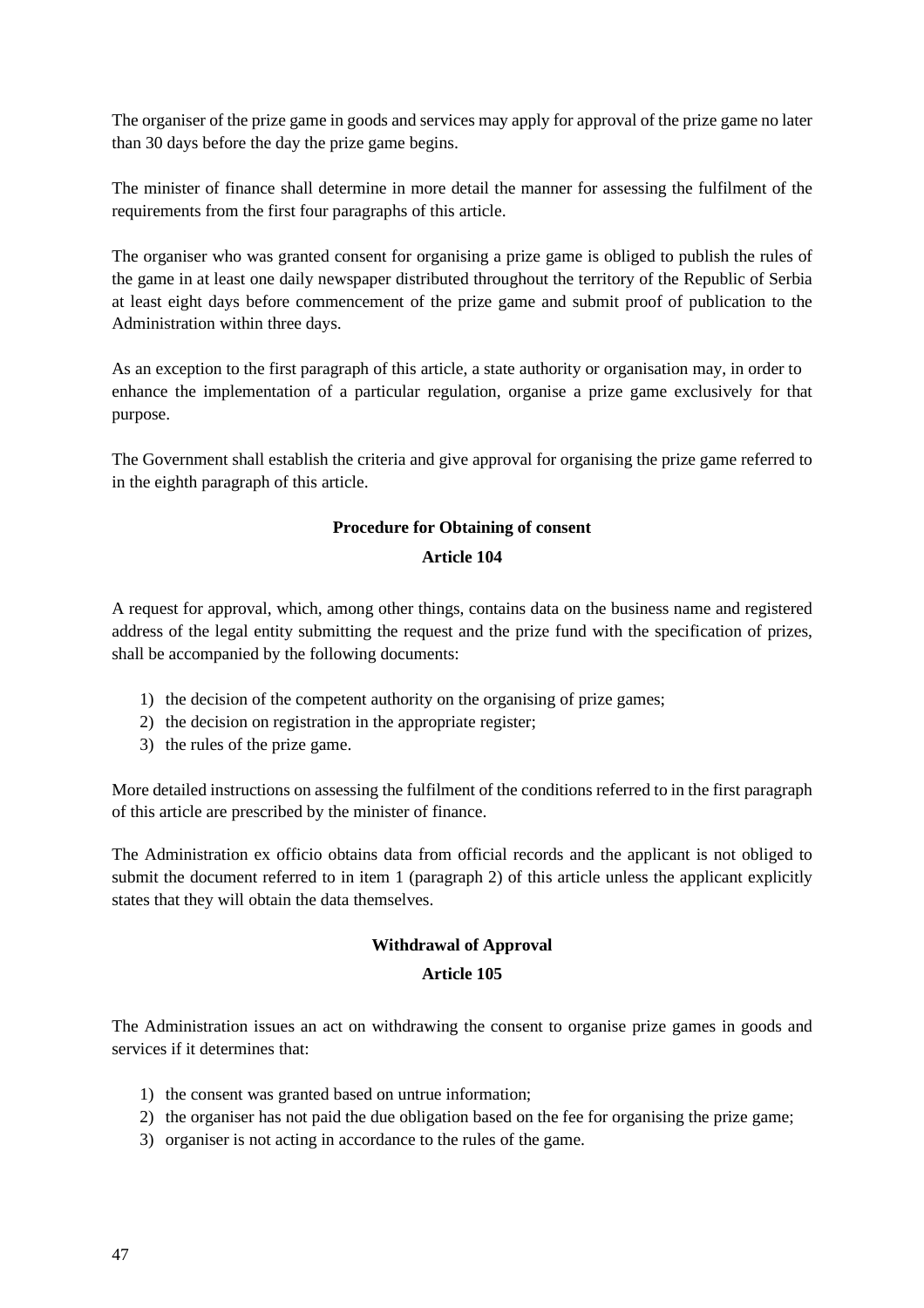#### **Article 106**

The decision of the Administration on which a request for a licence to organise special games of chance in goods and services is accepted or denied is final. An administrative dispute may be initiated against the decision.

# **Fee for Organising Games Article 107**

The organiser pays a fee for organising a prize game to the amount of 25% of the total value of the prize fund value.

If the Administration determines that the prize fund referred to in the first paragraph of this article does not correspond to the market value, it may determine the market value of said prize funds.

The fee referred to in the first paragraph of this article is paid to the appropriate public revenues account upon receipt of the decision on obtaining consent for organising the prize game and prior to the commencement of the prize game.

# **Reports on Prize Games Article 108**

Within 30 days of the completion of a prize game, the organiser is obliged to notify the Administration of the prize game results.

The minister of finance shall determine in more detail the manner of reporting referred to in the first paragraph of this article.

# **8. Special Obligations of the Organisers and Game Participants**

## **Rules of the Game**

## **Article 109**

For each type of game of chance, the request for organising submitted to the Administration must be accompanied by the rules of the game.

The minister of finance prescribes in more detail the conditions that the rules of the game have to fulfil, as well as provides consent on the submitted rules of the game.

The rules of the game have to be displayed in a visible place in the premises where the game is organised or published in some other manner prescribed by this law.

The rules of the game may not be changed during the game duration.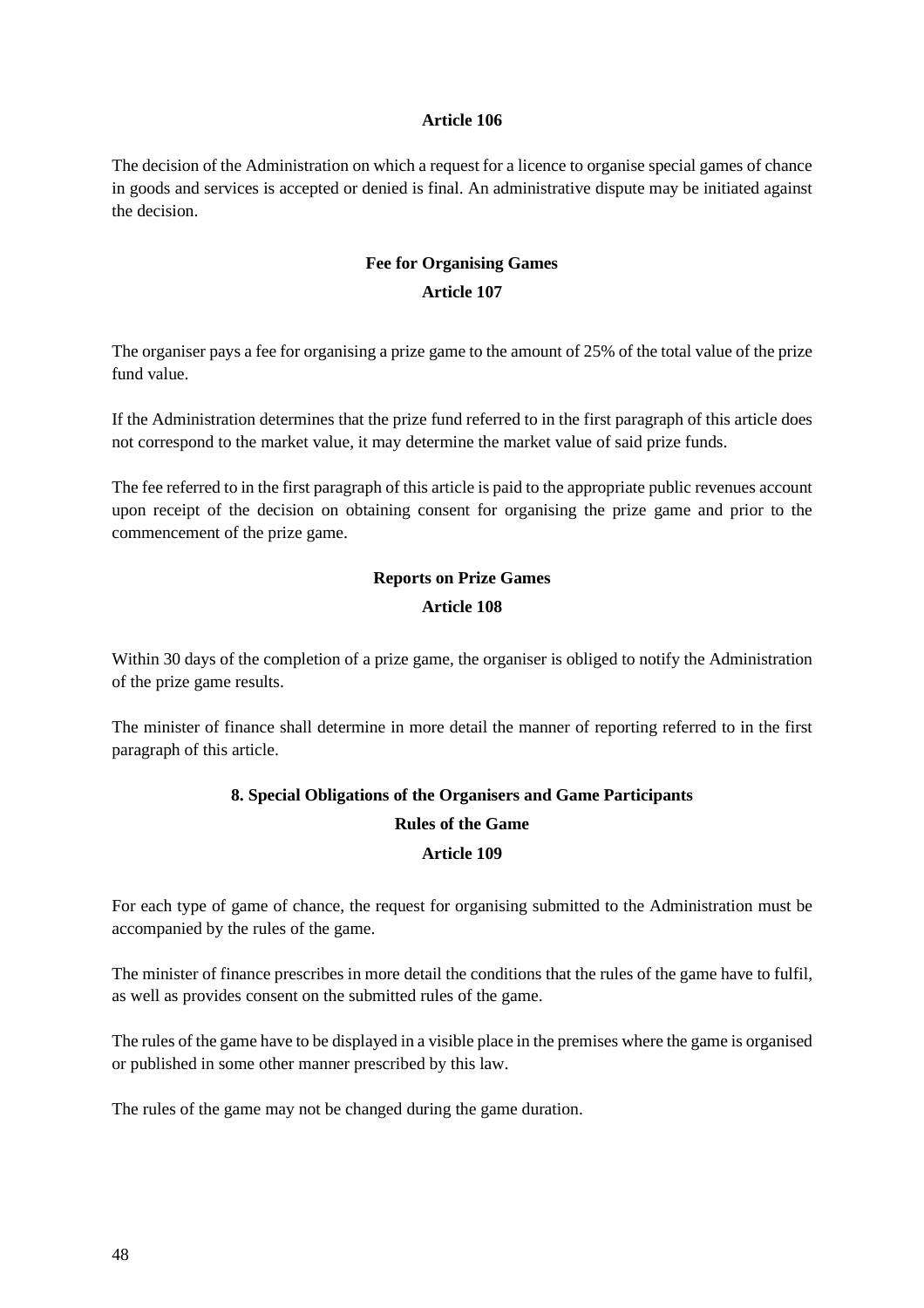# **Records of Players and Storage of Documentation**

#### **Article 110**

The organiser is obliged to, for the purposes of implementing this law, keep a database of persons who have made a profit, in the manner prescribed by the minister of finance.

The organisers and the employees of the organisers are obliged to keep confidential the information about the players and their participation in the game, including information about their winnings.

The data referred to in the first paragraph of this article may be used only for the purpose for which it was collected and may not be disclosed to third parties or made public, unless otherwise explicitly provided.

Submitting data for the purpose of the implementation of this law and regulations governing the prevention of money laundering and terrorism financing is not considered to be a breach of confidentiality.

During the processing of data on persons referred to in the first paragraph of this article, the organiser is obliged to act in accordance with the regulation governing personal data protection.

The organiser is obliged to keep electronic data and other documentation prescribed by this law for at least five years, starting from the last day of the year to which the data refers.

# **Prevention of Money Laundering and the Financing of Terrorism**

## **Article 111**

Organisers who are obliged to comply with the regulations governing the prevention of money laundering and terrorism financing are obliged to act in accordance with the aforementioned regulations and to determine by their internal acts the actions and measures that will be taken against clients, as well as when the actions and measures are implemented.

# **General Conditions for the Organisers of Games of Chance**

# **Article 112**

The founder of the organiser, that is, the owner, the beneficial owner of the organiser, the appointed person and associate of these persons, or in the case of the appointed person being a legal entity, its member, its beneficial owner, the appointed person in such an entity and the associate of these persons cannot have received a fine if they are a legal entity, or sentenced to imprisonment if they are a natural person, for a criminal offence in the Republic of Serbia or a foreign country, or that they did not seriously injure or repeatedly violate regulations governing the prevention of money laundering and terrorism financing, during the time protective measures for the prohibition of performing certain activities that are the predominant activity of a company for organising games of chance or the duration of the protective measure prohibiting the responsible person from performing certain activities that represent the predominant activity of a company for organising games of chance, or during the period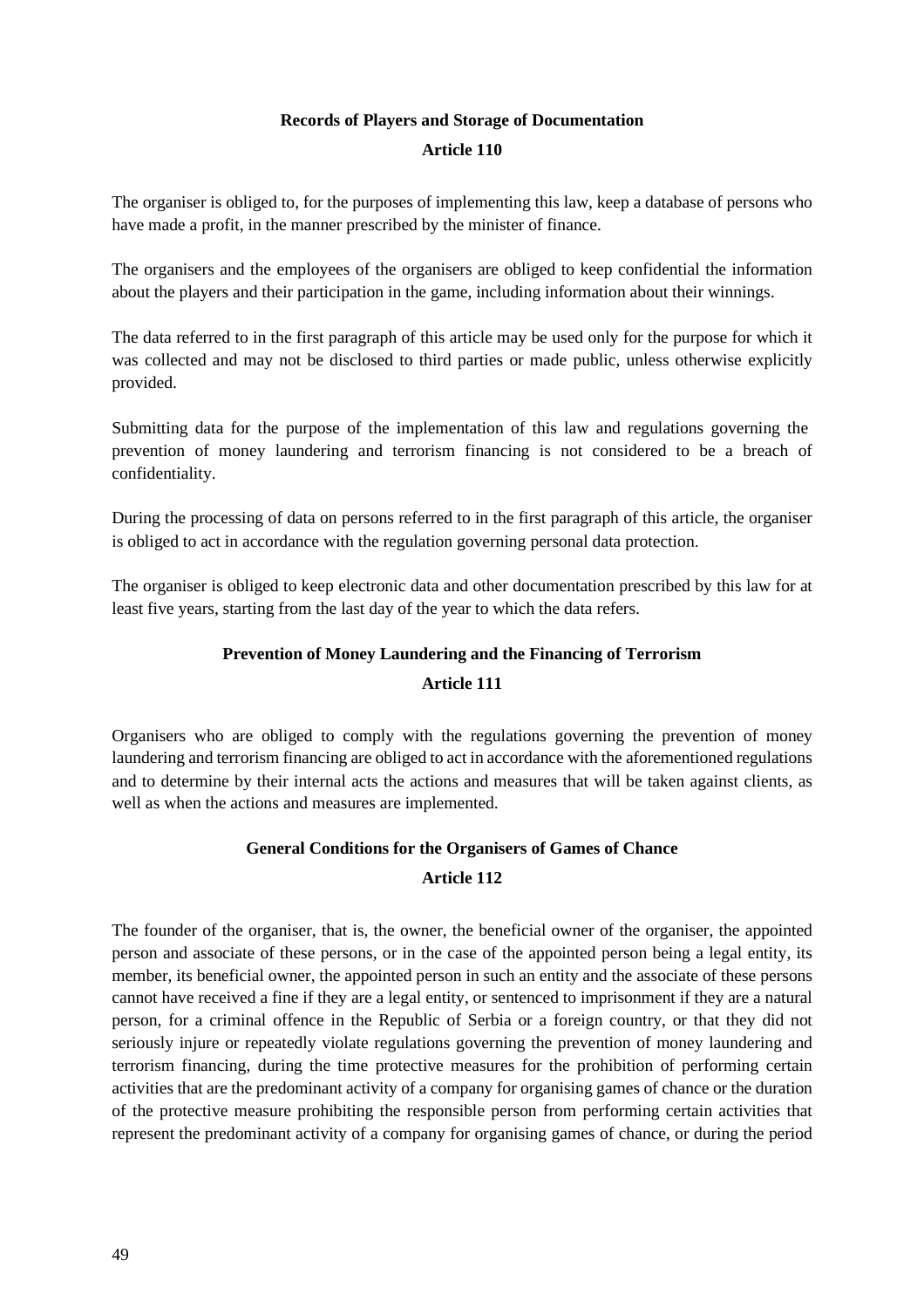of the pronounced protective measure of banning the responsible person from performing certain duties with a company whose predominant activity is the organisation of games of chance.

The organiser, upon each appointment or change of the appointed person, shall submit an act of the competent state body confirming that such a person is not a person sentenced to a monetary fine, if he is a legal entity, or to imprisonment, if he is a natural person, for a criminal offence in the Republic of Serbia or to a foreign country, or that they did not seriously injure or repeatedly violate regulations governing the prevention of money laundering and terrorism financing, during the time protective measures for the prohibition of performing certain activities that are the predominant activity of a company for organising games of chance or the duration of the protective measure prohibiting the responsible person from performing certain activities that represent the predominant activity of a company for organising games of chance, or during the period of the pronounced protective measure of banning the responsible person from performing certain duties with a company whose predominant activity is the organisation of games of chance.

If for a justified reason the act of the competent state body referred to in the second paragraph of this article cannot be obtained, the organiser may also submit a statement made under oath that they have not been convicted and that they are not members of an organised criminal group. The Administration may at any time request the organiser provide the said proof or request it directly from the competent authority.

# **Cumulation of Conditions Related to Share Capital Article 113**

The conditions regarding the amount of share capital referred to in Article 60 (paragraph 1), Article 78 (paragraph 1) and Article 93 (paragraph 1) of this law must be cumulatively fulfilled by the organiser for each individual authorisation, for the organisation of special games of chance on automatic equipment, for the organisation of special betting games of chance or for organising special games of chance through means of electronic communication.

The condition referred to in the first paragraph of this article does not apply to organisers of games of chance in casinos.

# **Fee for Electronic Communication Services**

## **Article 114**

The fee for electronic communication services when organising games of chance through means of electronic communication is paid by the organiser to the service provider.

When, due to nature of the game of chance (fonto, SMS, etc.), the fee for electronic communication services is paid by the participant, the participant may not be charged more than the regular price for the respective service.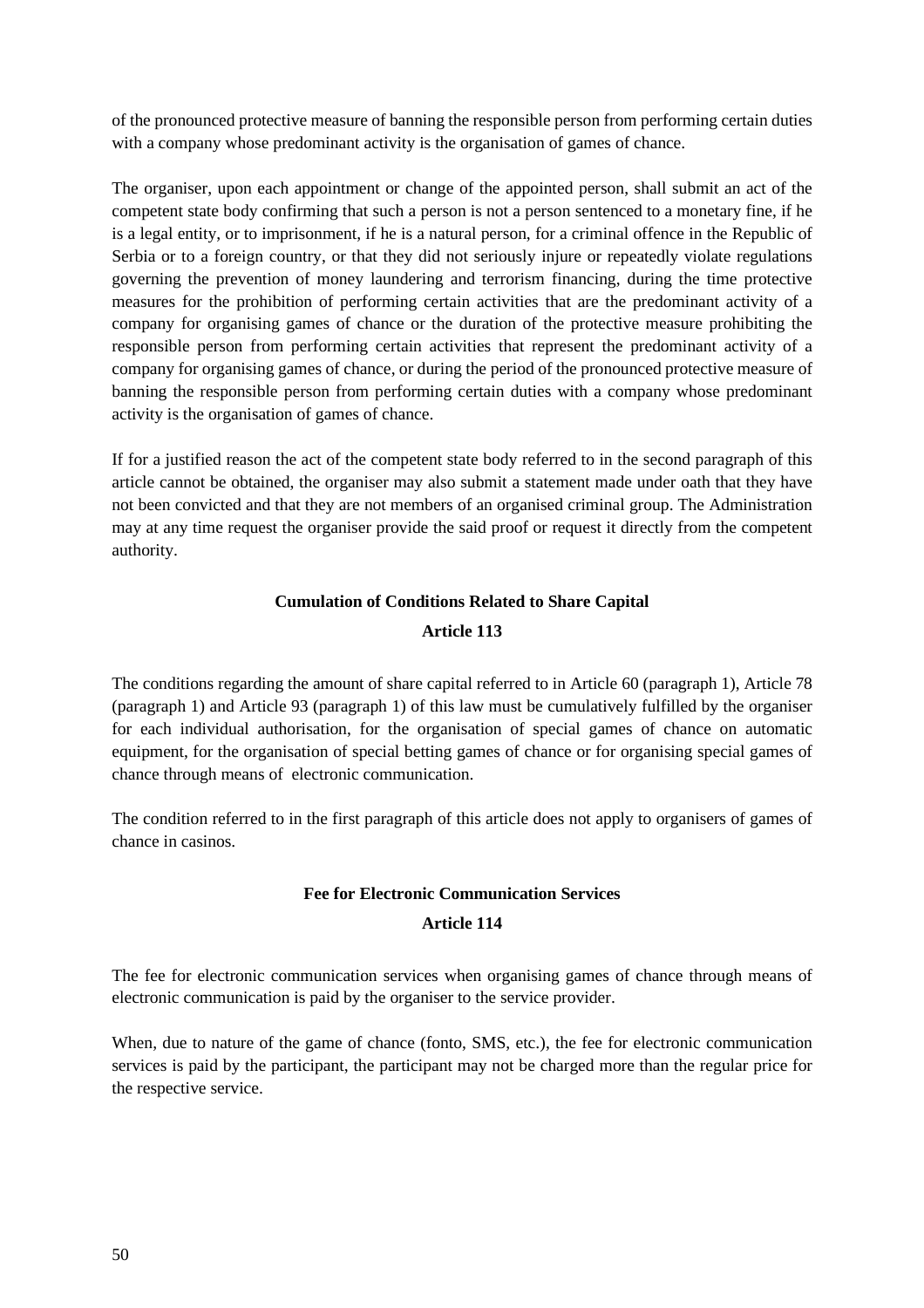# **Receiving Payments for Games of Chance Through Means of Electronic Communication Article 115**

A legal entity and an entrepreneur established in the territory of the Republic of Serbia may receive payments for the organiser of special games of chance through means of electronic communication. A legal entity referred to in the first paragraph of this article shall act in accordance with the regulations governing the prevention of money laundering and terrorism financing, as well as other relevant regulations.

A legal entity referred to in the first paragraph of this article is obliged to prominently display the poster referred to in Article 6 (paragraph 5) of this law in a place visible to the persons making the payment.

Facilities receiving payments within the context of the first paragraph of this article must meet the requirements of Articles 67 and 82 of this law regarding the distance from educational institutions (primary and secondary schools).

## **III. INSPECTION**

## **Competence of the Administration in Inspection Notion and Forms of Inspection**

## **Article 116**

Inspection entails the process of inspecting and establishing the legality and regularity of the fulfilment of conditions and obligations, that is, the observance of prohibitions in accordance with this law and other regulations in the field of games of chance, as well as the law governing the prevention of money laundering and terrorism financing in the field of games of chance.

Inspection referred to in the first paragraph of this article can be in the form of an office inspection or a field inspection.

A field inspection is performed outside the official premises of the Administration and consists of direct inspection of objects, premises, equipment, devices and other objects, acts and documentation of the entity being inspected.

Office inspection is performed in the official premises of the Administration, by inspecting the acts, data and documentation of the entity being inspected and collecting, processing and analysing the data, information and documentation submitted to the Administration by the organiser of games of chance.

The Administration also conducts an inspection based on information received from other state bodies and public authority holders.

## **Article 117**

The entity being inspected is obliged, at the request of the Administration and within a reasonable period of time that it determines, to provide all available information, to submit business documents and other documents and evidence for the purpose of establishing the factual situation, i.e. checking the fulfilment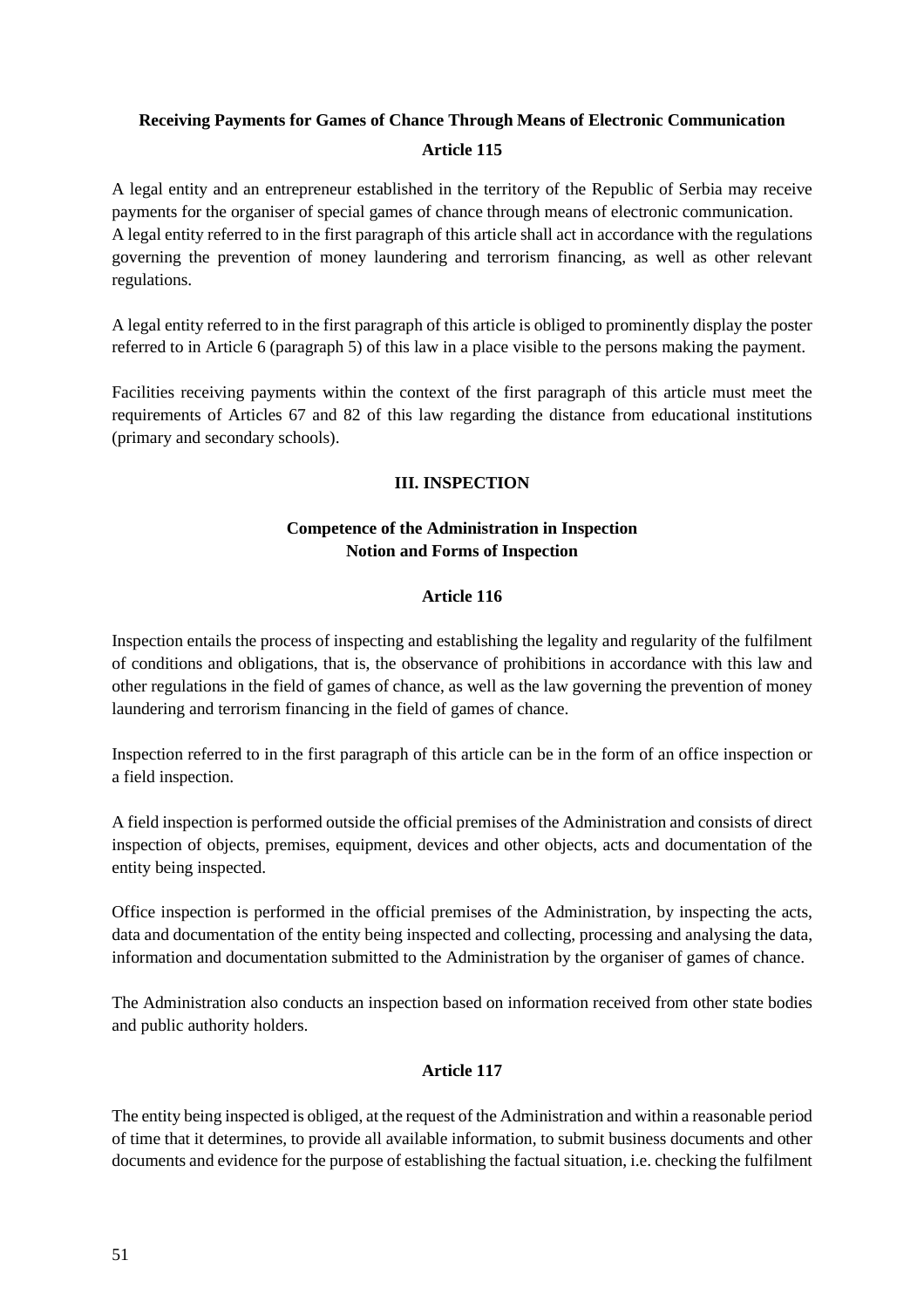of conditions and obligations, or observing the prohibitions related to the preparation of organising games of chance.

# **Initiating Inspection Article 118**

The organisers are supervised on the basis of the annual plan, which is adopted by the director of the Administration.

The inspection supervisor or a person authorised by them shall issue a written inspection order.

The inspector of the Administration shall notify the entity being inspected in writing of the forthcoming regular inspection, no later than three days before the start of the inspection. The notification shall be made electronically and can also be done in paper form.

The inspector of the Administration has an official identity card by which they prove their official capacity and identity.

If the inspection is carried out by an authorised official, the authorisation issued to them shall contain elements of identification, which in addition to the image has the character of official identification and shall be used as official identification.

The inspector of the Administration has the right and duty to use official identification while performing inspection tasks.

The inspection begins when the inspector of the Administration gives the entity being inspected, or the person present, the inspection order.

When duly notified of the forthcoming inspection, the entity being inspected is required to be present at the place of inspection, unless there are particularly justified circumstances that prevent them from being there.

If the entity being inspected has been duly notified but is not present at the place of supervision and did not notify the Administration of their absence in a timely manner, the inspection shall be carried out in the presence of an official or other person found at the place of inspection.

If the entity being inspected or the person present refuses to serve the order, it is considered that the inspection begins with presenting its contents to the entity being inspected or person present.

The entity being inspected is obliged to allow the inspector of the Administration unobstructed inspection supervision.

# **Competence of the Inspector**

## **Article 119**

The inspector of the Administration is, in order to establish the facts, authorised to do the following: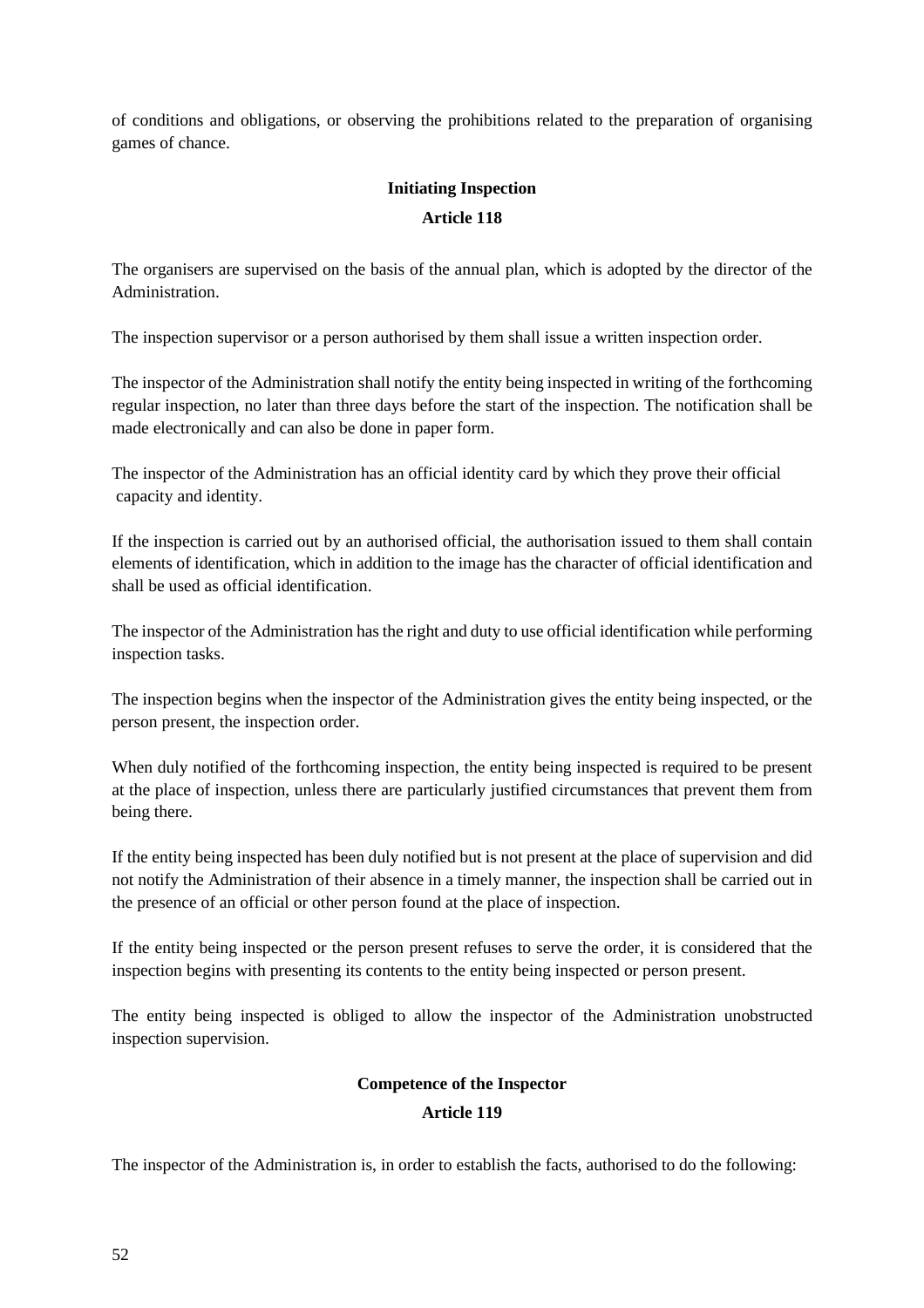- 1) inspect a personal or other public document with a photograph that is eligible to identify authorised persons in the entity being inspected, other employed persons as well as natural persons found at the place of inspection;
- 2) take written and oral statements of the entity being inspected;
- 3) inspect facilities, premises, business records, reports, records, software and other documents, records or data on the basis of which the legality and regularity of the business of the entity being inspected can be determined;
- 4) attend the opening, calculation and closing of tables and automatic equipment, as well as the daily calculation of the cash registers in casinos, in the premises with automatic equipment and pay-inpay-out desks;
- 5) inspect, i.e. review and check the location, facilities or business premises, devices, equipment, etc.;
- 6) photograph and record the space in which the inspection is performed and other items subject to inspection;
- 7) take other actions to determine the facts.

#### **Reports**

#### **Article 120**

The inspector of the Administration is obliged to make a report on the factual situation determined during the office inspection procedure.

Checklists are an integral part of the report referred to in the first paragraph of this article.

Within eight days of submitting the report referred to in the first paragraph of this article, objections can be made.

The inspector of the Administration is obliged to examine the objections referred to in the third paragraph of this article within five days of them being submitted and make an additional report if the objections present new evidence and facts, due to which the factual situation established in the original report should be changed.

No objections may be made to the revised report.

If the inspector of the Administration does not establish unlawfulness, irregularities or deficiencies in the course of the inspection, they shall, without issuing a decision, end the inspection procedure by submitting a report stating that no unlawfulness, irregularities or deficiencies in the business or conduct have been identified.

#### **Decision**

#### **Article 121**

The Administration issues a decision within 60 days of the day of delivery of the report, or the revised report, ordering the supervised entity to eliminate the identified irregularities within 15 days of the day of delivery of the decision.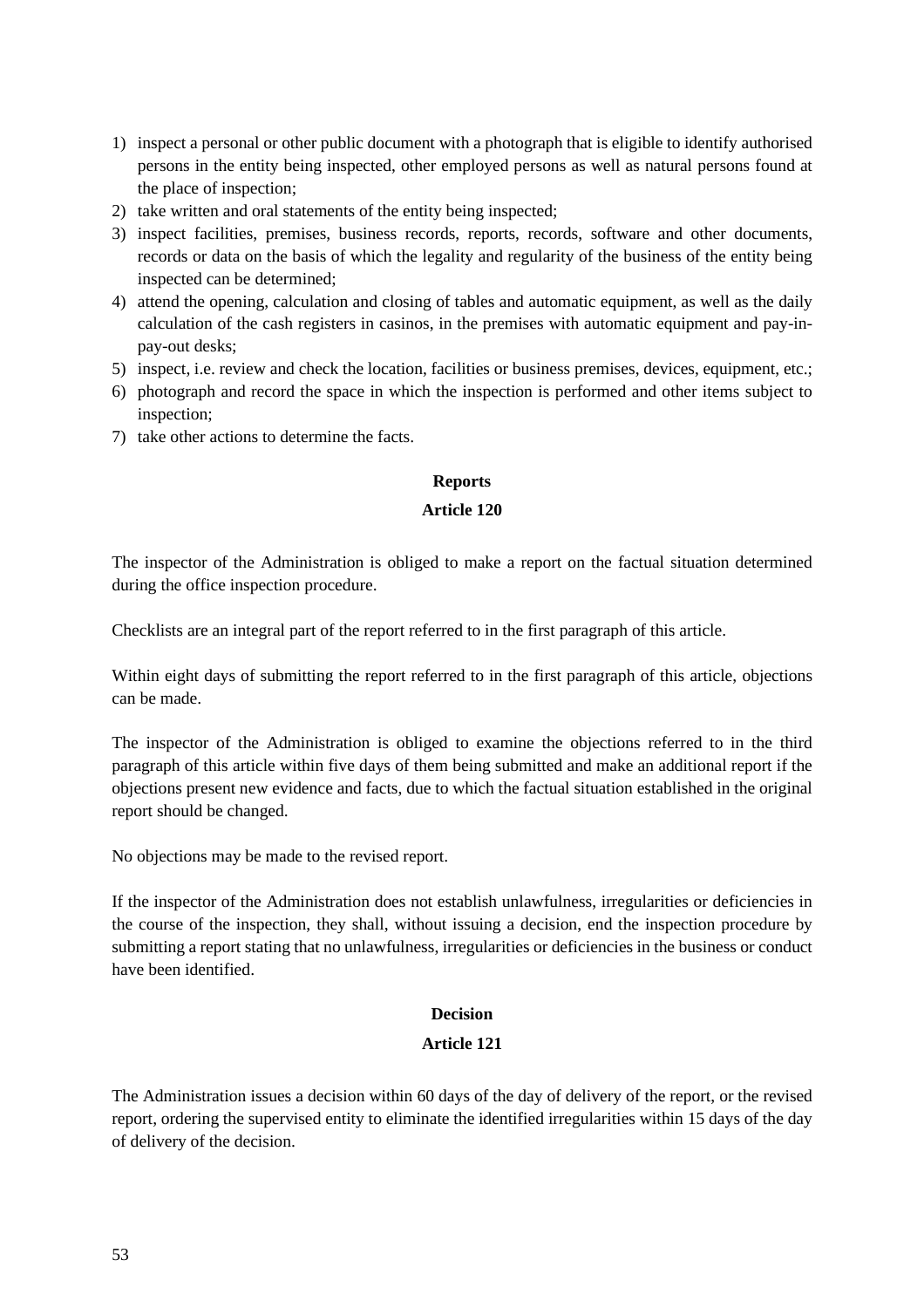# **Inspection Procedure Measures Article 122**

When, in the course of a field inspection, the inspector of the Administration discovers that an unregistered entity that does not have the Government's permission, approval or consent of the Administration is organising games of chance, they will issue an immediate decision prohibiting the organisation of games of chance, seizing automatic equipment, other equipment, money, documentation and other objects that have been used, or could have been used, to organise games of chance.

The costs of seizing and storing the items referred to in the first paragraph of this article shall be borne by the unregistered entity who organised the games of chance without the Government's permission, approval or consent of the Administration.

An inspector of the Administration imposing a restraining order within the context of the first paragraph of this article shall have the right to order that the business premises and facilities in which the organisation of games of chance is performed are sealed.

An appeal does not delay the execution of the decision.

## **Article 123**

During a field inspection, if the Administration's inspector discovers the existence of automatic equipment, a table, a pay-in-pay-out desk or other equipment for which the registered subject does not hold a licence issued by the Government, approval or consent of the Administration, the inspector will issue a decision banning the performing of activities, seizing equipment, merchandise, documentation and other items that have been used, or could have been used, for the illegal activities.

The measure prohibiting the organisation of games of chance shall be imposed on the organiser only for business premises in which the irregularities referred to in the first paragraph of this article have been established during the inspection.

The measure prohibiting the performing of activities of an organiser who has been found to have an irregularity referred to in the first paragraph of this article shall be:

- 1) for a period of 15 days if an irregularity is established for the first time during the inspection procedure with the organiser;
- 2) for a period of 90 days if an irregularity is established a second time during the inspection procedure with the organiser.

The organiser who has been found to have an irregularity referred to in the first paragraph of this article for a third time in the inspection shall have their licence, approval or consent for the organisation of games of chance revoked.

Prohibition of performing the activities referred to in the third and fourth paragraphs of this article shall be pronounced for irregularities determined within a period of 24 months from the first irregularity found during the inspection procedure.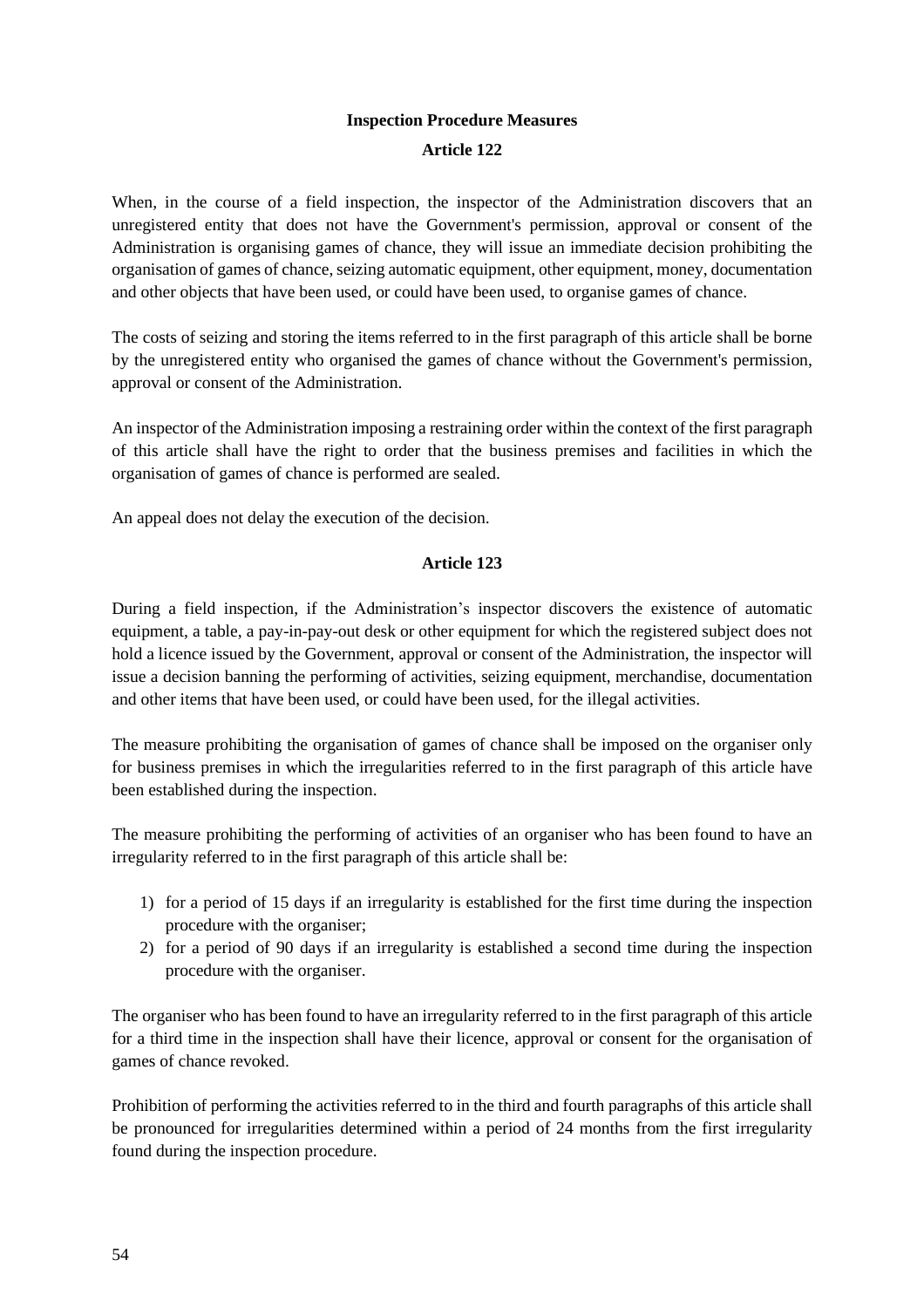The costs of seizing and storing the items referred to in the first paragraph of this article shall be borne by the organiser.

#### **Appeal**

#### **Article 124**

An appeal may be filed against the decision of the Administration issued during the inspection within 15 days of the day the decision was delivered.

The appeal does not delay the execution of the decision.

The decision of the second instance body on the appeal is final and an administrative dispute can be initiated before the administrative court within 30 days of the day the decision was delivered.

The appeal shall be submitted to the competent second instance authority, and through the first instance authority it is submitted directly or by registered mail.

# **Jurisdiction to Deal with Complaints Article 125**

On the appeals filed against acts of the Administration brought in the first instance, a second instance body – the ministry – decides, unless otherwise regulated by this law.

#### **Article 126**

Procedures of office and field inspection are subject to the provisions of the law regulating inspectional supervision and the law regulating general administrative procedure, unless otherwise regulated by this law.

#### **Interest**

## **Article 127**

To the amounts of less paid fees, interest is calculated and paid at a rate equal to the annual reference rate of the National Bank of Serbia, increased by 10% by applying a simple interest account of one hundred.

On the amount of fees due, interest is calculated starting from the next day after the due date.

# **Activation of Special-Purpose Deposits and Bank Guarantees Article 128**

If the organiser does not settle the obligations due on fees in the manner and within the period prescribed by this law, the Administration will collect the fees due from the funds of the special-purpose deposit or the bank guarantee of the organiser.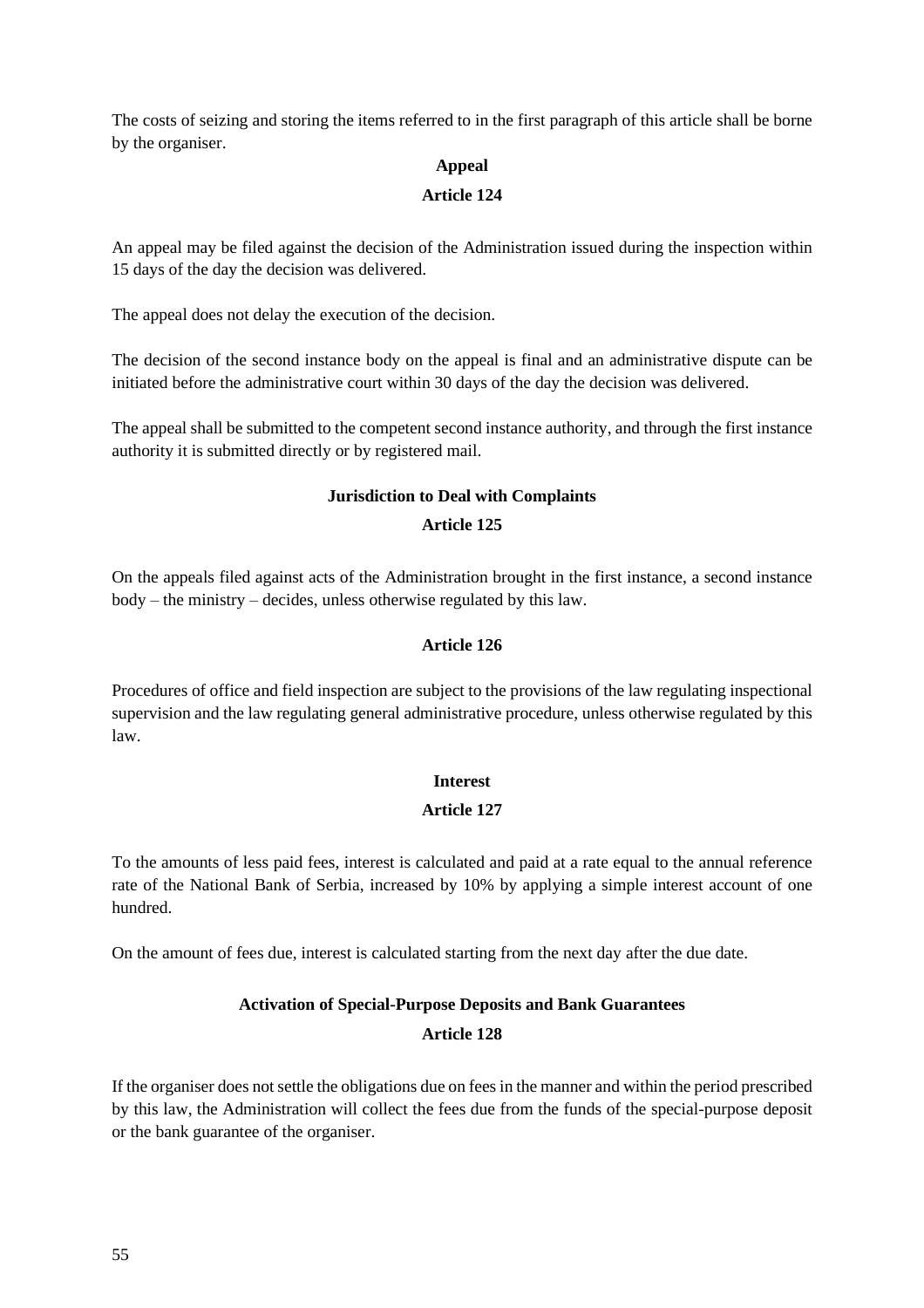The procedure for activating the funds of a special-purpose deposit or a bank guarantee is regulated more closely by the minister of finance.

# **Enforcement Article 129**

Enforcement is carried out by the Administration in accordance with the provisions of the law that regulates enforcement and security.

# **Statute of Limitations on the Determining and Collecting of Fees and Interest Article 130**

The Administration's right to determine and collect fees and interest expires five years from the date when the statute of limitations started.

The statute of limitations on the right to determine fees and interest starts from the first day of the following year from the year in which the fee or interest was to be determined.

The statute of limitations on the right to collect fees and interest starts from the first day of the year following the year in which the debtor's obligation is due.

The statute of limitations shall be interrupted by any action taken by the Administration against the debtor in order to determine and collect fees and interest.

After the interruption, the statute of limitation begins again and the time elapsed before the interruption does not count towards the statute of limitations.

The right of establishment and payment is always obsolete within ten years of the end of the year in which the fee was to be determined or collected.

The Administration's right to determine and collect fees and interest does not expire during the period from the initiation of the administrative dispute to the validity of the court decision.

# **Statute of Limitations on Initiating and Conducting Misdemeanour Proceedings Article 131**

Misdemeanour proceedings cannot be initiated or conducted if five years have elapsed since the day the offence was committed.

Issues of statute of limitations on initiating and conducting misdemeanour proceedings not regulated by this law shall be subject to the provisions of the law governing misdemeanours.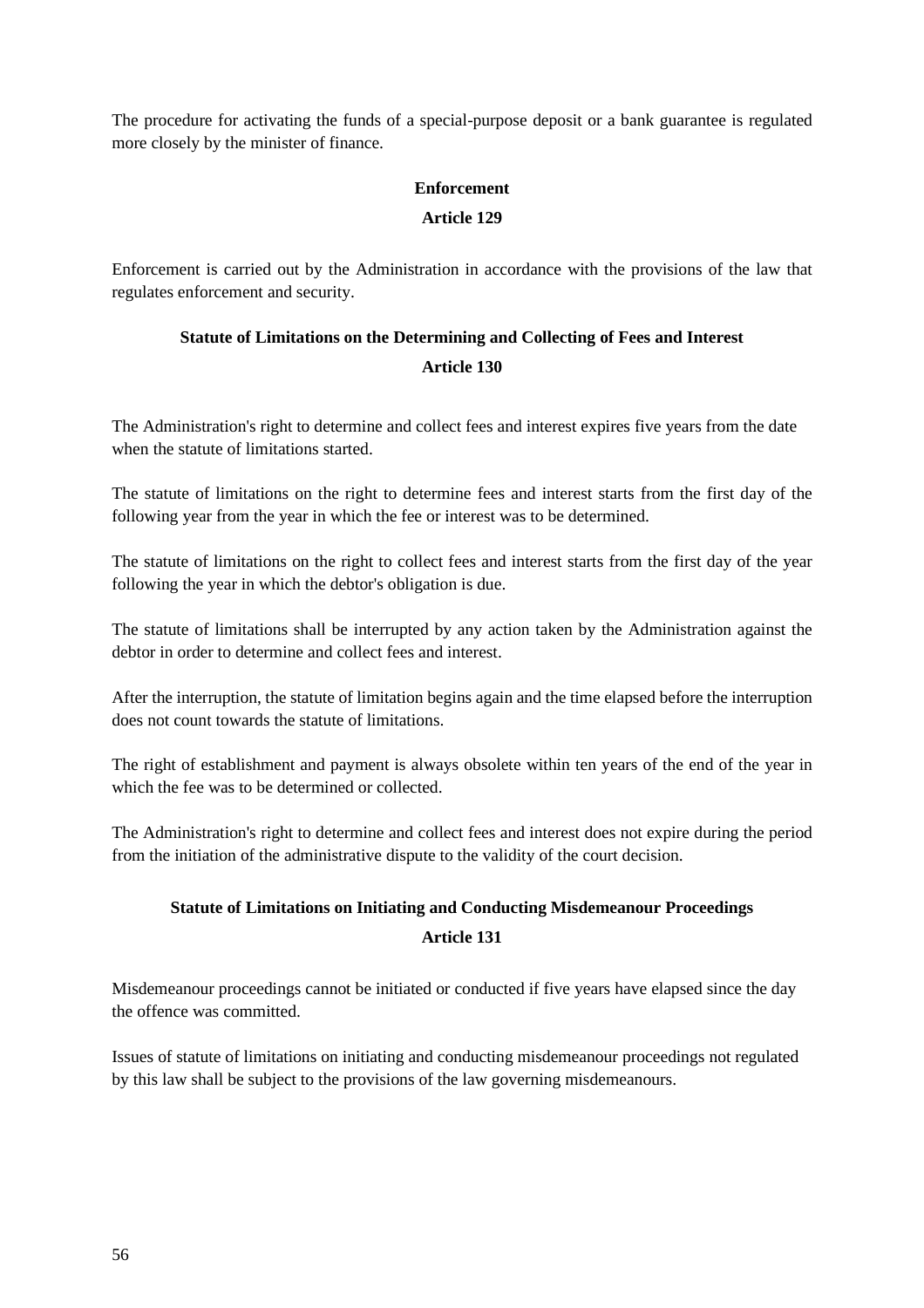#### **IV. Penalty Clauses**

#### **Misdemeanours**

#### **Article 132**

The National Lottery of Serbia and legal entities shall be fined with a pecuniary fine ranging from RSD 100,000 to RSD 2,000,000 if they:

- 1) act contrary to the ban prescribed in Article 10 of this law;
- 2) do not guarantee payment of winnings (Articles 17, 19, 20 and 21)
- 3) do not submit to the Administration a decision on organising games of chance (Article 23, paragraph 1);
- 4) change the rules of classic games of chance after the sale of lottery tickets, tickets or cards for the round or series, or the acceptance of stakes (Article 25, paragraph 2);
- 5) do not publish the game rules in a daily or weekly newspaper before starting the organisation of games of chance, or fail to ensure that all persons interested in participating can get acquainted with the rules of the game at sale (pay in) points (Article 25, paragraph 3);
- 6) do not draw and determine winnings in the presence of a committee of no less than three members appointed by the organiser, or fail to do so publicly (Article 26);
- 7) do not draw winnings in a live TV broadcast (Article 27);
- 8) do not announce a change of venue or date of a prize draw in the same manner as announcing the rules of the game, or fail to notify the Administration on the postponing of a draw due to technical reasons (Article 28, paragraphs 2 and 3);
- 9) do not refund lottery tickets, tickets or cards purchased, i.e. stakes accepted, to the participants in the case of cancellation (Article 28, paragraph 5);
- 10) do not submit to the Administration the report of the draw, i.e. the determination of winnings within the prescribed time frame (Article 29, paragraph 2);
- 11) do not announce the results of a draw in daily papers or on its official webpage within the prescribed time frame (Article 30);
- 12) do not pay the winnings, i.e. fails to ensure the takeover of other winnings in classic games of chance within the prescribed time frame or fails to submit the report to the Administration within the prescribed time frame (Article 31, paragraphs 1 and 4);
- 13) publish the identity of the winner contrary to the rules of the game (Article 31, paragraph 5);
- 14) do not pay the prescribed fee for organising classic games of chance, in the prescribed manner and within the prescribed time frame (Article 33, paragraphs 1 and 3; Article 102, paragraph 2);
- 15) do not submit records in the manner and within the deadline prescribed by this law (Article 33, paragraph 2; Article 76, paragraph 5; Article 91, paragraph 5; Article 102, paragraph 5);
- 16) do not maintain its share capital at the prescribed level during the licence or approval validity period, in accordance with Articles 36, 60, 78, 93 and 113 of this law;
- 17) buy the stake, or shares, or increases its own stake or number of shares in the share capital structure of the organiser of the games of chance in casino, without acquiring prior consent of the minister of finance (Article 37, paragraph 1);
- 18) do not secure a risk deposit at the cash register of the amount required by Article 38 (paragraph 3), Article 61 (paragraph 4), Article 79 (paragraph 4) and Article 94 (paragraph 3) of this law;
- 19) do not submit to the Administration a certificate on the fulfilment of the technical and functional characteristics of the type of table (Article 44, paragraph 1);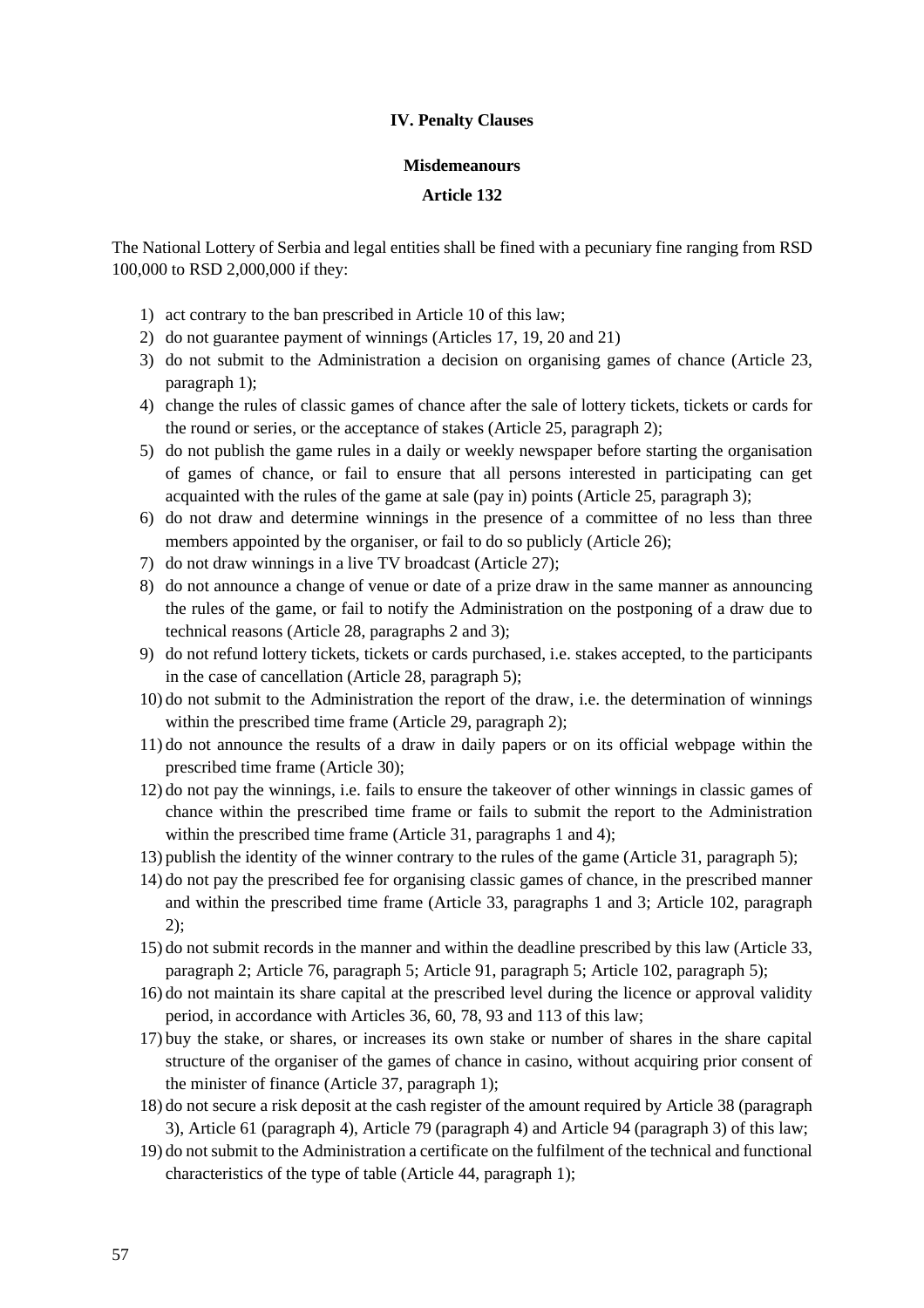- 20) do not submit to the Administration an additional certificate on the fulfilment of the technical and functional characteristics of the type of table (Article 44, paragraph 2);
- 21) do not furbish premises in accordance with Article 49 of this law;
- 22) do not ensure non-stop audio and video recorded surveillance and the keeping of recordings as prescribed by this law (Articles 50, 64 and 81);
- 23) do not ensure the physical protection of players and visitorsin the casinos (Article 50, paragraph 3);
- 24) do not provide a permanent database on individuals that are allowed entrance to the gaming facility or does not provide their appropriate written statements (Article 51, paragraph 4);
- 25) enable employees of the organiser to participate in games organised by that organiser (Article 52, paragraph 1; Article 72, paragraph 1; Article 87, paragraph 1; Article 100);
- 26) enable employees to receive tips, gifts, loans or any other benefit, either for themselves personally or for others, or allow them to financially assist players (Article 52, paragraph 2);
- 27) act contrary to the provision of article 54 (paragraph 3) of this law;
- 28) do not pay the prescribed fee on organising special games of chance in casinos, according to procedures and within the specified time frame (Article 54, paragraphs 5 and 6);
- 29) do not keep records of the daily base or the tips collected in games of chance, based on which the base is calculated and paid, in accordance with the procedures and terms prescribed by the minister of finance (Article 55);
- 30) have less than five automatic machines in the facility on which the approval for organising special games of chance on automatic equipment is based(Article 59);
- 31) do not adjust the automatic equipment in the way provided for in Article 62 (paragraph 1) of this law;
- 32) do not ensure the appropriate accuracy, updating and protection of technical and functional characteristics of the automatic equipment (Article 62, paragraph 3);
- 33) do not submit to the Administration a certificate of the fulfilment of the technical and functional characteristics of the automatic equipment prior to putting the automatic equipment into use (Article 62, paragraph 4);
- 34) do not submit to the Administration an additional certificate for any change in the technical and functional characteristics of the automatic equipment (Article 62, paragraph 5);
- 35) do not use an appropriate information and communication system for organising special games of chance on automatic equipment (Article 63, paragraph 1);
- 36) do not submit to the Administration a certificate on the fulfilment of the technical and functional characteristics of the information and communication system prior to putting it in use (Article 63, paragraph 4);
- 37) do notsubmit to the Administration an additional certificate for any change in the characteristics of the information and communication system (Article 63, paragraph 5);
- 38) if they organise games of chance in a slot machine club or betting shop at a distance shorter than prescribed (Articles 67 and 82);
- 39) do not inform the Administration of any change in any information relevant to obtaining approval during the validity of the approval (Article 68, paragraph 3; Article 83, paragraph 3; Article 96, paragraph 3);
- 40) do not pay the appropriate fee for approval for organising special games of chance on automatic equipment, according to procedures and within the specified time frame (Article 75);
- 41) do not pay the appropriate fee on organising special games of chance on automatic equipment, according to procedures and within the specified time frame (Article 76, paragraphs 1 - 4);
- 42) do not keep a record of the turnover per automatic machine (Article 76, paragraph 5);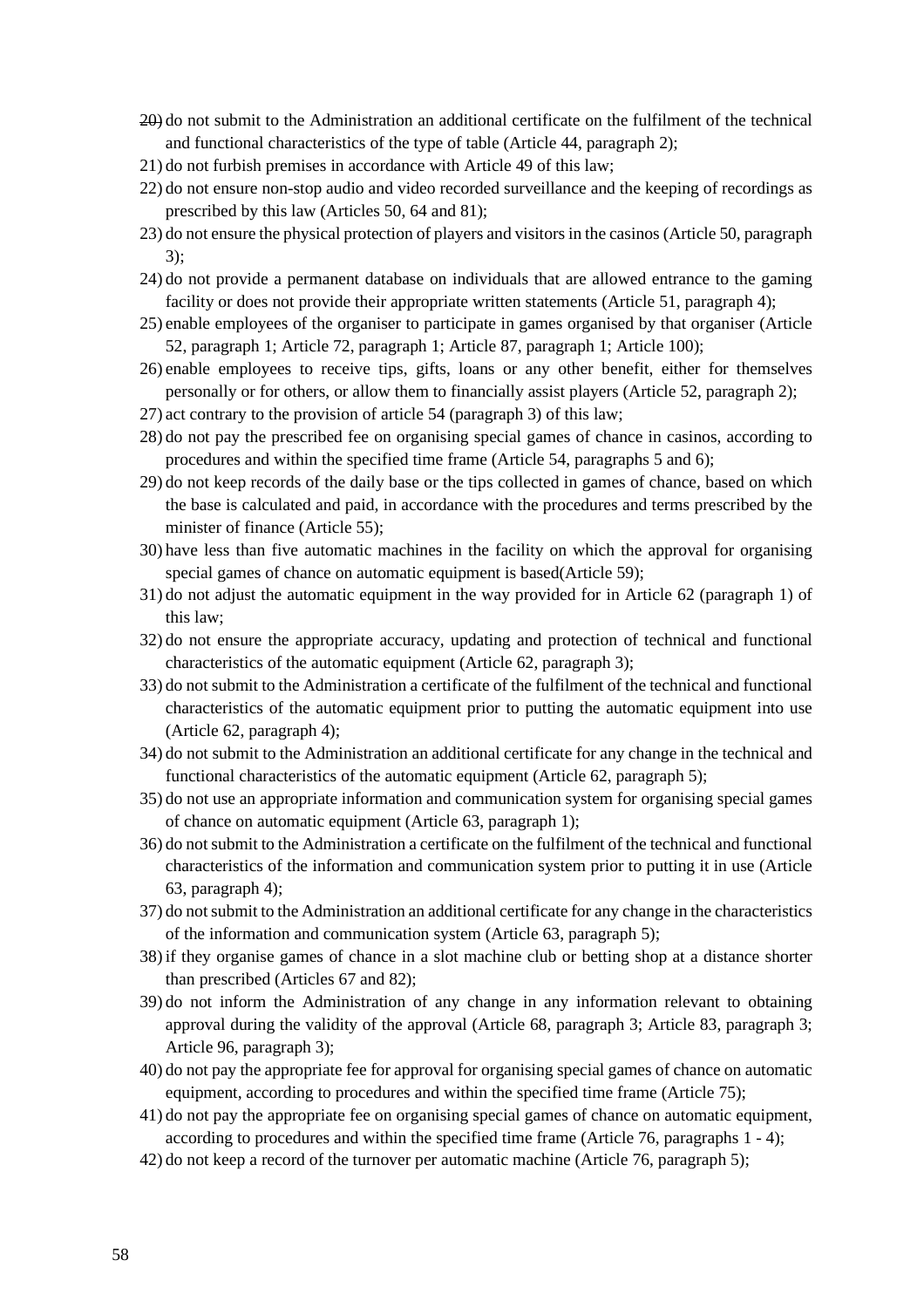- 43) do not ensure the appropriate information and communication system for organising special betting games of chance (Article 80, paragraph 1);
- 44) do not submit to the Administration a certificate of the fulfilment of the technical and functional characteristics of the information and communication system prior to putting it in use (Article 80, paragraph 4);
- 45) do not submit to the Administration an additional certificate for any change in the technical and functional characteristics of the information and communication system (Article 80, paragraph 5);
- 46) do not pay the appropriate fee for obtained approval for organising special betting games of chance, according to procedures and within the specified time frame (Article 90);
- 47) do not pay the appropriate fee for organising special betting games of chance, according to procedures and within the specified time frame (Article 91 paragraphs 1 - 4);
- 48) do not keep a record of the turnover for every pay-in-pay-out desk (Article 91, paragraph 5)
- 49) do not use an appropriate information and communication system for organising special games of chance through means of electronic communication (Article 95, paragraph 1)
- 50) do not submit to the Administration a certificate of the fulfilment of the technical and functional characteristics of the information and communication system prior to putting it in use (Article 95, paragraph 4);
- 51) do not submit to the Administration an additional certificate for any change in the technical and functional characteristics of the system (Article 95, paragraph 5);
- 52) do not pay the appropriate fee for obtained approval for organising games of chance through means of electronic communication, according to procedures and within the specified time frame (Article 101);
- 53) do not pay the appropriate fee for organising games of chance through means of electronic communication, according to procedures and within the specified time frame (Article 102, paragraphs 1, 3 and 4);
- 54) do not keep a record of the turnover for organising special games of chance through means of electronic communications in the prescribed way (Article 102, paragraph 5);
- 55) do not publish the rules of the game in at least one daily newspaper distributed throughout the territory of the Republic of Serbia, eight days prior to the start of the prize game (Article 103, paragraph 7);
- 56) do not pay the appropriate fee for organising a prize game, according to procedures and within the prescribed time frame (Article 107);
- 57) do not notify the Administration on the results on the prize game within 30 days of its completion (Article 108, paragraph 1);
- 58) do not display the rules of the game in a visible place in the premises where the game is organised or to publish them in some other way prescribed by this law (Article 109, paragraph 3);
- 59) change the rules of the game during the course of the game (Article 109, paragraph 4);
- 60) act contrary to the provisions of Article 110 of this law;
- 61) receive payments for the organiser of special games of chance through means of electronic communications at facilities less than 200 metres from the building of educational institutions (primary and secondary schools) (Article 115, paragraph 4);
- 62) do not submit business documentation and other documents in accordance with the request of the Administration (Article 117);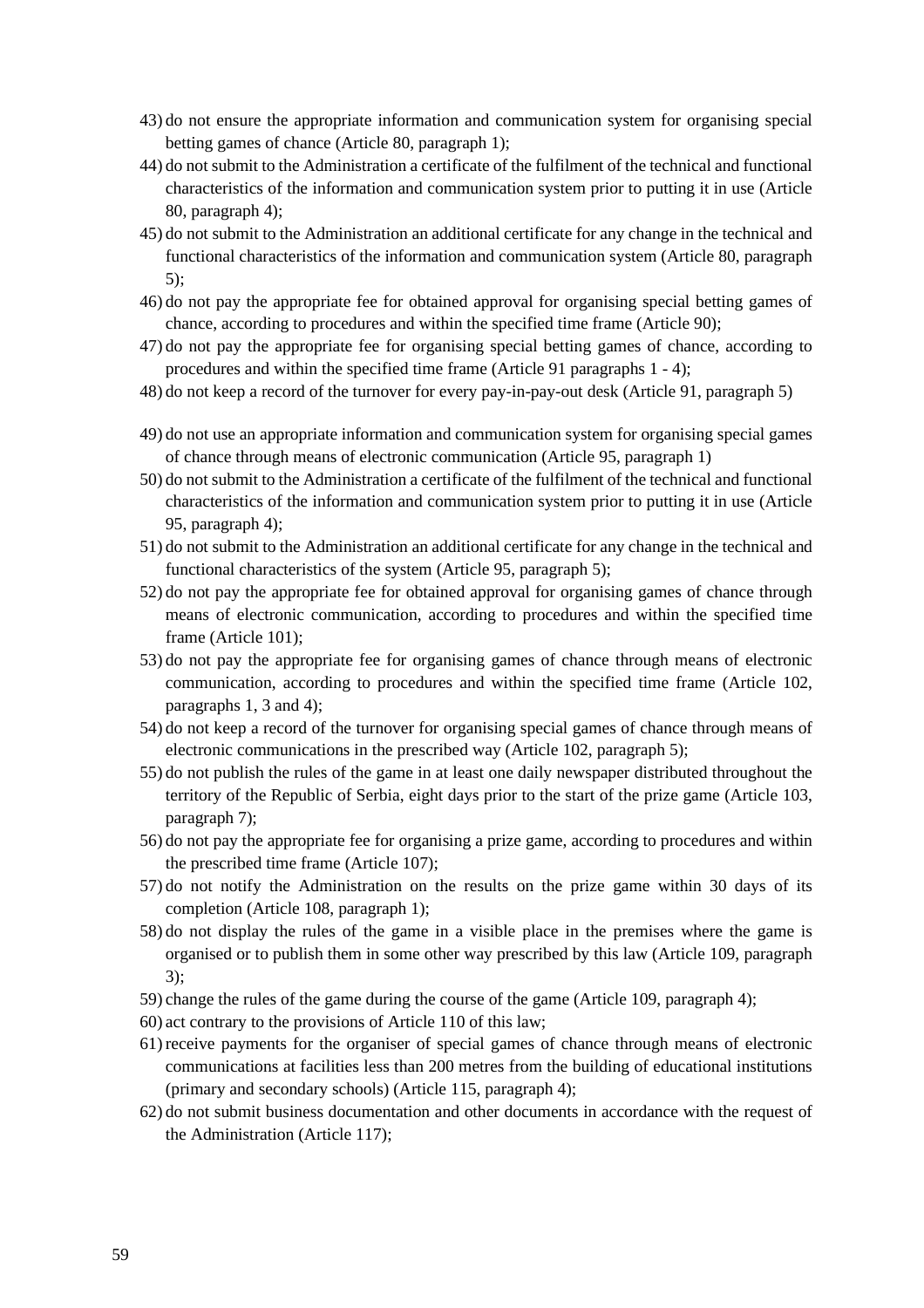- 63) are not present at the place of inspection, and is duly notified of the impending inspection (Article 118, paragraph 8);
- 64) do not enable the inspector of the Administration to perform an unobstructed field inspection (Article 118, paragraph 11).

For actions referred to in the first paragraph of this article, the responsible officer of the National Lottery of Serbia or responsible officer of the legal entity shall also be fined between RSD 5,000 and RSD 150,000.

For actions referred to in the first paragraph (items 55, 56, 57 and 61) of this article, the entrepreneur shall be fined between RSD 10,000 and RSD 500,000.

#### **Article 133**

The Administration submits a request to initiate misdemeanour proceedings to the competent local misdemeanour court.

#### **V. CLOSING PROVISIONS**

#### **Article 134**

From the date of application of this law, all special games of chance referred to in Article 9 (paragraph 1, item 6) of this law shall be considered as games of chance referred to in Article 83 (paragraph 4, item 2) of the Law on Income Tax (Official Gazette of the Republic of Serbia, Nos. 24/01, 80/02, 80/02 other Law, 135/04, 62/06, 65/06-correction, 31/09, 44/09, 18/10, 50/11, 91/11-US, 93/12, 114/12-US, 47/13, 48/13-correction, 108/13, 57/14, 68/14-other law, 112/15, 113/17, 95/18 and 86/19).

#### **Cessation of the Application of the Previous Law**

#### **Article 135**

On the day this law enters into force, the Law on Games of Chance (Official Gazette of the Republic of Serbia, no. 88/11, 93/12-other law, 30/18, 95/18 and 91/19) will cease to apply.

#### **Adoption of Regulations**

#### **Article 136**

By-laws for the implementation of this law shall be adopted within 120 days from the day this law enters into force.

#### **Validity of Earlier Regulations**

#### **Article 137**

Regulations adopted on the basis of the Law on Gambling (Official Gazette of the Republic of Serbia, Nos. 88/11, 93/12-other Law, 30/18, 95/18 and 91/19) shall be applied until the application of the regulations adopted on the basis of this law, if they do not contravene this law.